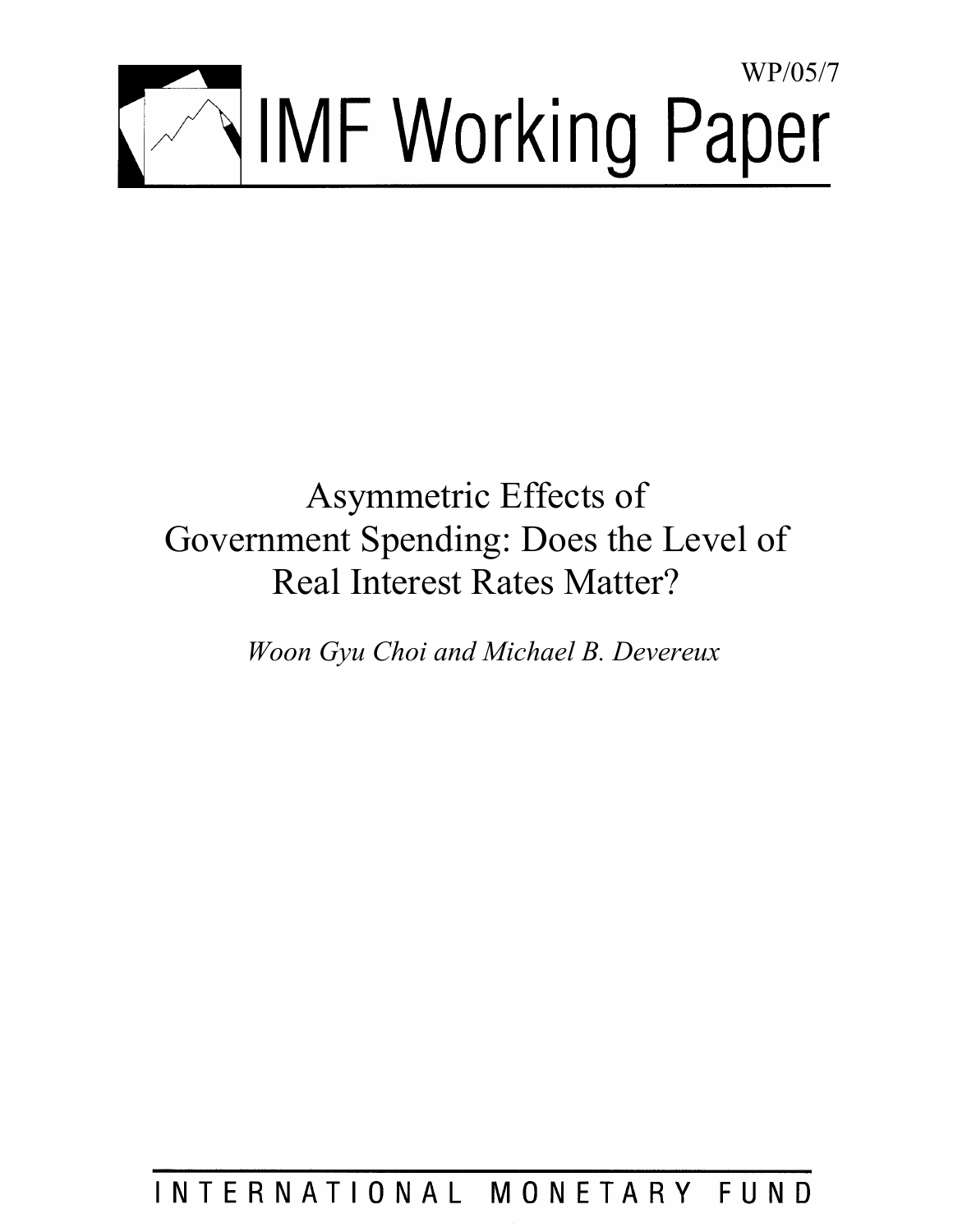© 2005 International Monetary Fund WP/05/7

# **IMF Working Paper**

IMF Institute

# **Asymmetric Effects of Government Spending: Does the Level of Real Interest Rates Matter?**

Prepared by Woon Gyu Choi and Michael B. Devereux<sup>1</sup>

Authorized for distribution by Sunil Sharma

January 2005

# **Abstract**

# **This Working Paper should not be reported as representing the views of the IMF.** The views expressed in this Working Paper are those of the author(s) and do not necessarily represent those of the IMF or IMF policy. Working Papers describe research in progress by the author(s) and are published to elicit comments and to further debate.

This paper empirically explores how fiscal policy (represented by increases in government spending) has asymmetric effects on economic activity at different levels of real interest rates. It suggests that the effect of fiscal policy depends on the level of real rates, since the Ricardian effect is smaller at lower financing costs of fiscal policy. Using threshold regression models on U.S. data, the paper provides new evidence that expansionary government spending is more conducive to short-run growth when real rates are low. It also finds asymmetric effects on interest rates and inflation, and threshold effects associated with substitution between financing methods.

JEL Classification Numbers: C32; C51; E62

1

Keywords: fiscal policy; government spending; Ricardian equivalence; real interest rates; regime switching; threshold vector autoregression

Author(s) E-Mail Address: wchoi@imf.org; devm@interchange.ubc.ca

<sup>1</sup> Woon Gyu Choi is a Senior Economist at the IMF Institute of the International Monetary Fund. Michael B. Devereux is a professor of economics at the University of British Columbia. The authors thank Tamim Bayoumi, Andrew Feltenstein, Iryna Ivaschenko, Sung In Jun, Sunil Sharma, and seminar participants in the 2004 Far Eastern Meeting of the Econometric Society in Seoul (June 30–July 2) for useful comments and discussions.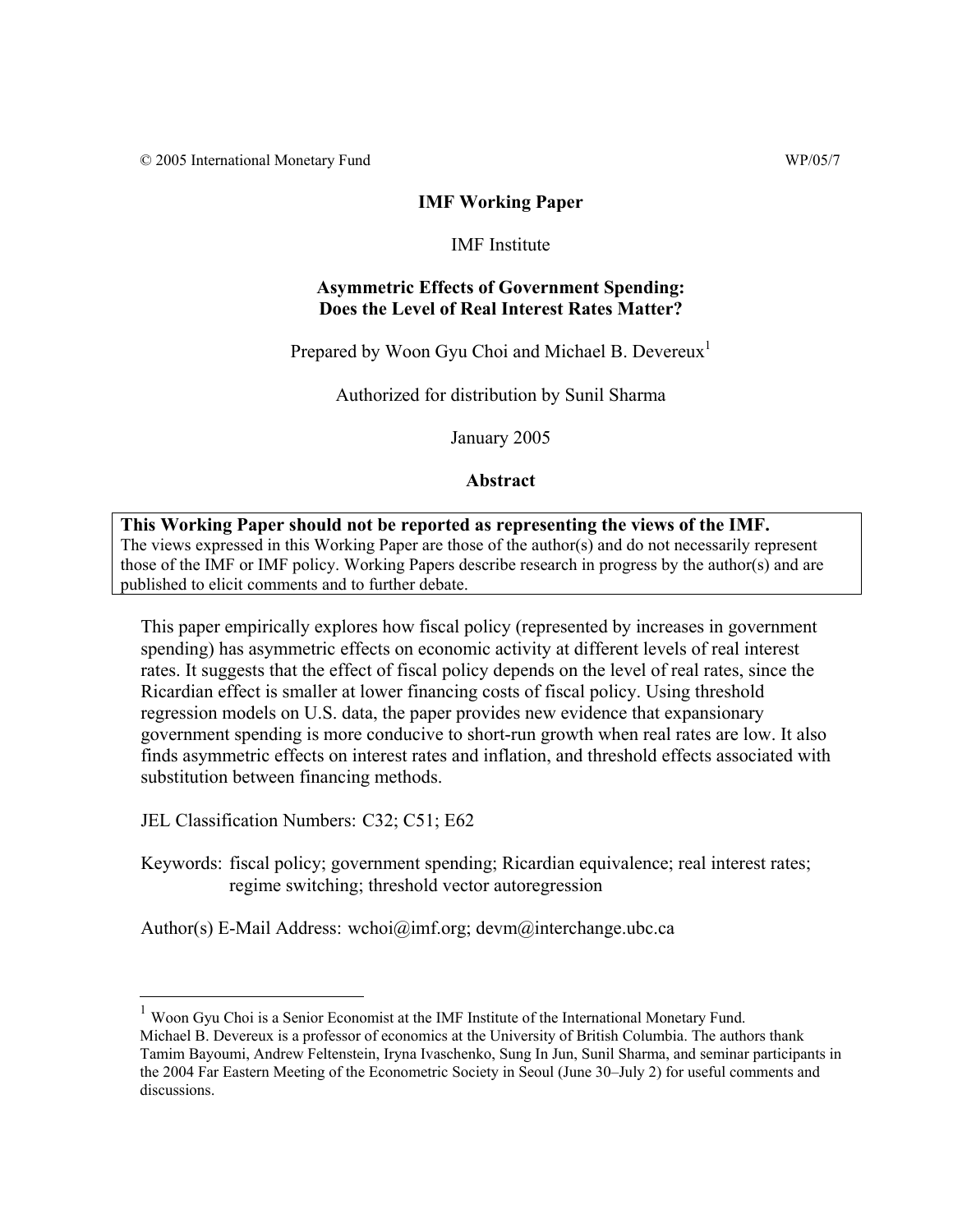| C. TVAR Models and Impulse Responses to a Government Spending Shock 20<br>Tables<br>5. Output Growth Responses with Ex Ante Real Rates as Switching Index 30<br>Figures<br>1. Real Interest Rates, Debt-to-GDP Ratio, and Growth in Government Spending12<br>5. Impulse Responses of Nominal Interest Rates and Inflation in Model 2 25 | Contents | Page |
|-----------------------------------------------------------------------------------------------------------------------------------------------------------------------------------------------------------------------------------------------------------------------------------------------------------------------------------------|----------|------|
|                                                                                                                                                                                                                                                                                                                                         |          |      |
|                                                                                                                                                                                                                                                                                                                                         |          |      |
|                                                                                                                                                                                                                                                                                                                                         |          |      |
|                                                                                                                                                                                                                                                                                                                                         |          |      |
|                                                                                                                                                                                                                                                                                                                                         |          |      |
|                                                                                                                                                                                                                                                                                                                                         |          |      |
|                                                                                                                                                                                                                                                                                                                                         |          |      |
|                                                                                                                                                                                                                                                                                                                                         |          |      |
|                                                                                                                                                                                                                                                                                                                                         |          |      |
|                                                                                                                                                                                                                                                                                                                                         |          |      |
|                                                                                                                                                                                                                                                                                                                                         |          |      |
|                                                                                                                                                                                                                                                                                                                                         |          |      |
|                                                                                                                                                                                                                                                                                                                                         |          |      |
|                                                                                                                                                                                                                                                                                                                                         |          |      |
|                                                                                                                                                                                                                                                                                                                                         |          |      |
|                                                                                                                                                                                                                                                                                                                                         |          |      |
|                                                                                                                                                                                                                                                                                                                                         |          |      |
|                                                                                                                                                                                                                                                                                                                                         |          |      |
|                                                                                                                                                                                                                                                                                                                                         |          |      |
|                                                                                                                                                                                                                                                                                                                                         |          |      |
|                                                                                                                                                                                                                                                                                                                                         |          |      |
|                                                                                                                                                                                                                                                                                                                                         |          |      |
|                                                                                                                                                                                                                                                                                                                                         |          |      |
|                                                                                                                                                                                                                                                                                                                                         |          |      |
|                                                                                                                                                                                                                                                                                                                                         |          |      |
|                                                                                                                                                                                                                                                                                                                                         |          |      |
|                                                                                                                                                                                                                                                                                                                                         |          |      |
|                                                                                                                                                                                                                                                                                                                                         |          |      |
|                                                                                                                                                                                                                                                                                                                                         |          |      |
|                                                                                                                                                                                                                                                                                                                                         |          |      |

- 2 -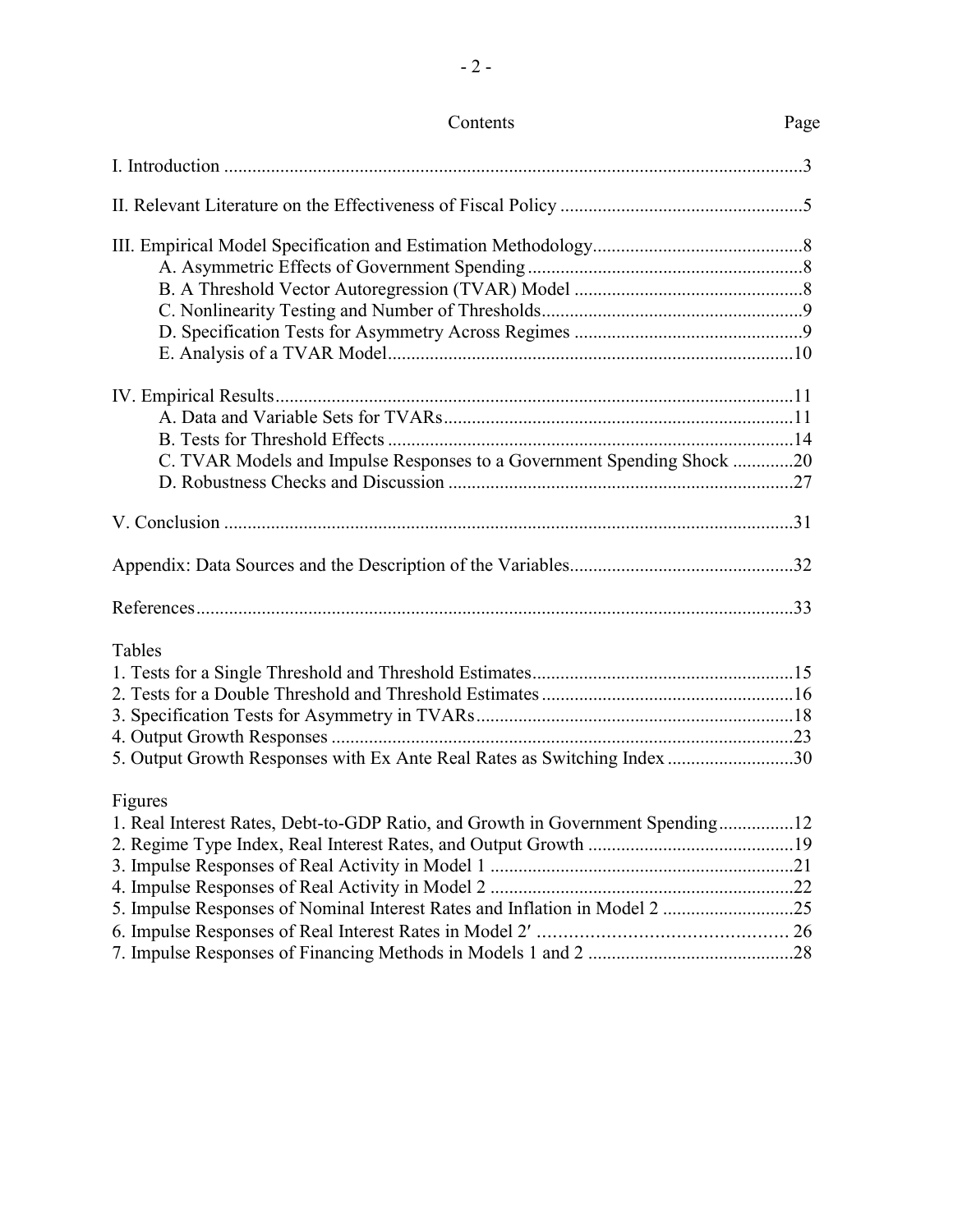#### **I. INTRODUCTION**

Postwar data for the United States exhibit substantial fluctuations in real interest rates. Shifts in real interest rates affect the cost of financing government spending and the burden of future fiscal consolidation. Hence, the effect of fiscal policy may depend on the level of real interest rates to the extent that the negative impact from the Ricardian effect is smaller when real rates are low than when they are high. This paper empirically explores how fiscal policy (represented by increases in government spending) has asymmetric effects on economic activity at different levels of real interest rates.

Why might the effectiveness of fiscal policy depend on the real interest rate? In standard dynamic-general-equilibrium models, the government spending multiplier is sensitive to the assumptions made about labor supply, the persistence of the spending shock, and other features of the economic environment. Fiscal policy shocks have positive effects on output and investment through various channels, which are principally related to intertemporal substitution and wealth effects on labor supply. These models, however, examine the local effects of fiscal policy shocks approximated around a steady state where the real interest rate is constant. In general, therefore, these models abstract from the financing consequences of fiscal policy shocks, assuming that whether increased spending is financed by taxes or by debt does not affect the size of the multiplier. Even in dynamic models that do not satisfy Ricardian equivalence, the fiscal policy multipliers are normally quite close to those in the usual dynamic-generalequilibrium model with an infinite horizon (see Barry and Devereux, 2003).

Recent research has emphasized that the financing consequences of fiscal policy may be of key importance. In particular, a large literature on the possibility of contractionary effects of fiscal policy has argued that, in times of large deficits and growing public debt, government spending can have weak or even negative effects by affecting expectations about future taxes. Government spending and public debt could reach a level at which further spending causes a precipitous fall in consumption by triggering expectations of a fiscal crisis. A number of papers have modeled the way in which fiscal policy can have counterproductive outcomes through this mechanism: for example, one strand of the literature proposes the "expansionary fiscal contraction" hypothesis (Barry and Devereux, 1995, 2003; Sutherland, 1997; Perotti, 1999).

Standard debt-sustainability analysis (for example, Reinhart, Rogoff, and Savastano, 2003), as applied to a country's government debt, suggests that real interest rates should be lower than the rate of output growth if the fiscal position is to be sustainable; otherwise the debt dynamics may lead to an untenable situation. However, a virtuous cycle can emerge in which low real interest rates and rapid growth reduce the economy's fiscal debt burden. Ball, Elmendorf, and Mankiw (1998) suggest that the future effects of government spending can be benign, depending on real interest rates and output growth. If the average return on government debt is sufficiently below the average rate of output growth for a sufficiently long period, the government can roll over the debt and accumulated interest without raising taxes, since output will likely grow faster than the debt will accumulate. Conversely, if the rate of future economic growth turns out to be low relative to the return on the debt, the debt-output ratio will increase, and eventually the government will be forced to raise taxes.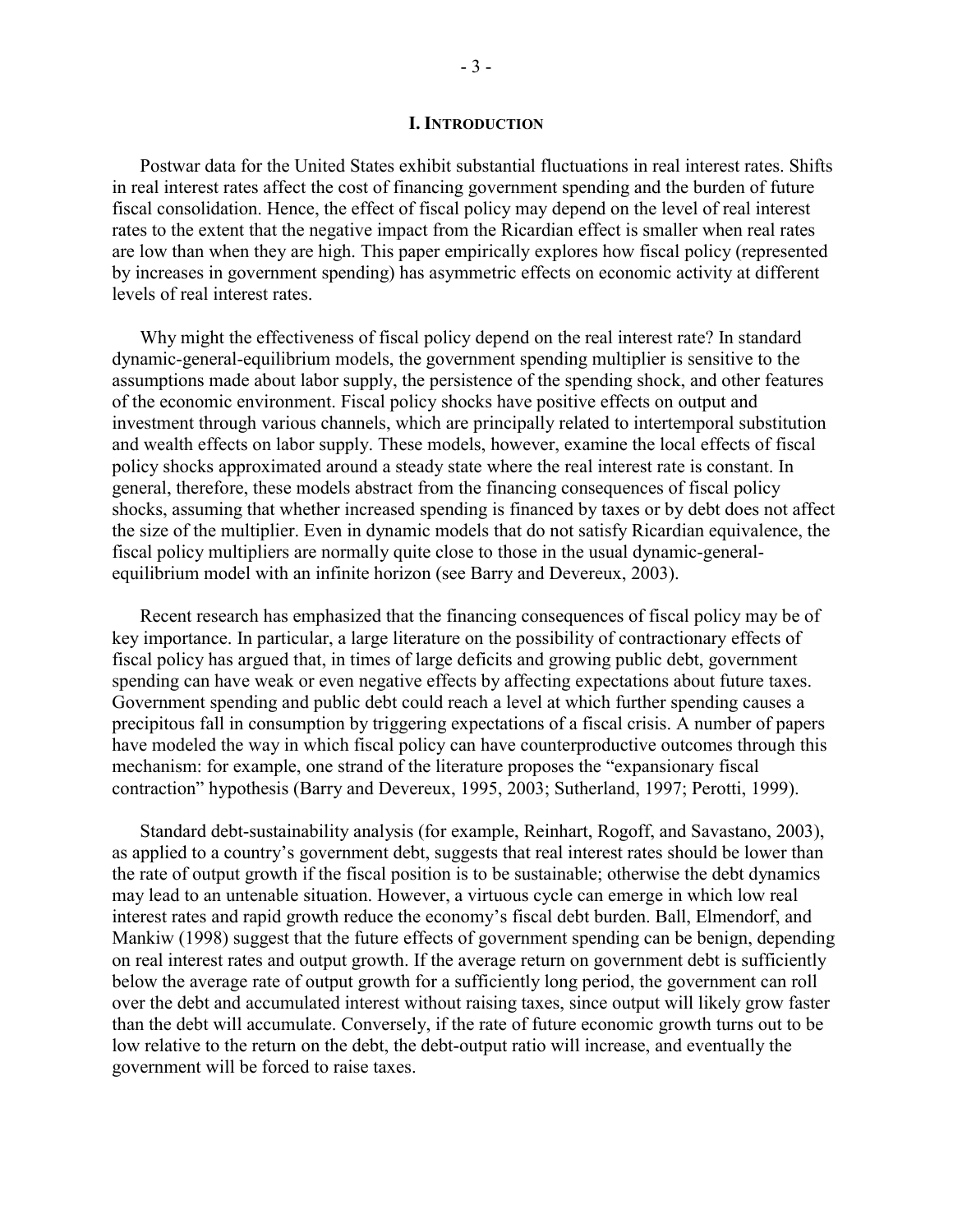Real interest rates show substantial fluctuations over time (see, for example, Garcia and Perron, 1996). Shifts in real interest rates can be associated with shifts in productivity or in time preferences. They can also be caused by exogenous structural events, such as changes in the monetary regime or deregulation of interest rates. Canzoneri and Dellas (1998) show that the choice of operating target procedures affects real interest rates in a stochastic general equilibrium: interest rate targeting results in higher real rates than does monetary aggregate targeting. These authors conjecture that the higher are real interest rates, the more costly it is to finance the existing public debt, and, ultimately, the more taxes have to be raised.

In this paper, we find that the effectiveness of government spending in stimulating economic activity tends to be critically related to the level of real interest rates. When real rates are low, expansionary fiscal policy tends to be effective, raising output and its components, investment and consumption. Conversely, when real rates are high, the effect of expansionary fiscal policy on the same aggregates tends to be weaker or even negative. The intuition behind this result is as follows. Suppose that Ricardian equivalence fails, so that the financing implications of government spending are important. Also suppose that there is an upper limit—set by political economy considerations—on the debt-output ratio that a government can tolerate. If the debt ratio is expected to reach this upper limit, which happens when real interest rates are very high relative to output growth, economic agents perceive that fiscal consolidation will be necessary and expect higher future tax rates on wages and capital income. Therefore, the impact of government spending will be very different, depending on whether real interest rates are high enough for the economy to exceed the tolerable debt burden over the agents' time horizon.

The level of real interest rates is thus a key determinant of the impact of government spending. A persistent shock to government spending affects the probability of hitting the upper limit on the debt ratio and thus the probability of a future fiscal adjustment. Private decisions about consumption and investment in response to a fiscal expansion therefore depend on whether the real interest rate is high or low relative to output growth. When real interest rates are low, a fiscal expansion that is financed by deficits rather than current taxes raises the outstanding stock of public debt, but this does not generate a significant risk of hitting the upper limit on the debtoutput ratio. When real rates are high, however, the same fiscal expansion is more likely to push government debt toward the upper limit within the agents' time horizon. As a result, such a fiscal expansion tends to have a strongly negative effect on aggregate consumption and investment. The effect of the fiscal expansion on output is then much smaller than it would be in a period of low real interest rates. Therefore, the size of the Ricardian effect will depend (positively) on the level of real interest rates.

Many recent studies have examined the effect of fiscal policy shocks based on government spending (for example, Blanchard and Perotti, 2002; Alesina and others, 2002; Fatás and Mihov, 2003). Changes in government spending are typically associated with changes in government debt rather than in the tax rate, since government debt is typically managed so as to maintain a pattern of reasonably stable tax rates over time, although there could be situations in which the size of the government debt and associated interest payments force the government to raise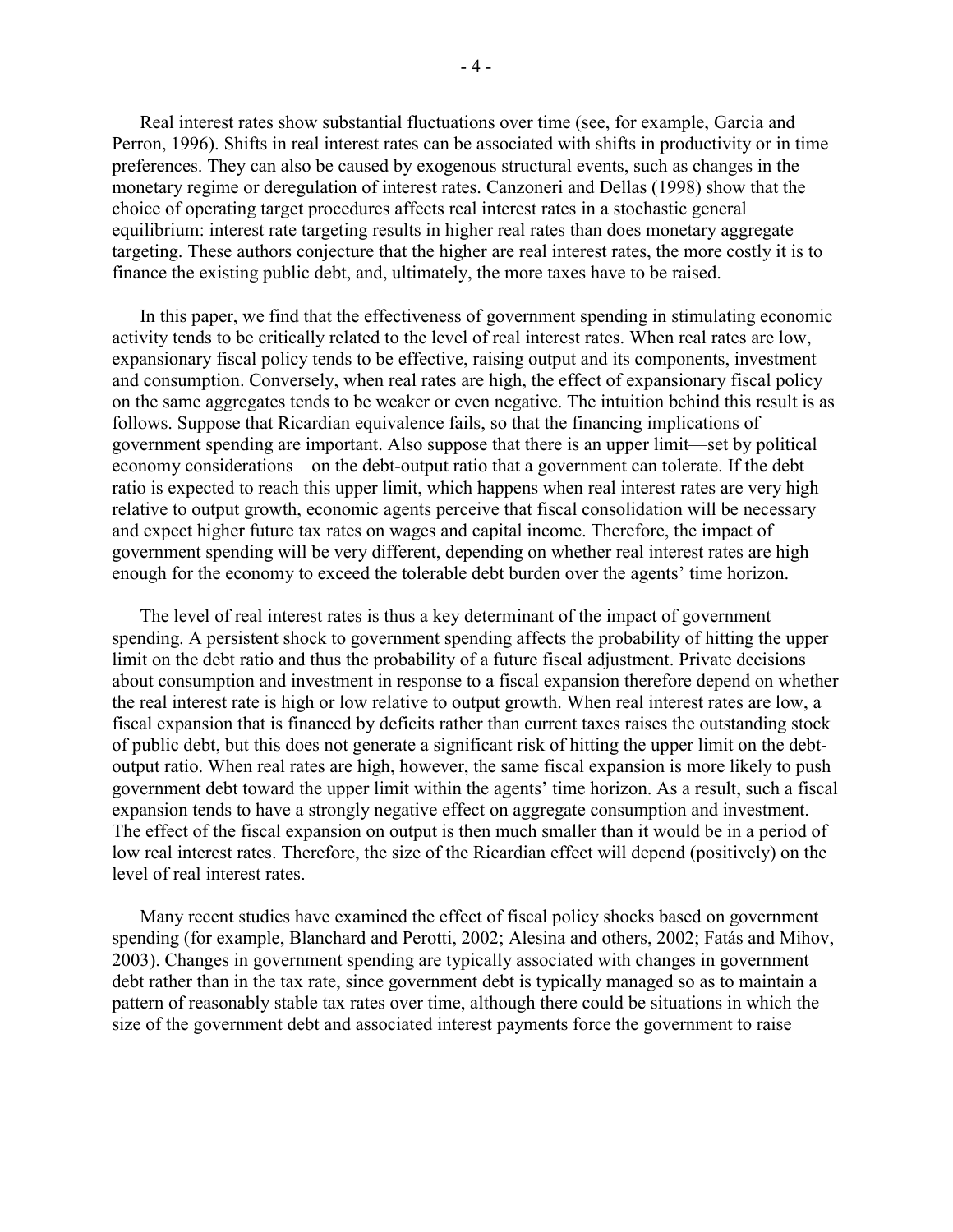taxes.<sup>2</sup> Following this line of research, we focus exclusively on government spending in assessing the effect of fiscal policy. Also, we look at asymmetric effects of government spending. Earlier studies have searched for nonlinear effects of fiscal policy based on the characteristics of the fiscal impetus that have implications for future tax liabilities (Giavazzi, Jappelli, and Pagano, 2000; Alesina and others, 2002; Bayoumi and Masson, 1998) or on consumers' expectations about future fiscal adjustment to achieve debt sustainability (Bertola and Drazen, 1993; Sutherland, 1997; Perotti, 1999). Our search for nonlinear effects takes a slightly different approach.

We employ threshold regression methods (Tong, 1990; Choi, 1999; Hansen, 1999, 2000) to examine nonlinearities in the effect of government spending that arise from shifts in the cost of financing. Our specification allows government spending shocks to have different effects on economic activity, depending on the level of real interest rates. The results obtained using U.S. time series data suggest that asymmetry in fiscal policy effects is associated with nonlinearity in the behavior of investment growth, output growth, and interest rates across different levels of real interest rates. Linearity testing supports the existence of a double threshold (that is, three regimes), and impulse-response analysis reveals pronounced asymmetries in the dynamic response of the economy to a government spending shock.

We provide new evidence that expansionary government spending is conducive to spurring growth in the short run when an economy faces comparatively low real interest rates. We also find asymmetric effects of government spending on nominal and real rates of interest: there are positive effects on nominal interest rates when real interest rates are low, but negative effects on nominal and real interest rates when interest rates are sufficiently high, in accord with earlier studies (Evans, 1985, 1987; Mankiw, 1987). In addition, we find positive inflation responses to government spending only when real interest rates are sufficiently low, which reconciles the cross-country evidence of recent studies (Koelln, Rush, and Waldo, 1996; Fischer, Sahay, and Végh, 2002; Catão and Terrones, 2003). Further, we provide some evidence on threshold effects associated with substitution between government debt and money for financing government spending in the face of different levels of real interest rates.

The remainder of this paper is organized as follows. Section II briefly describes the related literature. Section III presents the empirical model specifications and the estimation methodology. Section IV reports the empirical results on the asymmetric effects of government spending and examines the robustness of these results. Section V concludes.

# **II. RELEVANT LITERATURE ON THE EFFECTIVENESS OF FISCAL POLICY**

In a simple Keynesian framework that assumes price rigidity and the possibility of excess capacity, a fiscal expansion has a multiplier effect on output. If government spending increases interest rates, it reduces private spending through the crowding-out effect and thus dampens the

l

 $2^{2}$  Davig, Leeper, and Chung (2004) suggest that tax policy reactions can shift between periods when taxes are adjusted in response to government indebtedness and periods when other priorities drive tax decisions. We focus on government spending and its implications for future tax liabilities but not on the tax policy behavior itself.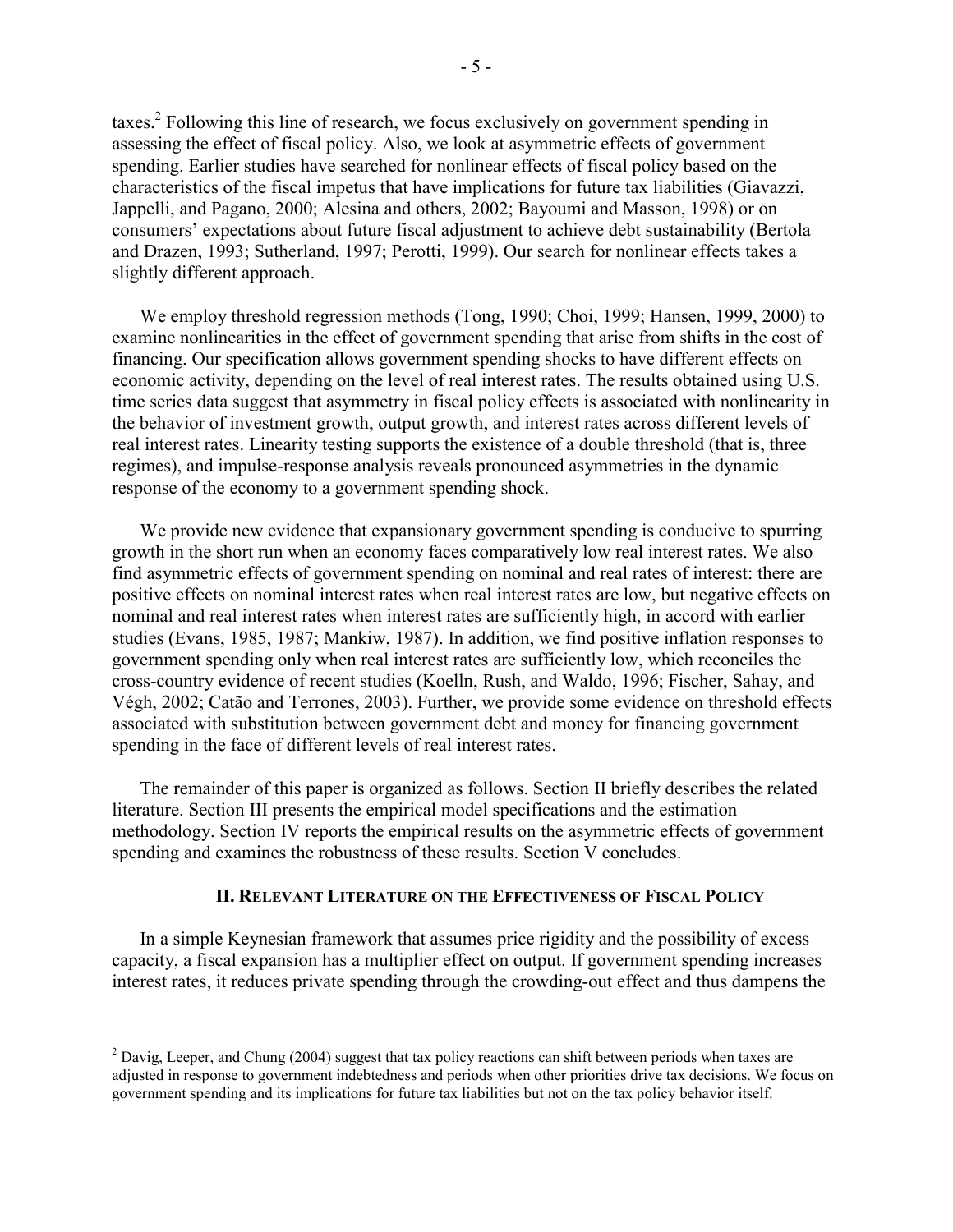multiplier effect.<sup>3</sup> Although fiscal policy analysis traditionally focuses on its demand-side effects, there could be supply-side effects that add to the effectiveness of fiscal policy.<sup>4</sup> Government spending on investment-type goods helps augment production capacity and thus tends to increase the fiscal multiplier by ameliorating the crowding-out effect.

Contrary to the conventional Keynesian view, the "expansionary fiscal contraction" hypothesis suggests that fiscal contractions can, through their impact on expectations, lead to growth in consumption and investment. In this hypothesis, a large or persistent fiscal contraction, after a prevailing expansionary fiscal stance, signals the government's adjustment that has been delayed (Barry and Devereux, 1995; Sutherland, 1997; Perotti, 1999). Such episodic fiscal contractions are more likely to happen in the economies that need a fiscal adjustment (see, for the listing of related studies using cross-country data, Alesina and Perotti 1997; Giavazzi, Jappelli, and Pagano, 2000; Hemming, Kell, and Mahfouz, 2002; Alesina and others, 2002).

A neoclassical approach suggests that the effects of government spending stem mainly from its crowding-out effect and a wealth effect (Barro, 1981; Aiyagari, Christiano and Eichenbaum, 1992; Christiano and Eichenbaum, 1992; Baxter and King, 1993). The wealth effect is operative as long as increases in government spending today imply increases in future taxes. The resulting fall in wealth reduces consumer demand, increases labor supply, and lowers interest rates (Devereux and Love, 1995; Barry and Devereux, 1995), and the increase in labor supply in turn increases the marginal productivity of capital and spurs investment (Ramey and Shapiro, 1998; Burnside, Eichenbaum, and Fisher, 2003). The size of the wealth effect depends on whether the change in government spending has purely transitory or persistent effects.

In the extreme case of complete Ricardian equivalence (Barro, 1974; Evans, 1988), an increase in government spending, regardless of whether financed by higher taxes or by debt, will be fully offset by higher private saving. However, the practical significance of complete Ricardian equivalence is questionable, since it relies on strong assumptions. The empirical literature on Ricardian equivalence has provided mixed results for Ricardian equivalence (for listings of studies, see Evans, 1988; Hemming, Kell, and Mahfouz, 2002). The non- or partial Ricardian equivalence case arises, when agents have a short-time horizon, less than perfect foresight, or binding borrowing constraints (for example, Blanchard, 1985; Mankiw, 2000). In the more realistic case where the private sector does not fully account for or discount the future taxes implied by increased government spending, the Ricardian effect is only partial. In that case, fiscal policy can retain a stabilization role, and the issue of its effectiveness remains.

A fiscal expansion may have effects on interest rates and inflation. Contrary to the hypothesis that higher interest rates caused by the fiscal expansion would have a crowding-out effect, Evans (1987) finds no positive association between budget deficits and real or nominal rates of interest; this finding is consistent with Ricardian equivalence. Mankiw (1987) argues that an increase in government spending depresses the real interest rate, because it reduces private consumption

 $3$  In an open economy, higher interest rates induce capital inflows and real exchange rate appreciations, which result in a deteriorating current account and offset the increase in domestic demand arising from a fiscal expansion.

<sup>&</sup>lt;sup>4</sup> Public services can be considered as an input to private production, government spending on public goods and infrastructure can lead to faster economic growth (Aschauer, 1989; Barro and Sala-i-Martin, 1992; Tanzi and Zee, 1997). Such supply-side effects of fiscal policy are regarded as more important over the longer term.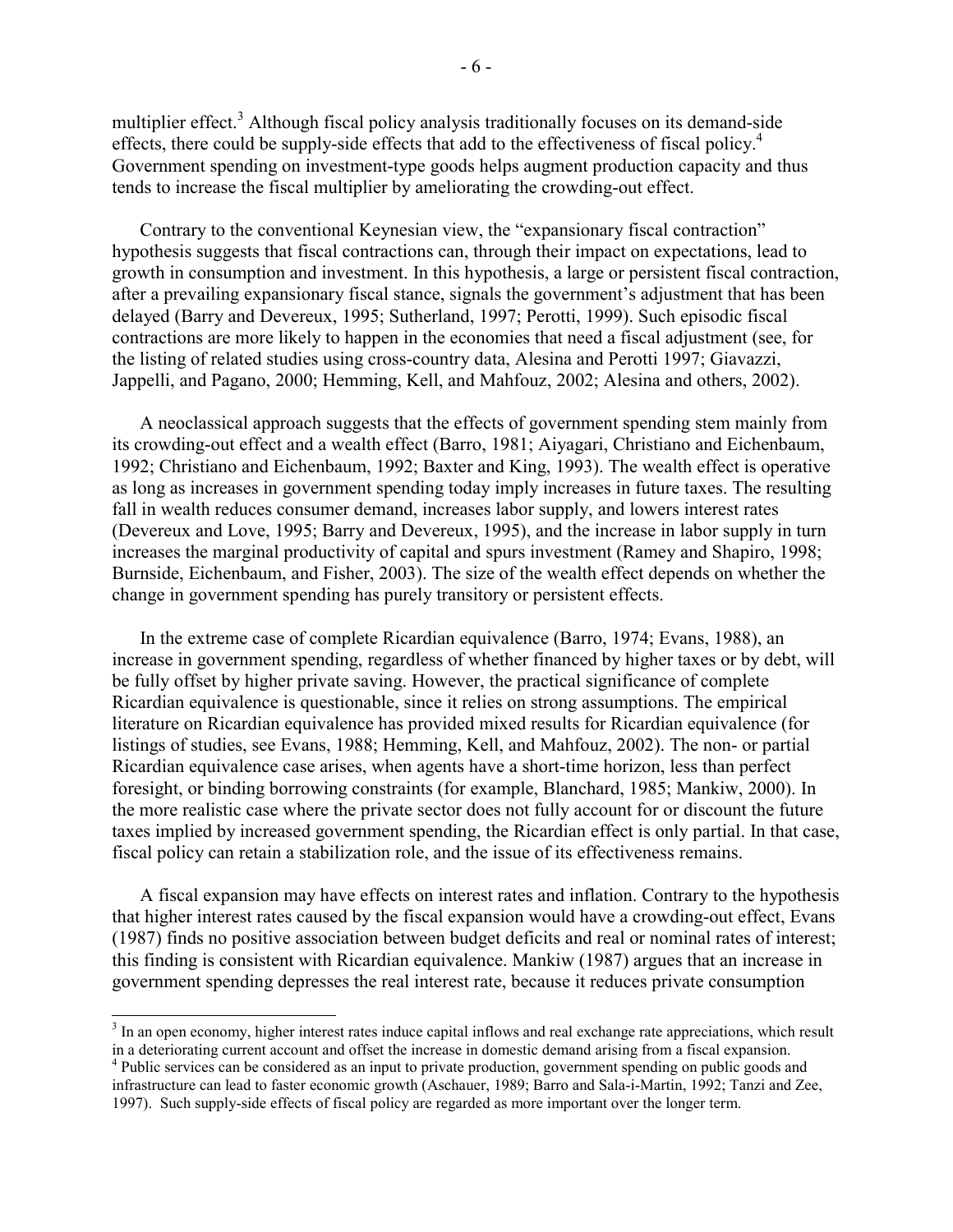(through a wealth effect) and increases the marginal utility of consumption, which lowers the marginal rate of substitution and thus the marginal productivity of capital (through capital accumulation). Government spending can alternatively be financed with money creation, especially by governments running persistent deficits, producing inflation. However, Dwyer (1982) finds no evidence that higher current or past budget deficits raise the price level. Recent analyses of cross-country data suggest that the positive association between fiscal deficits and inflation is strong among high-inflation and developing countries but not among low-inflation and industrial economies (Fischer, Sahay, and Végh, 2000; Catão and Terrones, 2003).

Many empirical studies have examined the effect of changes in government spending that are not related to the current state of the economy and thus are less prone to simultaneity problems. The empirical results on the effect of such spending are rather mixed. Ramey and Shapiro (1998) using postwar U.S. data find that a military buildup decreases consumption (on durables) and increases (nonresidential) investment, a finding consistent with neoclassical models. Blanchard and Perotti (2002), using a structural VAR approach with U.S. data, show that a positive government spending shock has a positive effect on output and consumption but a negative effect on investment. Alesina and others (2002), using panel data from industrial counties, find that spending shocks have a negative effect on investment, a finding consistent with non-Keynesian effects of fiscal adjustment. Perotti (2002) provides evidence on the decline in the potency of government spending over the last twenty years for a group of industrial countries. Fatás and Mihov (2003), using panel data from a large set of countries, find that the use of discretionary fiscal policy induces macroeconomic instability.

Importantly, two strands of studies emphasize nonlinearity in the effect of fiscal policy. One strand focuses on the different characteristics of different kinds of fiscal impetus. Giavazzi, Jappelli, and Pagano (2000) suggest that nonlinear effects (on national saving) are associated with large and persistent fiscal impetus for both industrial and developing countries, whereas Alesina and others (2002) find little evidence that government spending has different impacts (on investment) during large fiscal adjustments than in normal times. Bayoumi and Masson (1998), using Canadian data, show that national fiscal stabilizers have different impacts on the economy than local fiscal stabilizers because they have different implications for future tax liabilities.

The second strand emphasizes consumers' expectations about fiscal adjustment for government debt sustainability. Bertola and Drazen (1993) suggest that, as government spending approaches a critically high level, a nonlinear relationship arises between government spending and private consumption, consistent with the expansionary effects of large cuts in government spending as part of stabilization programs. Sutherland (1997) theoretically and Perotti (1999) empirically examine how the effect of fiscal policy depends on the level of public debt, extreme values of which trigger consumers' expectations of an increase in their future tax liability.

In this paper we adopt a regime switching approach in studying the effects of changes in government spending, reflecting the notion that no single approach—whether traditional Keynesian, neoclassical, or Ricardian equivalence—can always fit the actual data when regime shifts are involved. Our empirical model is designed to capture the different effects of government spending on economic activities across different regimes.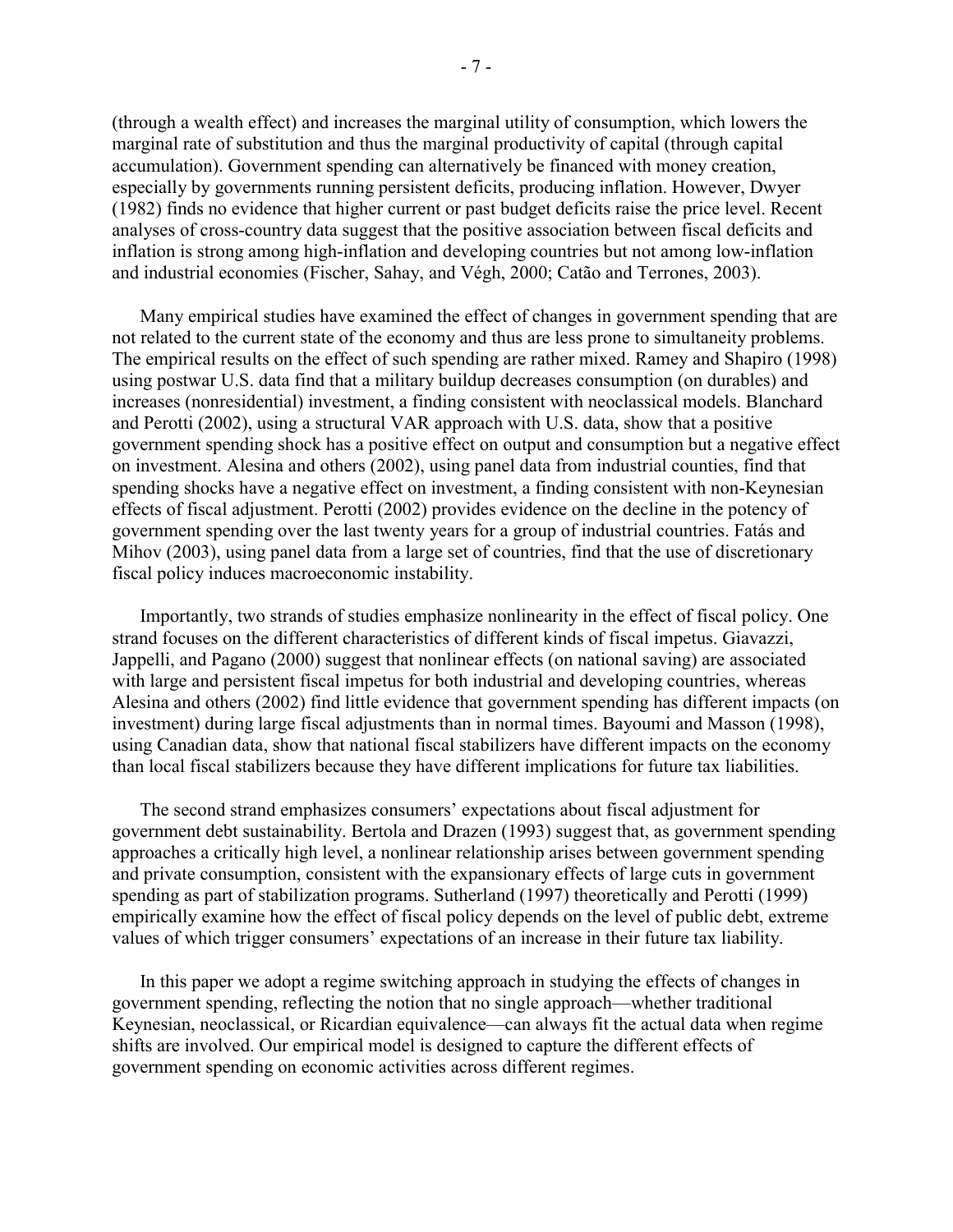## **III. EMPIRICAL MODEL SPECIFICATION AND ESTIMATION METHODOLOGY**

# **A. Asymmetric Effects of Government Spending**

We consider a situation in which full Ricardian equivalence fails but that agents are *partially* Ricardian: agents do reduce their spending in the face of an expansionary government spending to the extent that such spending affects agents' expectation of future tax liabilities during the time horizon they regard as relevant. Since partial Ricardian agents do not fully account for the effect of increased government debt on future taxes, government debt is included as part of the stock of their private wealth. Thus, government spending financed by debt can increase consumption through a wealth effect. Also, government spending on public goods and infrastructure can lead to higher productivity and thus higher investment (a productivityenhancing effect). These wealth and the productivity-enhancing effects will be offset partly or fully—depending on the underlying regime—by the adverse impact of the Ricardian effect.

Debt sustainability critically depends on whether real interest rates are sufficiently lower than the rate of output growth. The processes of real interest rates and output growth evolve over time with uncertainty. When interest rates are sufficiently high relative to output growth so that the economy is likely to be or near the upper limit on the debt-output ratio, increased government spending may have negative effects on the economy, because of the high probability of precipitating a fiscal consolidation during agents' time horizon of interest. Since shifts in real interest rates will be given exogenously, agents will perceive the underlying regime as prevailing for a sufficiently long period. The impact of government spending will be very different depending on whether or not real interest rates are high enough for the economy to exceed the tolerable debt burden during agents' time horizon.

Our regime switching approach allows the behavior of key variables in the economic system and the net effect of government spending to vary over regimes. We classify the underlying states into three regimes based on the level of real interest rates: a "high-rate" regime, a "moderate-rate" regime, and a "low-rate" regime. We estimate a multiple-equation system threshold vector autoregression models—comprising regime-dependent, reduced-form equations, especially for government spending, consumption (or investment), output, and interest rates.

#### **B. A Threshold Vector Autoregression (TVAR) Model**

Assuming that all variables are endogenous and that government spending depends on other variables as well as its own past values, we consider a TVAR model with three regimes in a simple, piecewise-linear form (see Tong, 1990; Choi, 1999) as follows:

$$
Y_{t} = A_{1} + B_{1}(L)Y_{t-1} + V_{1,t} \quad \text{if } s_{t} \leq \tau_{L},
$$
  
\n
$$
= A_{2} + B_{2}(L)Y_{t-1} + V_{2,t} \quad \text{if } \tau_{L} < s_{t} \leq \tau_{U},
$$
  
\n
$$
= A_{3} + B_{3}(L)Y_{t-1} + V_{3,t} \quad \text{if } s_{t} > \tau_{U},
$$
\n(1)

where  $Y_t = (Y_t^1, \dots, Y_t^k)$  is a vector of *k* variables, *L* is the lag operator,  $V_{i,t} = (\varepsilon_{i,t}^1, \varepsilon_{i,t}^2, \dots, \varepsilon_{i,t}^k)$  is a  $k \times 1$  vector of error terms with  $V_{i,t} \sim N(0, \Sigma_{V_t})$  for  $i=1,2,3$ ,  $s_t$  is the switching index, and the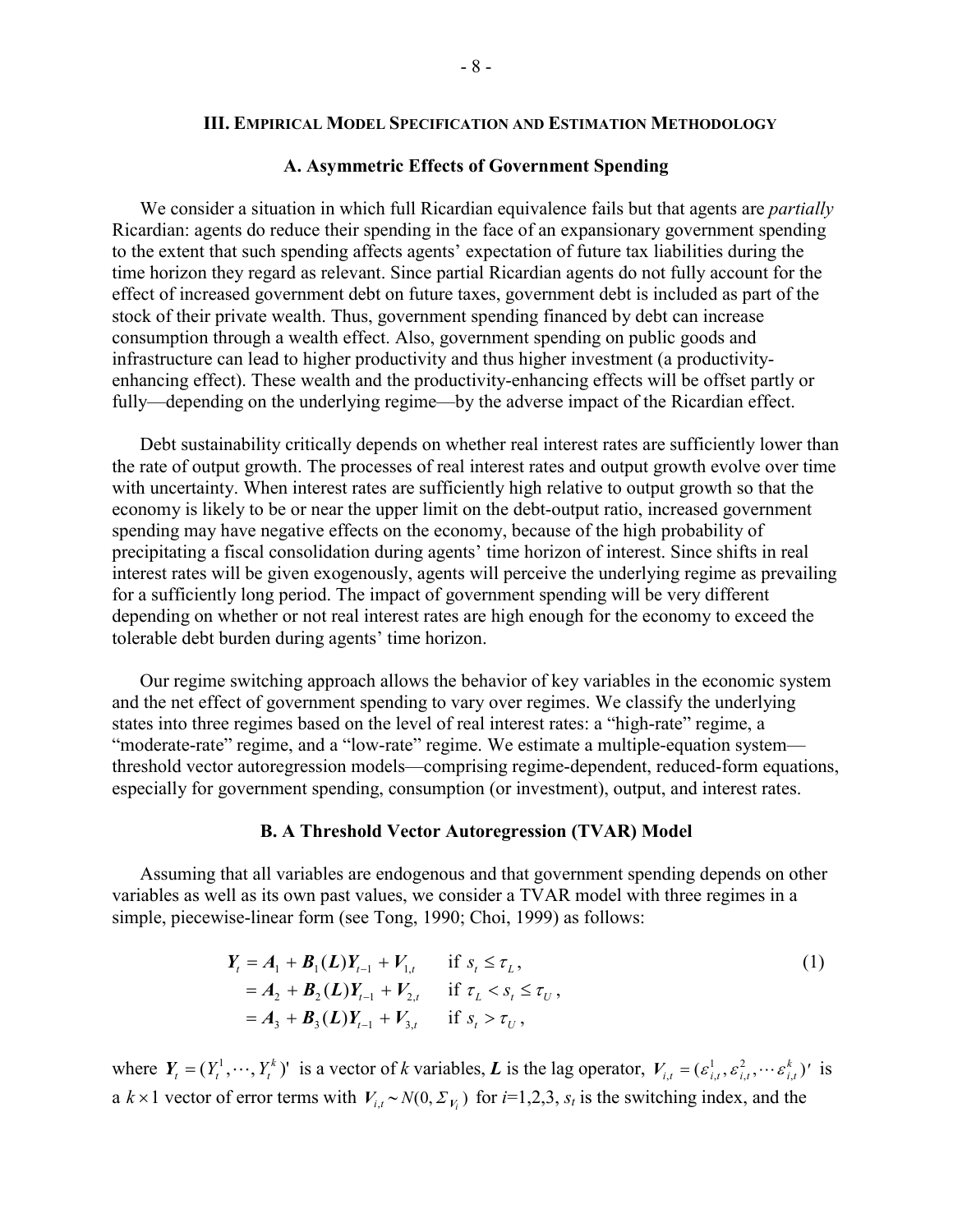thresholds are ordered ( $\tau_L < \tau_U$ ). Coefficients, denoted by  $A_i$  and  $B_i$ , vary across regimes. Errors are assumed to be heteroskedastic across regimes. Threshold parameters,  $\tau_L$  and  $\tau_U$ , are assumed to be fixed and should be estimated.

## **C. Nonlinearity Testing and Number of Thresholds**

 If one or more of individual equations in the system involve threshold effects, such threshold effects can feed into the responses of the whole system. Especially if a transmission variable of government expenditures to private spending involves nonlinearity, then government spending can have differential impacts on aggregate demand. For this reason our test of nonlinearity is based on an individual equation rather than for the whole system.

It is well known that classical tests have nonstandard distributions when the threshold parameter is unknown a priori and not identified under the null hypothesis of linearity. This nuisance parameter problem is the so-called Davies problem (Davies, 1987). Following Hansen's (1999, 2000) approach to control for the Davies problem, we obtain a consistent estimate of the threshold parameter(s) by minimizing the sum of squared residuals of the equation over a grid set. In the context of the above TVAR model, there are no thresholds, one threshold, or two thresholds. To determine the number of thresholds (and thus of regimes), we perform the likelihood-ratio test, which is nonstandard but free of nuisance parameters, using *p*-values constructed from a bootstrap procedure. Hansen's approach also helps us to obtain the confidence interval for the threshold parameters by forming the no-rejection region using the likelihood-ratio statistic for tests on thresholds.

In the single threshold case, we set the bounded grid set for  $\tau \in [\tau, \overline{\tau}]$  so that each regime has at least 20 percent of the whole sample. The grid set is composed of 100 grids that evenly divide the range from the 20th to the 80th percentile of the empirical distribution of the switching index. In the two thresholds case, given the first-stage threshold obtained from the estimation of the single threshold model, the grid set for the second threshold is composed of 50 grids, which evenly divide the range of the empirical distribution of the switching index. As suggested by Bai (1997) and Hansen (1999), we use the refinement estimator to improve the efficiency of the threshold parameters by estimating threshold parameters in three stages.<sup>5</sup>

### **D. Specification Tests for Asymmetry Across Regimes**

We test the null hypothesis that the coefficients in each equation are equal across three regimes. To deal with the Davies problem, we employ the procedure that approximates the unknown asymptotic distribution by simulation for testing the presence of asymmetry in an individual equation across regimes, following Hansen (1996).

<sup>&</sup>lt;sup>5</sup> In stage 1 we estimate a single threshold  $(\tau_1)$ . In stage 2 the first-stage threshold is taken as the upper threshold if it is above the 65th percentile of the switching index, and the lower threshold if it is above the 35th percentile. The grid set for the other threshold ( $\tau$ ) is comprised of 50 grids on one side with the longer leg of the  $\tau_1$  estimate. If the first-stage threshold is between the 35th and the 65th percentile, the grid set for  $\tau_2$  is comprised of 25 grids on each side of the  $\tau_1$  estimate. In stage 3 we take the  $\tau_2$  estimate as its refinement estimator ( $\tau_2^r$ ) and repeat stage 2 to obtain the refinement estimator of  $\tau_1$  ( $\tau_1^r$ ).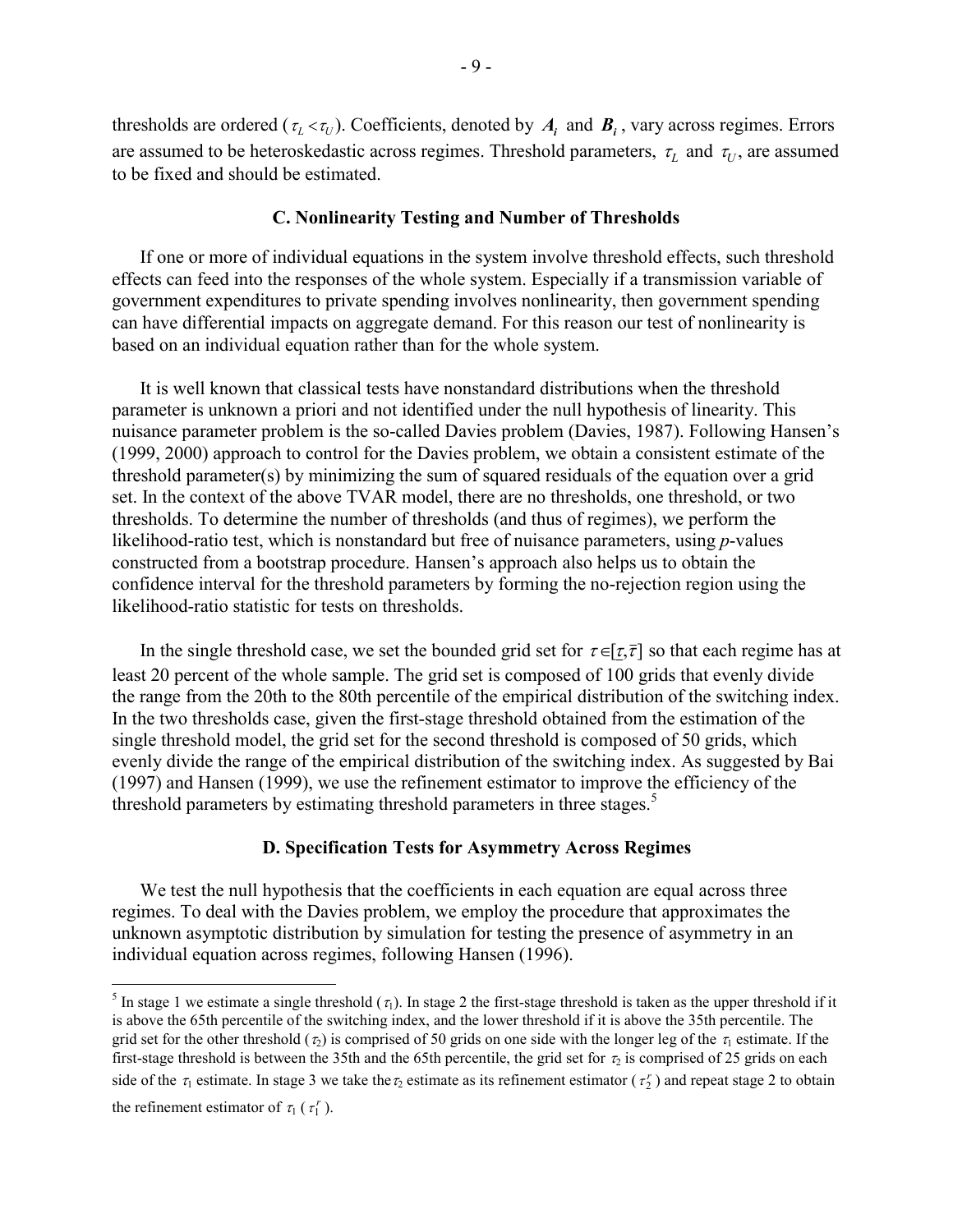Following Hansen's procedure, we calculate three test statistics and use simulated realizations of the chi-squared empirical processes underlying these statistics, assuming that the error term is heteroskedastic across regimes but homoskedastic within each regime. The three statistics are functionals of the collection of Wald test statistics over the grid space: the supremum (*SupW*), the average (*AveW*), and the exponential average (*ExpW*) of all Wald statistics (Davies, 1987; Granger and Teräsvirta, 1993; Ploberger, 1994). Their significance levels are calculated using simulated empirical distributions of these statistics.<sup>6</sup> In addition, we perform specification tests taking symmetry across *given subgroups* in the equation as the null hypothesis, as in Durlauf and Johnson (1995). We do this by splitting the data into subgroups based on the assumed  $\tau$  and examining whether the coefficients are equal across the subgroups. The  $\hat{\tau}$  obtained by the grid search is taken as the assumed  $\tau$ .

# **E. Analysis of a TVAR Model**

 To find the threshold values of a TVAR model, we employ a grid search, which is useful because our regime switching approach is based on perfect discrimination among regimes and the likelihood function is not differentiable in threshold parameters. For the minimization of the criterion function, the threshold parameter is assumed to be restricted to a bounded set.

 The grid search for our TVAR model, in accord with Pesaran and Potter (1997), works as follows. Compared with the refinement estimator of a double threshold, this approach *jointly* estimates the two threshold parameters, which are assumed to be the same across individual equations in the system. We set grids by generating a *g*-length row vector of the grid for  $\tau_L$  and  $\tau_U$ , respectively, for its bounded set. The pairwise combinations in  $\tau$  form a  $g \times g$  grid. We then estimate the TVAR model by least squares for each point in the grid to find the estimate  $\hat{\tau}$  that maximizes the conditional log-likelihood and implies estimates  $\hat{A}$ ,  $\hat{B}$ , and  $\hat{\Sigma}_V$ . The estimate  $\hat{\tau}$ will be consistent, as suggested in Pesaran and Potter (1997) and Hansen (1996).<sup>7</sup> Let  $\tau = (\tau_L, \tau_U)$  and  $I_t(i; \tau)$  be indicator functions with  $I_t(1; \tau) = I_t(s_t \leq \tau_L)$ ,  $I_t(2; \tau) = I_t(\tau_L < s_t \leq \tau_U)$ , and  $I_t(3:\tau) = I_t(s_t > \tau_U)$ . The conditional log-likelihood up to a constant term is given by

$$
\ln l(\mathbf{A}, \mathbf{B}, \Sigma_{\mathbf{v}}, \tau) = -\frac{1}{2} \sum_{i=1}^{T} \left[ \sum_{i=1}^{3} I_{i}(i:\tau) \ln \left| \Sigma_{\mathbf{v}_{i}} \right| \right]
$$

$$
-\frac{1}{2} \sum_{i=1}^{3} \left\{ I(i:\tau) (\mathbf{Y}^{i} - \mathbf{A}_{i} - \mathbf{B}_{i}(\mathbf{L}) \mathbf{Y}_{-1}^{i}) \right\} \left[ I_{Ni} \otimes \Sigma_{\mathbf{v}_{i}} \right]^{-1} \left\{ I(i:\tau) (\mathbf{Y}^{i} - \mathbf{A}_{i} - \mathbf{B}_{i}(\mathbf{L}) \mathbf{Y}_{-1}^{i}) \right\} \tag{2}
$$

<sup>&</sup>lt;sup>6</sup> We generate  $J$  (=1,000) realizations of the Wald statistics,  $\chi^{2j}_{T}(\tau)$  (*j*=1,2,...,*J*), under the null of symmetry for each grid and then construct empirical distributions for three functionals of the collection of the statistics over the grid space  $\Gamma$ :  $\text{Sup } W = \sup_{\tau \in \Gamma} \chi^2_T(\tau)$ ,  $AveW = \frac{1}{\# \Gamma} \sum_{\tau \in \Gamma} \chi^2_T(\tau)$ ,  $\text{Exp } W = \ln \{\frac{1}{\# \Gamma} \sum_{\tau \in \Gamma} \exp(\chi^2_T(\tau)/2) \}$ , where  $\# \Gamma$  is the number of grid points in the set  $\Gamma$ .

 $H^{\dagger}$  Hansen's (1999) procedure, by minimizing the sum of squared errors in the threshold autoregressive model, enables one to compute the confidence intervals of thresholds for a *single* equation. Hansen's procedure for computing confidence intervals, however, is not readily applicable to the thresholds that are obtained by the maximization of the conditional log-likelihood for *multiple* equations.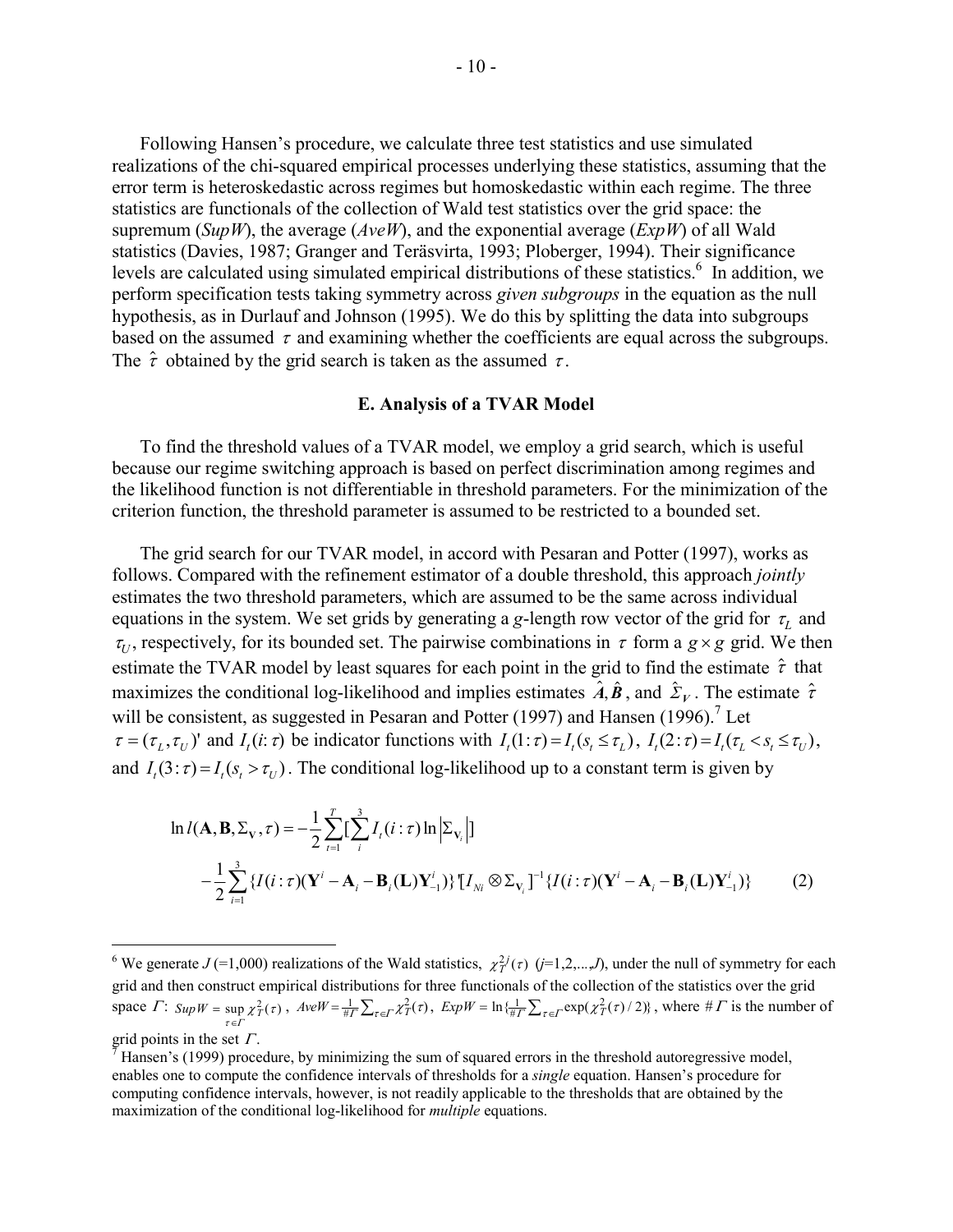where  $\Sigma_{V_i} = \frac{1}{N_i} (Y^i - A_i - B_i(L)Y_{-1}^i)(Y^i - A_i - B_i(L)Y_{-1}^i)$ ,  $Y^i$  is the selected sample vector for regime *i*,  $N_i$  is the number of observations in regime *i*, and  $I_{N_i}$  is an  $N_i \times N_i$  identity matrix.

We construct a total of 1,600 grid sets for  $\tau = (\tau_L, \tau_U)$ ', allowing for 40 grids for each threshold: the lower (upper) threshold ranges from the 20th to the 40th percentile, and the upper from the 60th to the 80th percentile, of the empirical distribution of *st*. We estimate TVARs with the same lag order in all regimes by the least squares method. Then we obtain the impulse response function of the variables of interest to the orthogonal fiscal shock obtained through the Choleski decomposition of  $\Sigma_{V_i}$ , assuming that the economy stays within its initial regime. Empirical standard error bounds for the response function are obtained using the bootstrap method (Runkle, 1987) with 1,000 replications.

#### **IV. EMPIRICAL RESULTS**

### **A. Data and Variable Sets for TVARs**

We use U.S. quarterly time series data over the period 1959:1–2001:4. The details of the data used in this paper are described in Appendix I. The switching index in period *t* is the lagged ex post real interest rate defined as  $rr_{t-1} = R_{t-1} - 400(P_t/P_{t-1} - 1)$ , where  $R_t$  and  $P_t$  are the nominal interest rate and the price level, respectively, in period *t.* The three-month Treasury bill rate is used as the nominal interest rate. Inflation is measured on the basis of the GDP deflator.

The top panel of Figure 1 depicts the ex post real rate of return on three-month Treasury bills along with, for comparison, the ex ante real rate. The quarterly expected rate of inflation is interpolated from the semiannual inflation forecast from the Livingston Survey, and the ex ante real interest rate is defined as the three-month Treasury bill rate minus the expected inflation rate. The ex post real rate dipped in the 1970s as inflation rose, whereas the ex ante real rate also dipped but by a smaller amount—perhaps reflecting the fact that the survey inflation forecast was much smoother than actual inflation during that period of high and volatile inflation. The downward movement in inflation, together with financial deregulation, in the early 1980s may have led to a sharp rise in the real rate: the ex ante and the ex post rates show a common drift, which is not closely related to the inflation process. After the mid-1980s the movement in the real rate became rather steady, but the rate itself remained moderately high. The ex ante real rate is smoother than the ex post real rate but tends to overshoot before 1980, when inflation was high, and to somewhat undershoot afterward. Garcia and Perron (1996) suggest that three different regimes are associated with drifts in the real interest rate. Choi (2002) suggests that the real rate may vary with shifts in the inflation process and shows that the real rate is negatively correlated with inflation when inflation persistence, or inflation itself, is below a threshold.<sup>8</sup>

<sup>&</sup>lt;sup>8</sup> Inflation persistence tends to be associated with inflation in the United States. Inflation was rather persistent in the late 1960s, and it was high and highly persistent after the 1973 oil shock. Volcker's anti-inflation policy kept inflation in check in 1982, and thereafter policy has consistently aimed at keeping inflation low (see Choi, 2002).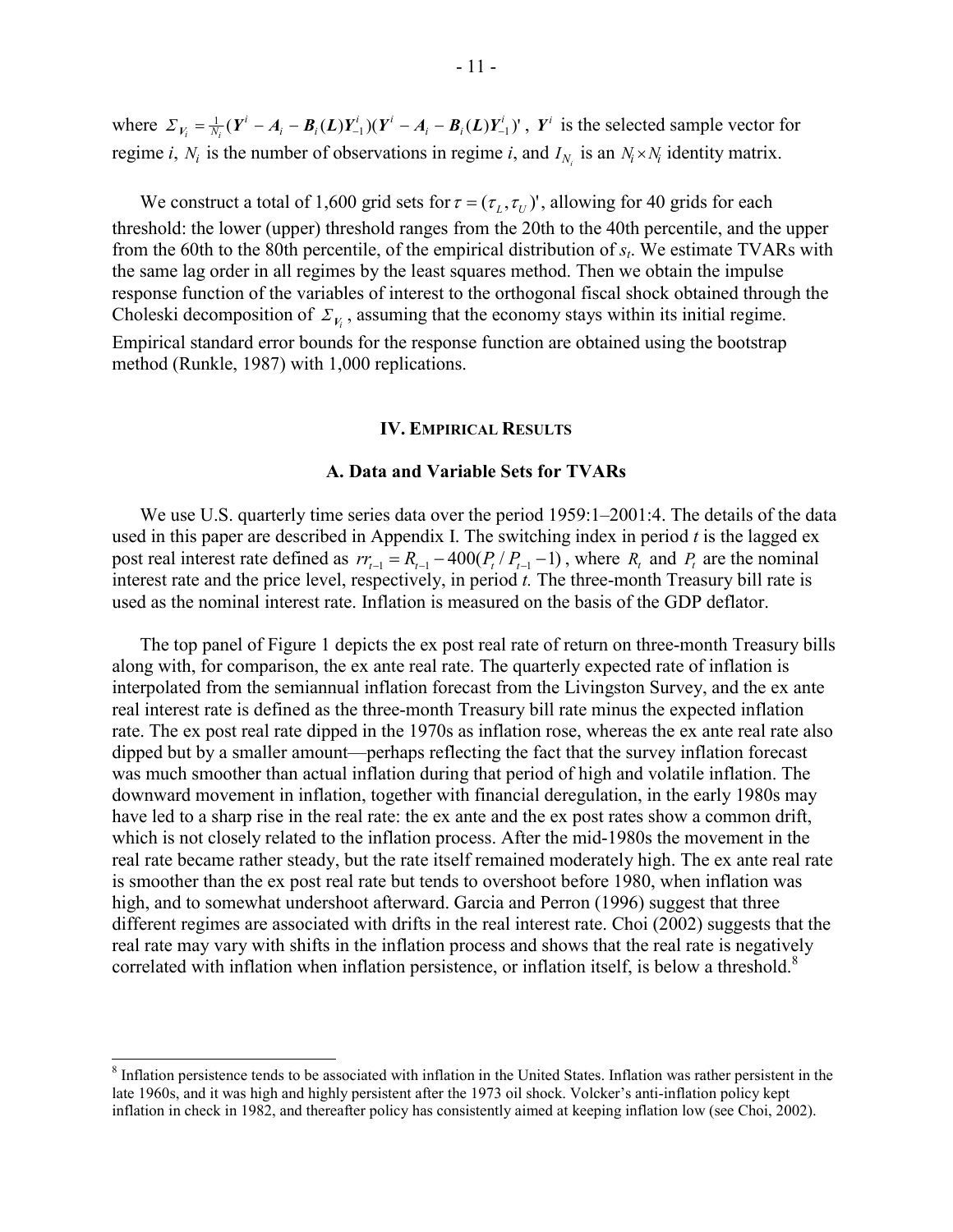

Figure 1. Real Interest Rates, Debt-to-GDP Ratio, and Growth in Government Spending

Notes: Real interest rates (first row) are measured by rates on three-month Treasury bills minus expected inflation from the Livingston Survey (ex ante rate) or minus actual inflation (ex post rate). The debt-output ratio (second row) is measured by nominal Federal government debt divided by nominal GDP. The growth rates of total real government spending and real national defense spending (last row) are in annualized percentage (see the appendix).

The middle panel of Figure 1 depicts the debt-output ratio, which is measured by nominal Federal government debt divided by nominal GDP. The ratio shows a different time-varying pattern from the real rate: the debt-output ratio exhibited a downward trend in the 1960s followed by an upward trend in the  $1980s$  and the first half of the  $1990s$ .<sup>9</sup> The bottom panel shows growth in total government spending, measured by real government consumption expenditures and gross investment, and in national defense spending, measured by real national

 $9$  The regime classification according to the level of government debt (Sutherland, 1997; Perotti, 2002) is associated with the "accumulation" of government spending that has been financed by government bond issuance, reflecting the level of "fiscal stress" of the economy.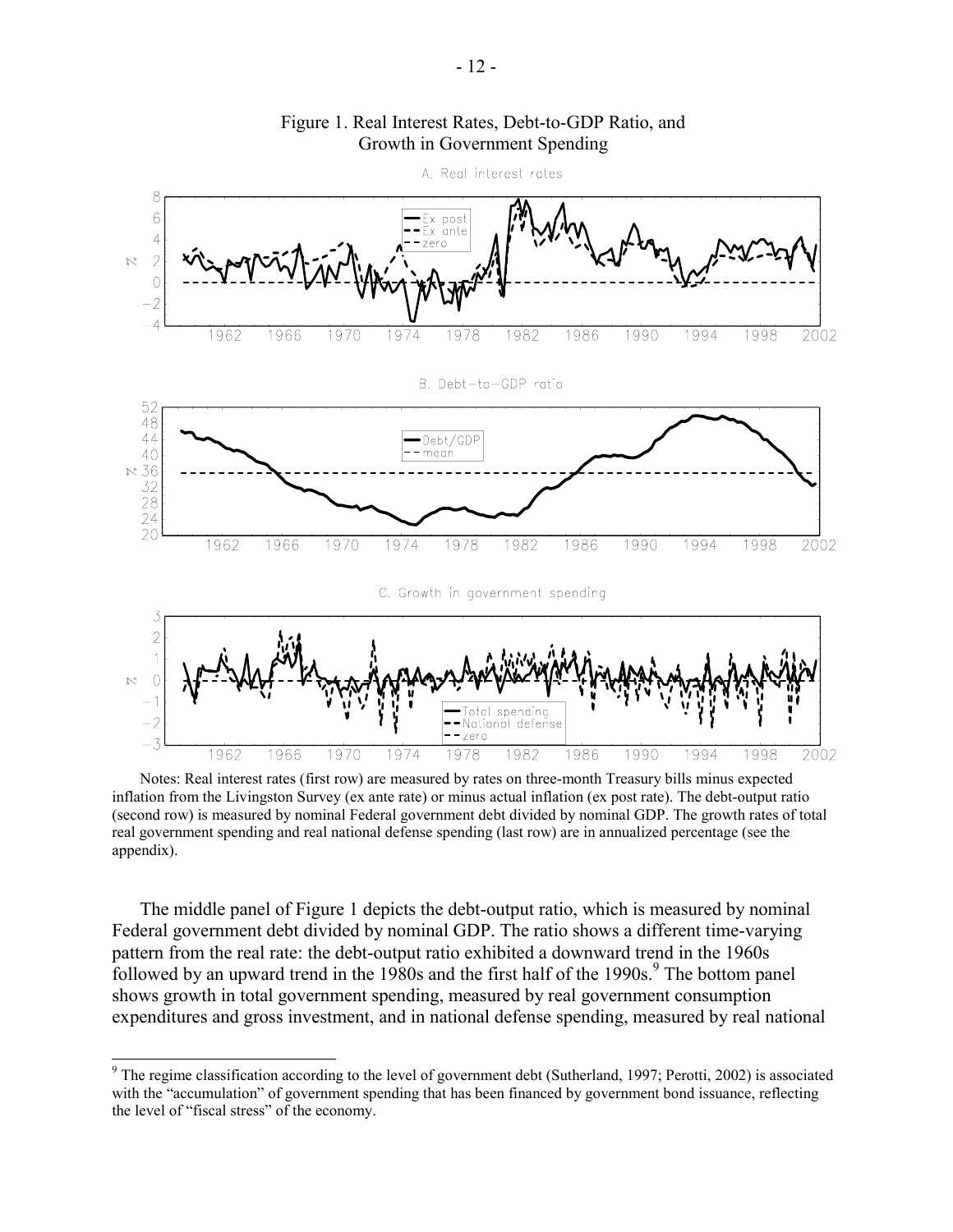defense consumption expenditures and gross investment. Government spending grew rather rapidly in the 1960s and the mid-1980s. Growth in national defense spending is highly correlated with (correlation coefficient  $= 0.70$ ) but more volatile than growth in total spending: it is high during periods of war (especially in the late 1960s, because of the Vietnam War) and moderately high in the 1980s (the period of the Carter-Reagan defense buildup); it is often negative in the 1970s and the 1990s, contributing to a downward trend in the ratio of national defense spending to total government spending.

 We now construct the variable sets for TVARs. In model 1, the vector *Yt* includes three variables to capture real economic activity, the growth rate of real government spending  $(\Delta \ln G)$ , the growth rate of real private spending  $(\Delta \ln Z)$ , and the growth rate of real GDP  $(\Delta \ln X_t)$ , and two variables associated with financing methods and costs, the growth rate of real government debt ( $\Delta \ln D$ ) and the change in the (nominal) interest rate ( $\Delta R$ ). Real private spending  $(Z_t)$  is measured by either real private consumption  $(C_t)$  or real private investment  $(I_t)$ . The interest rate is measured by the three-month Treasury bill rate. Thus, model 1 is given by

Model 1: TVAR with the ordering  $\{\Delta \ln G_t, \, \Delta \ln D_t, \, \Delta \ln Z_t, \, \Delta \ln X_t, \Delta R_t\}.$ 

To account for money financing of government spending and for inflation, we also consider a model with monetary growth, inflation, and the interest rate as follows:

Model 2: TVAR with the ordering  $\{\Delta \ln G_t, \, \Delta \ln M_t, \, \Delta \ln Z_t, \, \Delta \ln X_t, \, \Delta \ln P_t, R_t\},\$ 

where  $\Delta \ln M_t$  and  $\Delta \ln P_t$  are, respectively, the growth rate of money and inflation.<sup>10</sup> The money stock is measured by the monetary base, and the price level by the GDP deflator. The (annualized) growth rate is measured by multiplying the log difference of a variable by 400.

The periods of the low- and high-rate regimes may be partly associated with monetary policy: tighter monetary policy, which constrains the money financing of fiscal policy, may lead to *increased* interest rates, although not necessarily to a high level in the real rate (e.g., tight monetary policy in the 1970s; see Choi, 1999). In particular, tighter monetary policy calls for an increase in the real rate under the Taylor rule during the Volcker-Greenspan era but not during other periods (Clarida et al., 2000). To control for a channel through which the effectiveness of fiscal policy could be affected by monetary policy, we include changes in interest rates (model 1) and interest rates and money growth (model 2). In model 1, we use all variables in first difference, since we find that all level variables for the whole sample are non-stationary.<sup>11</sup> In

<sup>&</sup>lt;sup>10</sup> The law of motion of government debt can be written in a simple form as  $D_{t+1} = AG_t^{\alpha} D_t^{\beta}$ . This can be rewritten in a log-differenced form,  $\Delta \ln D_{t+1} = \alpha \Delta \ln G_t + \beta \Delta \ln D_t$ , which can be extended to a more general form in a VAR.<br><sup>11</sup> For the whole sample period, all variables in levels in model 1 are stationary, and Johansen's maximum-

eigenvalue test and trace test reject the null hypothesis of cointegration in model 1 when private spending is measured by consumption but not when it is measured by investment. For model 2, the growth of monetary base, and inflation have a unit root while the ex post real interest rate is stationary. We find mild evidence of cointegration for model 2 when private spending is measured by investment. (The results of unit root and cointegration tests are available from the authors upon request.) Estimating models in levels to account for the possible cointegration among level variables, however, does not affect our main results qualitatively.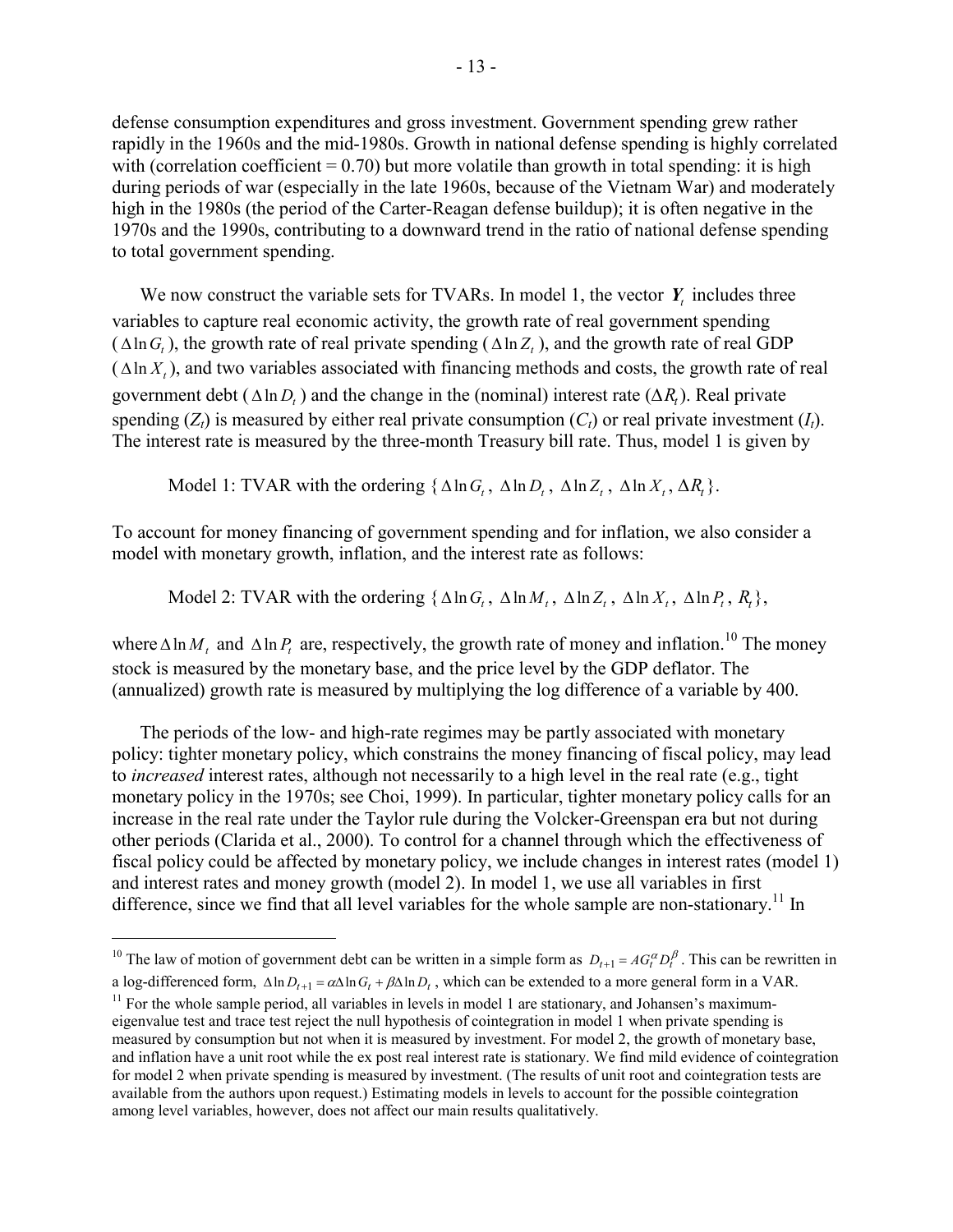model 2, to account for the possibility that the interest rate can be cointegrated with inflation, we include the interest rate and inflation.<sup>12</sup> We set the lag length at 2 for model 1 with investment growth and at 3 for other models: this lag length selection is based on the Akaike information criterion for the whole sample VAR.

 The Choleski ordering that places government spending first is based on the identifying assumption that fiscal shocks have contemporaneous impacts on, but do not respond contemporaneously to, aggregate spending and other variables (Bernanke and Blinder, 1992; Christiano, Eichenbaum, and Evans, 1996). This assumption is likely to be a reasonable approximation, since government spending must be discussed and approved before it is implemented (Alesina and others, 2002) and reacts little to changes in macroeconomic conditions (Fatás and Mihov,  $2003$ ).<sup>13</sup>

# **B. Tests for Threshold Effects**

## **Linearity testing and number of regimes**

 $\overline{a}$ 

To begin with, we perform linearity testing to determine whether a threshold effect exists. If a single regime is rejected, we then determine whether there are two or three regimes, using Hansen's (1999, 2000) approach. In each equation the errors are assumed to be homoskedastic within a regime but heteroskedastic across regimes.

Table 1 reports the results of linearity testing for the four key variables along with inflation, assuming a single threshold as the alternative hypothesis. The test results tend to indicate that the null of linearity is rejected in favor of a single threshold: the likelihood-ratio test statistic for a threshold effect,  $F_1$ , is highly significant for the interest rate and inflation equations ( $p \le 0.01$  for both), and mildly significant for the investment growth equation  $(p < 0.10)$  and the output growth equation ( $p < 0.15$ ). The results, however, suggest weak or little evidence of a threshold effect in the consumption growth equation (especially in model 2,  $p > 0.40$ ). The least squares estimate of the threshold  $\tau$  involves some degree of uncertainty, as indicated by a confidence interval (90) percent) that is not very tight and, in some cases, half-open, possibly owing to small sample size. The number of observations for the low- and the high-rate regimes, for example, in model 1 with consumption growth, is 47 and 120, respectively, classified by a threshold of 0.945.

 Although the results are not reported, the same testing procedure yielded no evidence of nonlinearity for the government spending growth equation ( $p > 0.30$  in most cases). In addition, we find little or weak evidence of nonlinearity for the government debt growth and money growth equations. The threshold estimate varies substantially both across models for the investment growth and output growth equations and across equations (the interest rate equation versus the others), suggesting the possibility of a double threshold. Since the  $F_1$  statistic tends to

 $12$  We also estimate TVARs in levels to account for possible cointegrations among level variables but obtain qualitatively the same conclusion.

<sup>13</sup> Alesina and others (2002) note that, in the United States, the yearly budget is discussed and approved during the second half of the preceding year and that additional small fiscal measures are sometimes decided during the year, but most of the time they become effective by the end of the year. Fatás and Mihov (2003) suggest that spending is less prone to simultaneity problems in determining fiscal policy effects than the budget deficit is, since spending is not related to the current state of the economy whereas the budget deficit is largely affected by the cycle.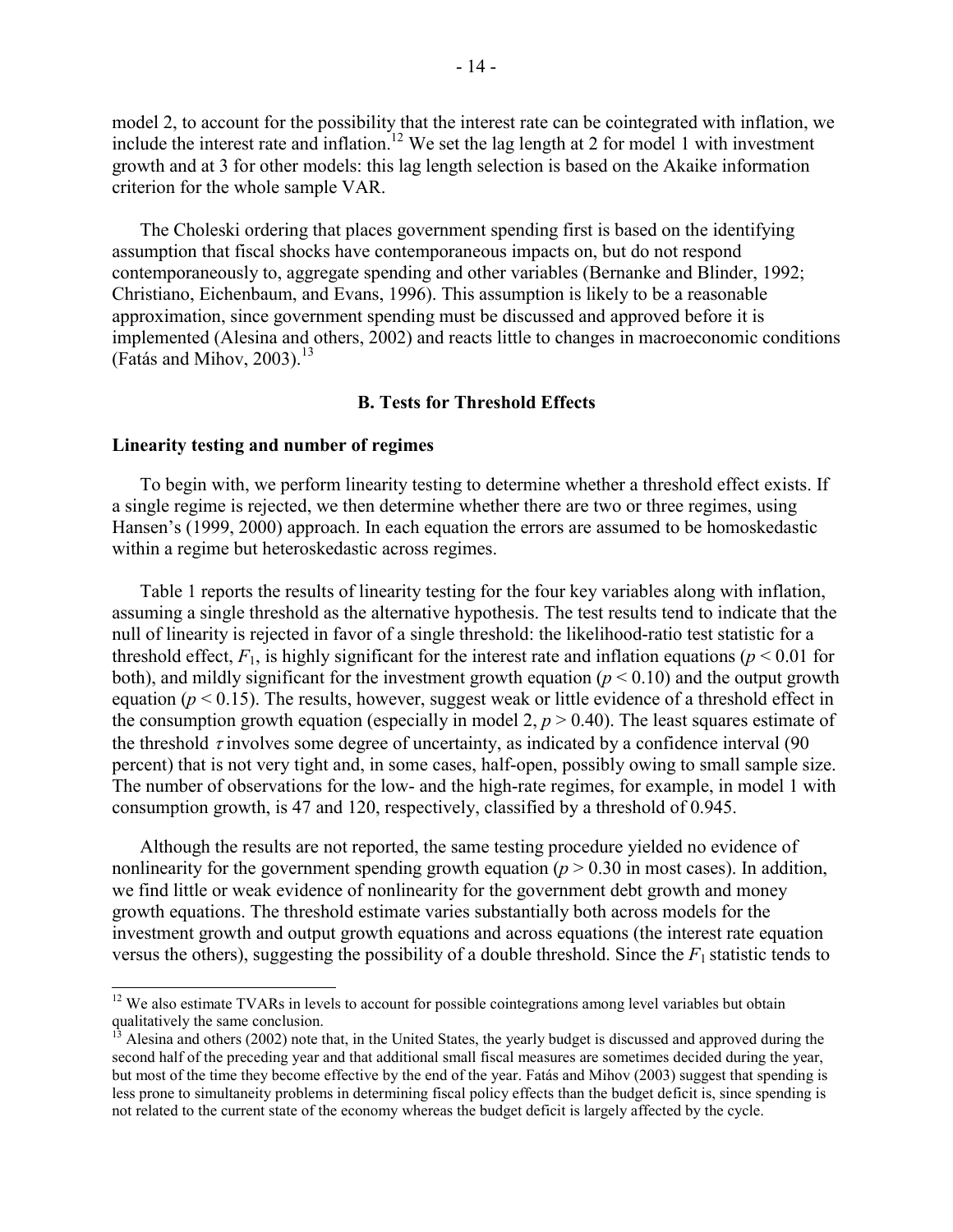|                                                                                    | Likelihood Ratio |                 |                | Threshold Value $\tau^b$                                                                    | No. of Observations |            |
|------------------------------------------------------------------------------------|------------------|-----------------|----------------|---------------------------------------------------------------------------------------------|---------------------|------------|
|                                                                                    |                  |                 | Point          | 90 % confidence                                                                             | for Regimes         |            |
| Equation and Model                                                                 | $F_1$            | <i>p</i> -value | estimate       | interval                                                                                    | Low                 | High       |
| Consumption growth equation<br>Model 1 with $\Delta$ ln $C_t$                      | 43.4             | 0.089           | 0.909          | [0.349, 0.963]                                                                              | 45                  | 122        |
| Model 2 with $\Delta$ ln $C_t$                                                     | 37.7             | 0.490           | 0.584          | $[-, 0.999]$                                                                                | 40                  | 125        |
| Investment growth equation<br>Model 1 with $\Delta$ ln $I_t$                       | 32.2             | 0.058           | 2.715          | [2.516, 3.563]                                                                              | 103                 | 65         |
| Model 2 with $\Delta$ ln $I_t$                                                     | 52.5             | 0.072           | 0.837          | $[-, 1.144]$                                                                                | 43                  | 122        |
| Output growth equation<br>Model 1 with $\Delta$ ln $C_t$<br>with $\Delta$ ln $I_t$ | 39.4<br>28.8     | 0.142<br>0.116  | 0.945<br>0.909 | [0.566, 1.180]<br>$[-, 1.144]$                                                              | 47<br>45            | 120<br>123 |
| Model 2 with $\Delta$ ln $C_t$<br>with $\Delta$ ln $I_t$                           | 52.7<br>64.6     | 0.058<br>0.008  | 1.126<br>0.223 | [0.783, 1.180]<br>$[-, 0.891]$                                                              | 52<br>34            | 113<br>131 |
| Interest rate equation<br>Model 1 with $\Delta$ ln $C_t$<br>with $\Delta$ ln $I_t$ | 125.1<br>87.1    | 0.000<br>0.000  | 3.798<br>3.798 | $\begin{bmatrix} 3.780 & - & 1 \end{bmatrix}$<br>$[3.780, -]$                               | 133<br>134          | 34<br>34   |
| Model 2 with $\Delta$ ln $C_t$<br>with $\Delta$ ln $I_t$                           | 91.0<br>101.7    | 0.000<br>0.000  | 3.509<br>3.509 | $\begin{bmatrix} 3.166, & - \end{bmatrix}$<br>$\begin{bmatrix} 3.318 & - & 1 \end{bmatrix}$ | 123<br>123          | 42<br>42   |
| Inflation equation<br>Model 2 with $\Delta$ ln $C_t$<br>with $\Delta$ ln $I_t$     | 147.8<br>165.8   | 0.000<br>0.000  | 0.801<br>0.801 | [0.783, 0.927]<br>[0.783, 0.927]                                                            | 42<br>42            | 123<br>123 |

Table 1. Tests for a Single Threshold and Threshold Estimates

Notes: <sup>a</sup> The likelihood-ratio test statistic,  $F_1$ , is for the null hypothesis of no threshold against the alternative hypothesis of single threshold, following Hansen (1999, 2000). The asymptotic *p*-values are reported in parentheses. The number of simulation replications for each grid was set at *J*=1,000. The lag length is set at 2 for model 1 with investment growth and at 3 for other models, based on the Akaike information criterion for the whole sample VAR.<br><sup>b</sup> The grid set:  $\Gamma = \{100 \text{ grids evenly dividing the range from the } 20^{\text{th}}$  to the 80<sup>th</sup> percentile of the switching index}. The 90

% confidence interval for <sup>τ</sup> is computed using the likelihood-ratio statistic following Hansen (1999).

reject the null of no threshold effect for the investment growth, output growth (model 2), interest rate, and inflation equations, we proceed with a further test to discriminate between one and two thresholds for these equations.

Table 2 reports the likelihood-ratio test statistic of one versus two thresholds, *F*2, and the refinement estimator (Bai, 1997; Hansen, 1999) of the double threshold  $(\tau_L^r, \tau_U^r)$  for the investment growth, output growth, interest rate, and inflation equations in each model. The  $F<sub>2</sub>$ statistic rejects the null of one threshold in favor of two thresholds at the 5 percent level for the interest rate and inflation equations in both models. However, the  $F_2$  statistic is insignificant for the investment equation in both models and largely insignificant for the output equation except that it is significant at the 5 percent for model 2 with  $\Delta \ln C_t$ . The 90 percent confidence intervals for two thresholds are calculated based on the refinement estimator. Again, the confidence intervals of the threshold estimates are not very tight and, in several cases, half-open, possibly owing to small sample size. Since the  $F_2$  statistic indicates strong evidence of a double threshold for the interest rate and inflation equations, we hereafter consider a three-regime model.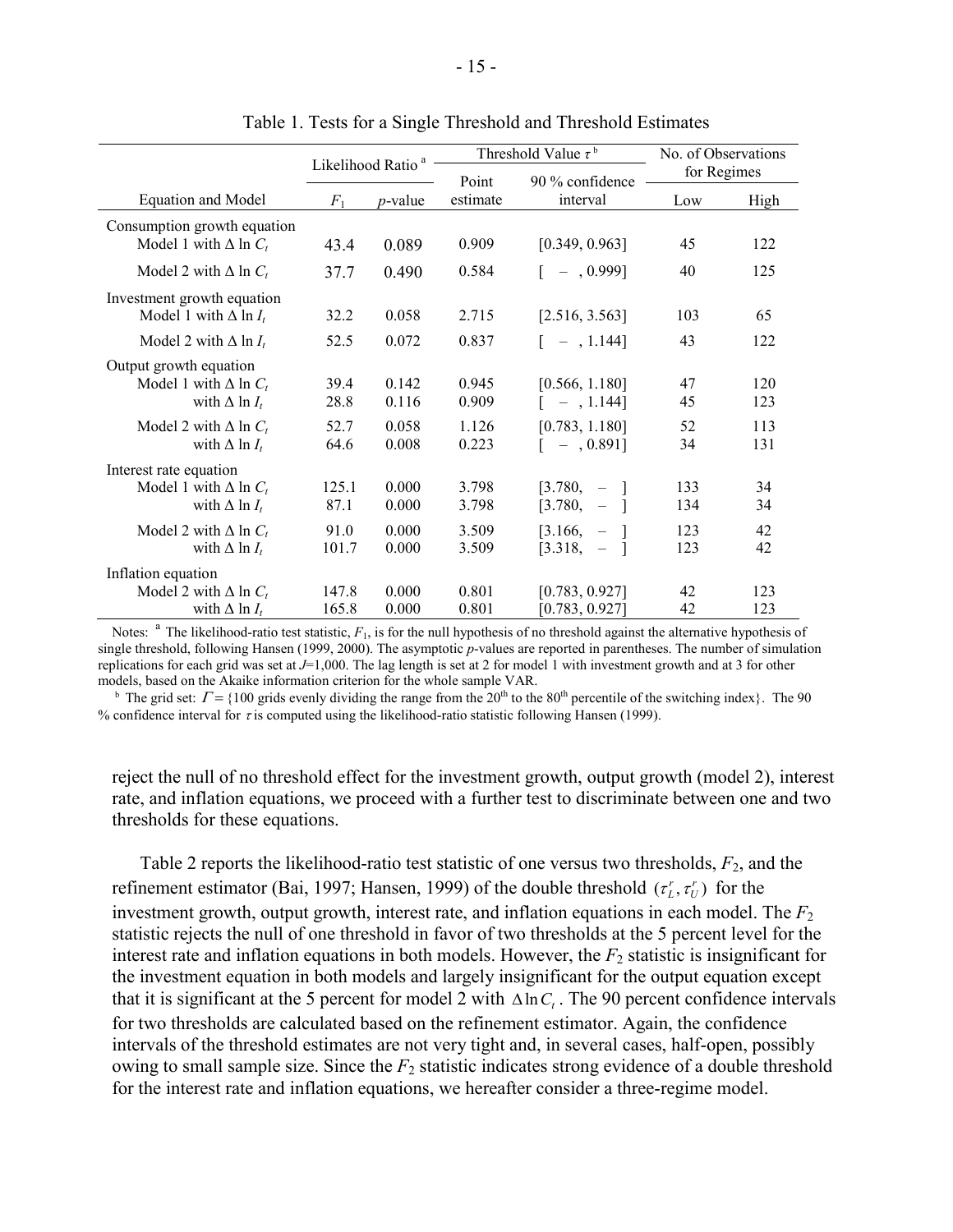|                                                                                                                                                                                                                                                                                                                                                                           |         |                               |          | Threshold Value t                                              | م        |                                                  |        |                     |                  |
|---------------------------------------------------------------------------------------------------------------------------------------------------------------------------------------------------------------------------------------------------------------------------------------------------------------------------------------------------------------------------|---------|-------------------------------|----------|----------------------------------------------------------------|----------|--------------------------------------------------|--------|---------------------|------------------|
|                                                                                                                                                                                                                                                                                                                                                                           |         | Likelihood Ratio <sup>a</sup> |          | Lower bound $(\tau_i)$                                         |          | Upper bound $(\tau_t)$                           |        | No. of Observations |                  |
|                                                                                                                                                                                                                                                                                                                                                                           |         |                               |          |                                                                |          |                                                  | Low-   | High-               | Moderate-        |
|                                                                                                                                                                                                                                                                                                                                                                           |         | Asymptotic                    | Point    | 90% confidence                                                 | Point    | 90% confidence                                   | rate   | rate                | rate             |
| Equation and model                                                                                                                                                                                                                                                                                                                                                        | $F_{2}$ | $p$ -value                    | estimate | interval                                                       | estimate | interval                                         | regime | regime              | regime           |
| Investment growth equation<br>Model 1 with $\Delta \ln I_t$                                                                                                                                                                                                                                                                                                               | 22.7    | 275<br>0                      | 0.681    | $\begin{bmatrix} 1 & 1 & 1 & 1 \\ 1 & 1 & 1 & 1 \end{bmatrix}$ | 2.737    | [2.582, 3.599]                                   | ₹      | $\mathcal{O}$       | 65               |
| Model 2 with $\Delta \ln I_t$                                                                                                                                                                                                                                                                                                                                             | 45.2    | 299<br>0                      | 0.359    | [0.345, 0.808]                                                 | 2.710    | [2.297, 3.320]                                   | 37     | S                   | 65               |
| Output growth equation<br>Model 1 with $\Delta$ ln $C_t$                                                                                                                                                                                                                                                                                                                  | 42.5    | 0.116                         | 1.113    | [0.902, 1.136]                                                 | 2.317    | $-$ , 2.508]                                     | 52     | 39                  |                  |
| with $\Delta \ln I_t$                                                                                                                                                                                                                                                                                                                                                     | 21.1    | 324                           | 0.909    | [0.247, 1.116]                                                 | 3.798    | $\overline{1}$<br>[3.478,                        | 47     | 87                  | $76 \frac{3}{4}$ |
| Model 2 with $\Delta$ ln $C_i$                                                                                                                                                                                                                                                                                                                                            | 64.9    | 035<br>0                      | 1.125    | [0.340, 0.808]                                                 | 3.217    | [1.548, 1.594]                                   | 52     | 3                   | 50               |
| with $\Delta \ln I_t$                                                                                                                                                                                                                                                                                                                                                     | 50.4    | 0.184                         | 0.360    | [0.337, 0.886]                                                 | 3.660    | [3.498,                                          | 37     | $\overline{5}$      | 37               |
| Model 1 with $\Delta$ ln $C_i$<br>Interest rate equation                                                                                                                                                                                                                                                                                                                  | 55.8    | 0.025                         | 1.376    | [0.776, 2.362]                                                 | 3.798    | [3.783,                                          | 59     | 74                  | 34               |
| with $\Delta \ln I_t$                                                                                                                                                                                                                                                                                                                                                     | 33.5    | $-0.51$<br>0                  | 0.896    | [0.820, 1.208]                                                 | 3.798    | $\overline{1}$<br>[3.776,                        | 4      | $\infty$            | 34               |
| Model 2 with $\Delta$ ln $C_i$                                                                                                                                                                                                                                                                                                                                            | 145.9   | 600                           | 0.186    | $-$ , 0.309]                                                   | 3.813    | $\overline{1}$<br>[3.790,                        | 32     | 98                  | 33               |
| with $\Delta\ln I_t$                                                                                                                                                                                                                                                                                                                                                      | 129.3   | 600                           | 0.186    | , 0.274]                                                       | 3.813    | $\begin{array}{c} \hline \end{array}$<br>[3.416, | 32     | 98                  | 33               |
| Model 2 with $\Delta$ ln $C_t$<br>Inflation equation                                                                                                                                                                                                                                                                                                                      | 100.6   | 0.035                         | 0.845    | [0.779, 0.911]                                                 | 3.486    |                                                  | 43     | 78                  |                  |
| with $\Delta \ln I_t$                                                                                                                                                                                                                                                                                                                                                     | 102.4   | 0.025                         | 0.186    | 0.568                                                          | 3.396    | [3.233, 3.486]<br>[3.233, 3.486]                 | 32     | 86                  | 4<br>4<br>4      |
| (1999). The asymptotic <i>p</i> -values are reported in parentheses. The number of simulation replications for each grid was set at J=1,000. The lag length is set at 2 for model<br>Notes: ${}^{4}$ The likelihood-ratio test statistic, $F_2$ , is for the null hypothesis of single threshold against the alternative hypothesis of double threshold, following Hansen |         |                               |          |                                                                |          |                                                  |        |                     |                  |

Table 2. Tests for a Double Threshold and Threshold Estimates Table 2. Tests for a Double Threshold and Threshold Estimates

(1999). The asymptotic *p*-values are reported in parentheses. The number of simulation replications for each grid was set at *J*=1,000. The lag length is set at 2 for model 1 with investment growth and at 3 for other models.

(1999). The asymptonc *p*-vantes are reported in parentieses. The number of simulation replications for each grid was set at  $J-1$ ,000. The rag religion set at 2 for investination and at 3 for other models.<br>with investmen b The threshold parameters are based on the refinement estimator (Bai, 1997; Hansen 1999). The grid set: Γ = {50 grids for the refinement estimator, given the firstor the second-stage threshold estimate}.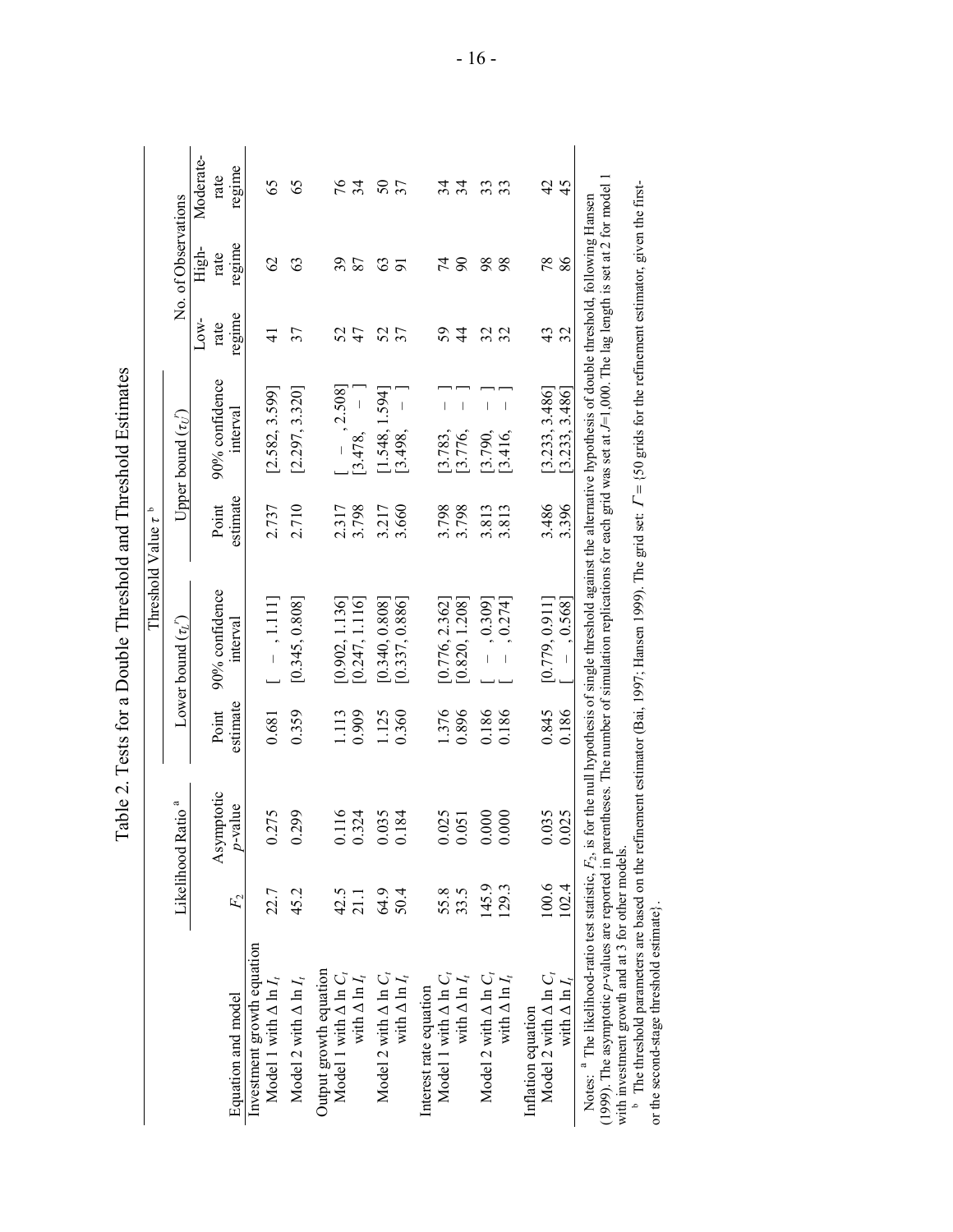## **Specification tests for asymmetry across regimes**

Table 3 summarizes the specification test results for individual equations in TVARs with a double threshold. Following Hansen (1996), we compute three test statistics: *SupW*, *AveW*, and *ExpW*. All three indicate that linearity is rejected against a double threshold at the 1 percent level in all cases for the interest rate and inflation equations and at the 5 percent level or less for the consumption growth and investment growth equations. Linearity in the output growth equation is rejected for model 1 by all the statistics at the 10 percent level and for model 2 at the 1 percent level. We also performed a specification test for parameter constancy across given subsamples as if the threshold estimate  $\tau$  (reported in the notes to Figures 3 and 4) were the true value, as in Durlauf and Johnson (1995) and Choi (1999, 2002). The last three columns of the table provide evidence against parameter constancy across the subsamples in most cases except for the output growth equations in model 1 with investment growth  $(p > 0.10)$ . Although the results are not reported, we found no evidence of asymmetry in government spending growth (test statistics were insignificant at the 10 percent level in all models). Taken together, these results give credence to threshold effects in interest rates, and inflation and (sometimes mild) support for such effects in consumption growth, investment growth, and output growth.

 Overall the symmetry test results provide evidence on the coefficient shifts in most of the key regressions, consistent with the proposed switching mechanism. An increase in government spending affects not only aggregate demand directly but also consumption and investment through, for example, its impact on interest rates. In addition, it involves the negative impact from the Ricardian effect through anticipated increases in future tax liabilities. Weak evidence of asymmetry in consumption (as seen in Table 1) may reflect shifts in one parameter being offset by changes in others, leaving the coefficients largely intact. However, asymmetry in other equations in the system can feed into the dynamic properties of consumption through the lagged values of other variables in the system. Thus, and more importantly, we need to explore whether the dynamic responses of the economy to a government spending shock exhibit asymmetry across regimes.

Before examining the different impacts of a spending shock across regimes, we look at how the regime type and the relation between real rates and output growth evolve over time. The top panel of Figure 2 displays the regime type index based on the estimated thresholds for model 1 with investment growth—it consists of the low- and moderate-rate regimes until 1980 (with one exception in 1967:1) but the high- and moderate-rate regimes after 1980 (with one exception in 1993:1). The middle panel of Figure 2 depicts output growth (quarter to quarter, annualized) along with real interest rates: output growth is seen to be the more volatile series (especially before the mid-1980s). The bottom panel of Figure 2 shows that the regime mean of real interest rates is negatively related to that of output growth: the mean of the real rate is  $-0.97$  percent for the low-rate regime, 1.92 percent for the moderate-rate regime, and 4.94 percent for the high-rate regime; means for output growth are 3.89, 3.45, and 2.59 percent, respectively.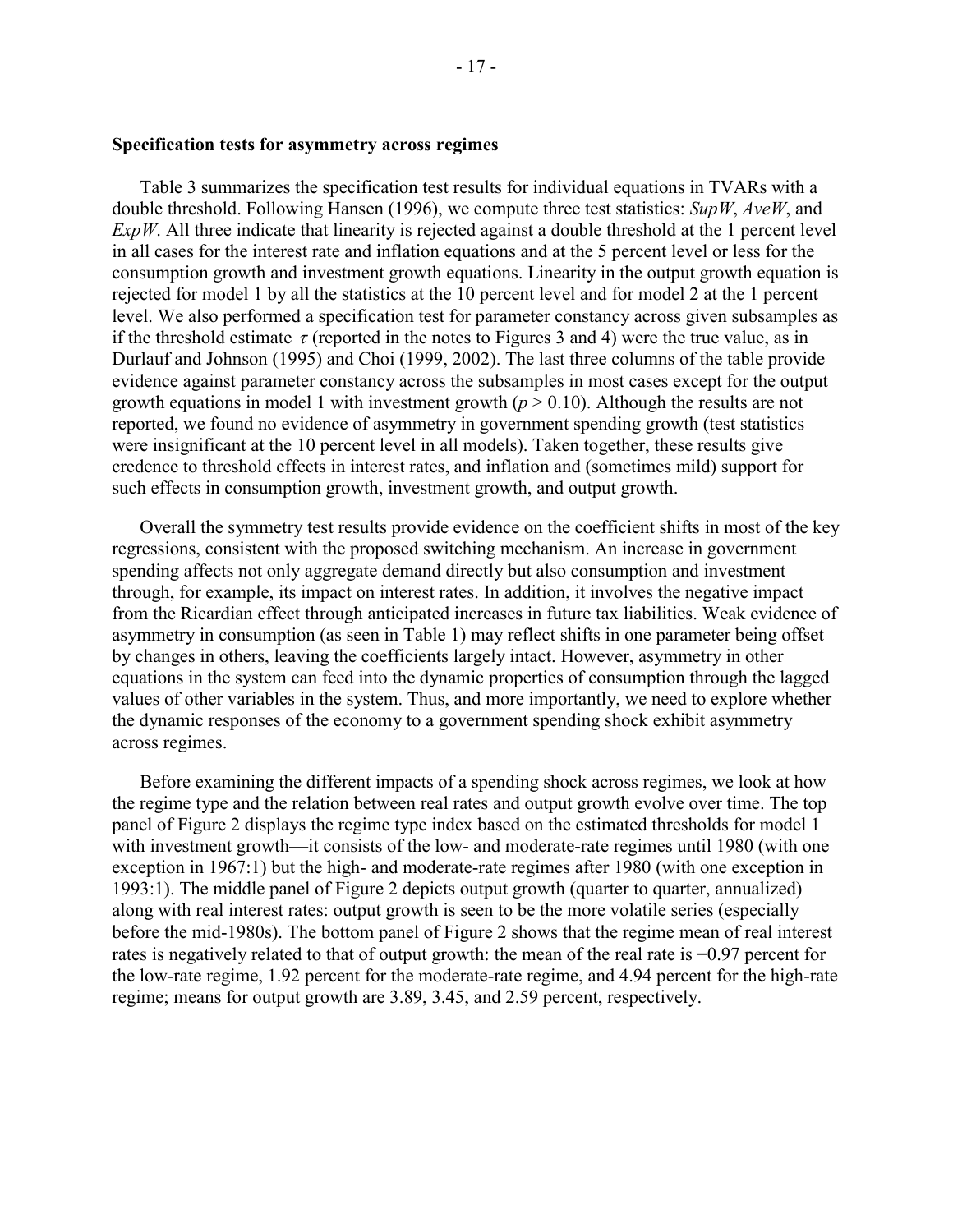Table 3. Specification Tests for Asymmetry in TVARs Table 3. Specification Tests for Asymmetry in TVARs

- 18 -

|                                                                                                                                                                                                                                                                                                                                                                                                                                                                                                                                                                                                            |                |                    |                |                             | Type of Test Statistics |                  |                |                                |                                               |
|------------------------------------------------------------------------------------------------------------------------------------------------------------------------------------------------------------------------------------------------------------------------------------------------------------------------------------------------------------------------------------------------------------------------------------------------------------------------------------------------------------------------------------------------------------------------------------------------------------|----------------|--------------------|----------------|-----------------------------|-------------------------|------------------|----------------|--------------------------------|-----------------------------------------------|
|                                                                                                                                                                                                                                                                                                                                                                                                                                                                                                                                                                                                            |                |                    |                | Across Regimes <sup>a</sup> |                         |                  |                | Across Subsamples <sup>b</sup> |                                               |
| Equation and Model                                                                                                                                                                                                                                                                                                                                                                                                                                                                                                                                                                                         | SupW           | $p$ -value         | ExpW           | $p$ -value                  | $A\nu eW$               | $p$ -value       | لحمر           | Ą                              | $p$ -value                                    |
| Consumption growth equation<br>Model 1 with $\Delta$ ln $C_t$                                                                                                                                                                                                                                                                                                                                                                                                                                                                                                                                              | 61.0           | 0.017              | 51.0           | $0.008$                     | 27.9                    | 0.012            | 52.2           | 32                             | 0.013                                         |
| Model 2 with $\Delta$ ln $C_t$                                                                                                                                                                                                                                                                                                                                                                                                                                                                                                                                                                             | 84.6           | 0.000              | 60.9           | 0.006                       | 37.1                    | 0.000            | 60.7           | 38                             | 0.011                                         |
| Investment growth equation<br>Model 1 with $\Delta \ln I_t$                                                                                                                                                                                                                                                                                                                                                                                                                                                                                                                                                | 47.9           | 0.017              | 39.6           | $0.007$                     | 21.2                    | 0.013            | 39.4           | 22                             | 0.013                                         |
| Model 2 with $\Delta$ ln $I_t$                                                                                                                                                                                                                                                                                                                                                                                                                                                                                                                                                                             | 80.3           | 0.001              | 60.6           | $0.007\,$                   | 36.2                    | 0.001            | 62.4           | 38                             | 0.008                                         |
| Output growth equation<br>Model 1 with $\Delta$ ln $C_t$<br>with $\Delta \ln I_t$                                                                                                                                                                                                                                                                                                                                                                                                                                                                                                                          | 58.6<br>43.0   | 0.056<br>0.026     | 43.6<br>33.0   | 0.052<br>0.049              | 25.7<br>18.1            | 0.032<br>0.054   | 56.2<br>30.2   | 22<br>32                       | $\begin{array}{c} 0.005 \\ 0.114 \end{array}$ |
| Model 2 with $\Delta$ ln $C_t$<br>with $\Delta$<br>In $I_t$                                                                                                                                                                                                                                                                                                                                                                                                                                                                                                                                                | 90.9<br>89.4   | 0.000<br>0.000     | 65.0<br>65.2   | 0.002<br>0.001              | 40.5<br>40.1            | 0.000<br>0.000   | 67.7<br>50.3   | 38<br>${}^{\circ}$             | $0.002$<br>$0.006$                            |
| Model 1 with $\Delta$ ln $C_t$<br>with $\Delta$ ln $I_t$<br>Interest rate equation                                                                                                                                                                                                                                                                                                                                                                                                                                                                                                                         | 117.4<br>89.8  | $0.000$<br>$0.000$ | 87.9<br>75.3   | 0.000<br>0.000              | 53.7<br>41.0            | 0.000<br>$0.000$ | 76.8<br>74.3   | 32<br>22                       | $0.000$<br>$0.000$                            |
| Model 2 with $\Delta$ ln $C_i$<br>with $\Delta \ln I_t$                                                                                                                                                                                                                                                                                                                                                                                                                                                                                                                                                    | 110.0<br>118.8 | $0.000$<br>$0.000$ | 93.0<br>81.3   | 0.000<br>0.001              | 50.8                    | 0.000<br>0.000   | 100.4<br>110.2 | 38<br>$\infty$                 | $0.000$<br>$0.000$                            |
| Model 2 with $\Delta$ ln $C_i$<br>with $\Delta$ ln $I_t$<br>Inflation equation                                                                                                                                                                                                                                                                                                                                                                                                                                                                                                                             | 210.5<br>216.7 | 0.000<br>0.000     | 173.5<br>182.7 | 0.000<br>0.001              | 101.6<br>102.4          | 0.000<br>0.000   | 197.4<br>154.1 | 38                             | 0.000<br>0.000                                |
| asymptotic p-values are reported in parentheses. The number of simulation replications for each grid was set at $J=1,000$ . The set of grid points for ( $\tau_L, \tau_U$ ): $\Gamma = \{all$<br>The result of the Wald tests of the ull that the coefficients of the indicated equation are constructed indicated enhancements consider in it is<br>Notes: <sup>a</sup> The result for testing the null hypothesis that the coefficients in the indicated equation are the same across regimes, following Hansen (1996). The<br>the grids at grid search with 40 grids for each threshold) ( $#I=1,600$ ) |                |                    |                |                             |                         |                  |                |                                |                                               |

<sup>b</sup> The result of the Wald tests of the null that the coefficients of the indicated equation are constant across the *indicated* subsamples grouped by  $\hat{r}$ , which is<br>reported in the corresponding notes of Figures 3 and reported in the corresponding notes of Figures 3 and 4. The test statistics follow the chi-square distributions with degrees of freedom (*df*) in parentheses under the <sup>b</sup> The result of the Wald tests of the null that the coefficients of the indicated equation are constant across the *indicated* subsamples grouped by  $\hat{r}$ , which is null. The *df* for the interest equation in a TVAR equals 2(1+number of variables×number of lags). The *p*-values are reported in parentheses.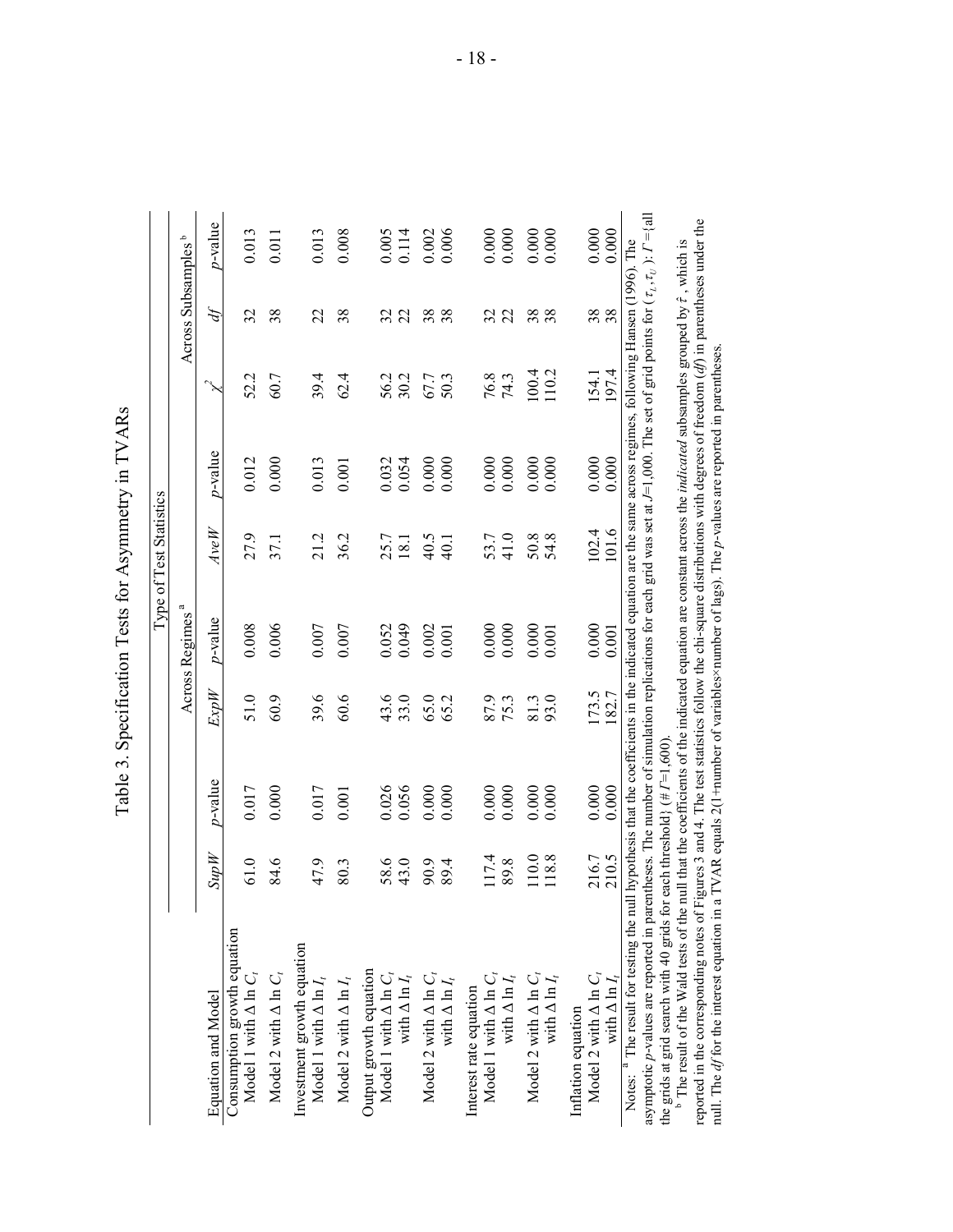

Figure 2. Regime Type Index, Real Interest Rates, and Output Growth

Notes: Regime type in panel A is determined on the basis of the estimated thresholds for model 1 with investment growth (see notes to Figure 3): low-rate regime, -1; moderate-rate regime, 0; high-rate regime, 1. The regime mean in panel C is the subsample mean of a variable for the corresponding regime. Vertical lines indicate NBER business cycle peaks and troughs.

Real interest rates are negatively associated with output growth in terms of the regime mean, and the regime-mean difference of real rates from one to next regime is more than 2 percent, much greater than that of output growth. So abstracting from average output growth in measuring the switching index seems a reasonable approximation.<sup>14</sup> In addition, business cycle recessions have no systemic relations with the classified regimes (top panel of Figure 2), although they are clearly negatively associated with output growth (middle panel). Lastly, the relationship between real rates and output growth accounts for the debt-output ratio transition in the middle panel of Figure 1: for example, the dominance of the low-rate regime before 1980 characterized by periods when, on average, real interest rates were lower than output growth rates—is associated with a downward trend in the debt-output ratio.

 $14$  As a result, the use of an alternative switching index, the real interest minus the regime-mean output growth, will not affect the result, while it requires an iterative estimation to obtain the regime-mean output growth.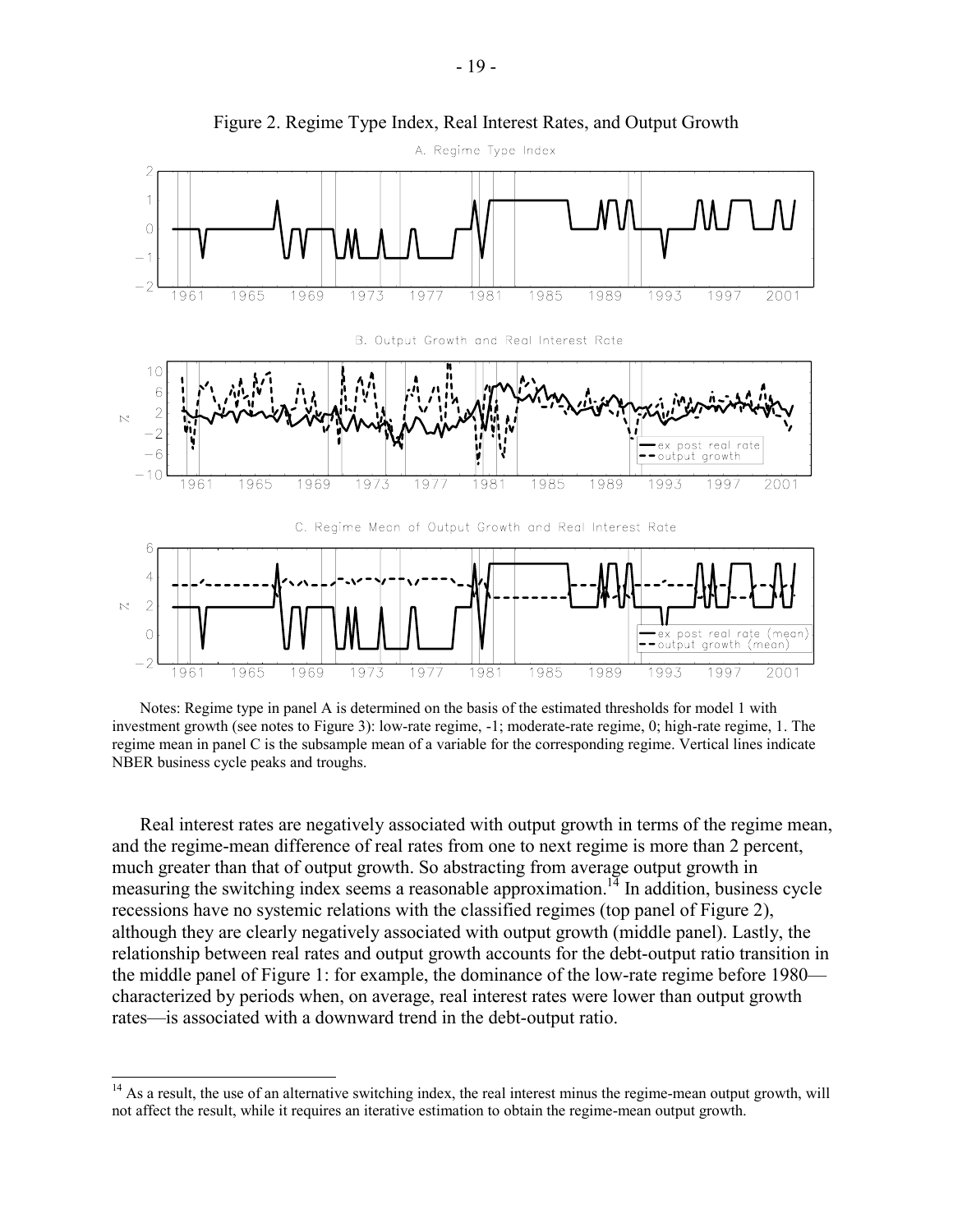## **C. TVAR Models and Impulse Responses to a Government Spending Shock**

We consider a positive shock of 1 percentage point to the rate of government spending growth (annualized) and its dynamic effects on the variables in TVARs. Our impulse-response analysis focuses on the case where the real rate is around its mean under each regime, so that small changes in the real rate after the shock do not entail a shift to another regime.

The response of government spending growth itself to such a shock shows a similar pattern across regimes (results not shown): the only difference, if any, takes the form of greater persistence under the low-rate regime than under the others. Therefore we focus here on whether the impulse responses of real activity (consumption, investment, and output) to the shock confirm empirically the anticipated larger impact of government spending when that spending creates less future liabilities than when it creates more future liabilities. We also examine the associated responses of interest rates, inflation, and financing methods.

#### **Responses of real activity**

Figures 3 and 4 depict the responses of either consumption or investment growth and output growth in models 1-2. The shock initially increases consumption growth (top row of each figure). In contrast with the responses for the whole sample (far right graph in each row), consumption responses differ across regimes. In models 1 and 2 (top row in each figure), the initial impacts on consumption growth are stronger under the low-rate regime than under the moderate-rate regime. However, consumption growth initially increases under the high-rate regime as well, perhaps because smaller responses of the real interest rate under that regime temper the adverse impact of the Ricardian effect.

The investment growth (third row in each figure) responses of the whole sample, when significant, are negative for all models—perhaps attributable to crowding-out effects. In contrast, the initial impacts of the spending shock on investment growth are significantly positive under the low-rate regime but (significantly or insignificantly) negative under other regimes. This asymmetry may be explained as follows. The productivity-enhancing effect of higher spending induces higher investment. When real rates are sufficiently high, however, a possible future increase in taxes has two opposing effects on investment: the prospect of higher corporate taxes discourages investment, but higher income taxes decrease consumption (through a wealth effect), increase labor supply, and thus increase investment. Under the low-rate regime, investment growth initially increases (a dominating, productivity-enhancing effect) but then declines after a few quarters as interest rates rise (a crowding-out effect). Under the high-rate regime, the spending shock has no boosting effect on investment growth and, if anything, results in lower investment growth (a negative net effect of future taxes on investment).

Output responses (second and fourth rows in Figures 3 and 4) are initially positive in most cases, but this is more pronounced under the low-rate regime than other regimes. This finding is consistent with the responses of consumption and investment growth under each regime. Under the low-rate regime of model 2, output growth responses show a trough around the fifth quarter, with significantly negative values, reflecting a V-shape in the investment growth responses. The moderate-rate regime somewhat mimics the whole sample that entail an initial positive response.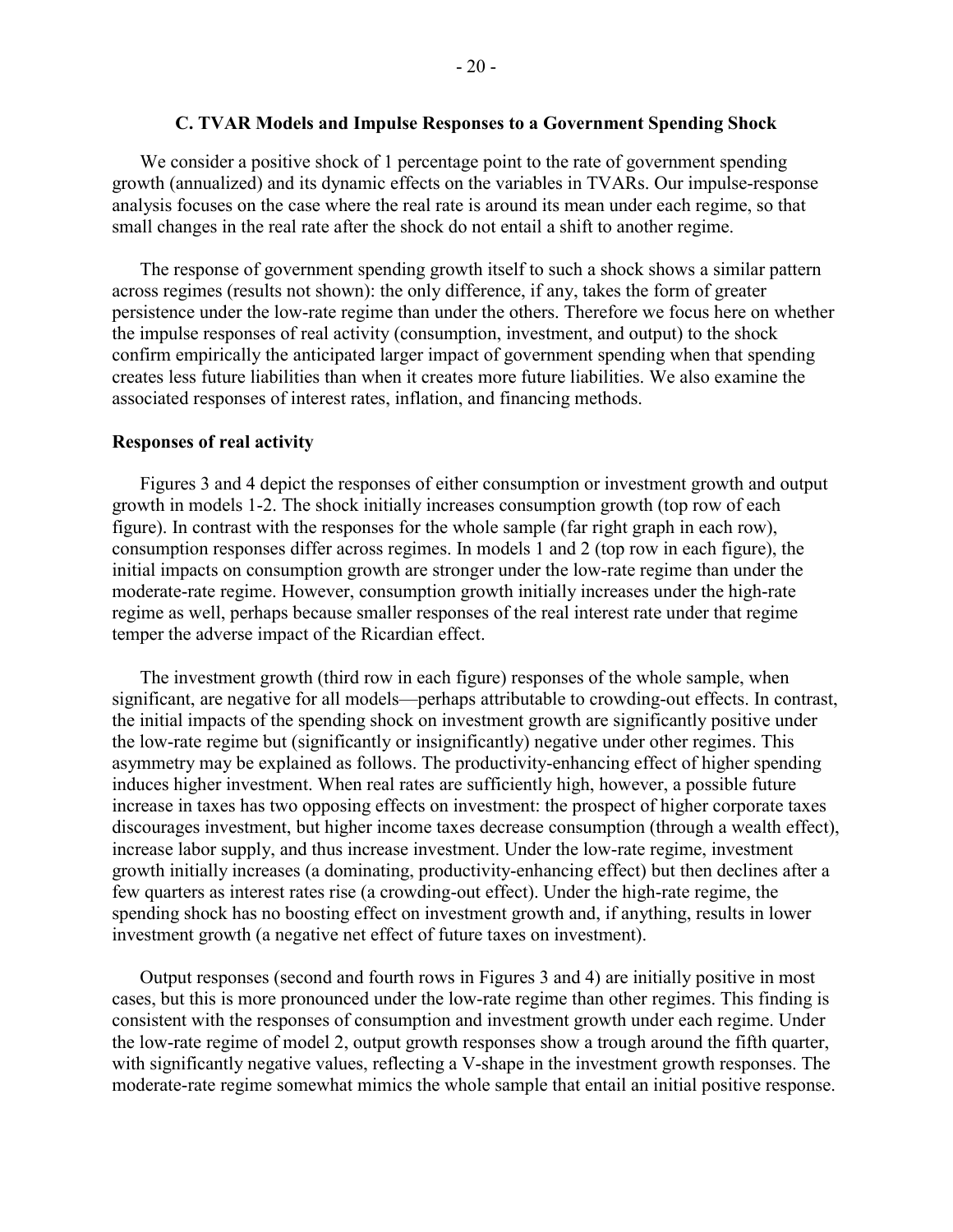

Figure 3. Impulse Responses of Real Activity in Model 1

Notes: For model 1 with consumption growth, estimated thresholds,  $(\tau_L, \tau_H)$ , are (0.358, 3.643), and the number of sample observations for low, moderate, and high regimes are (37, 93, 37). For model 1 with investment growth, estimated thresholds,  $(\tau_L, \tau_H)$ , are (0.223, 3.485), and the number of sample observations for low, moderate, and high regimes are (33, 93, 42). Dashed lines are one-standard error bands.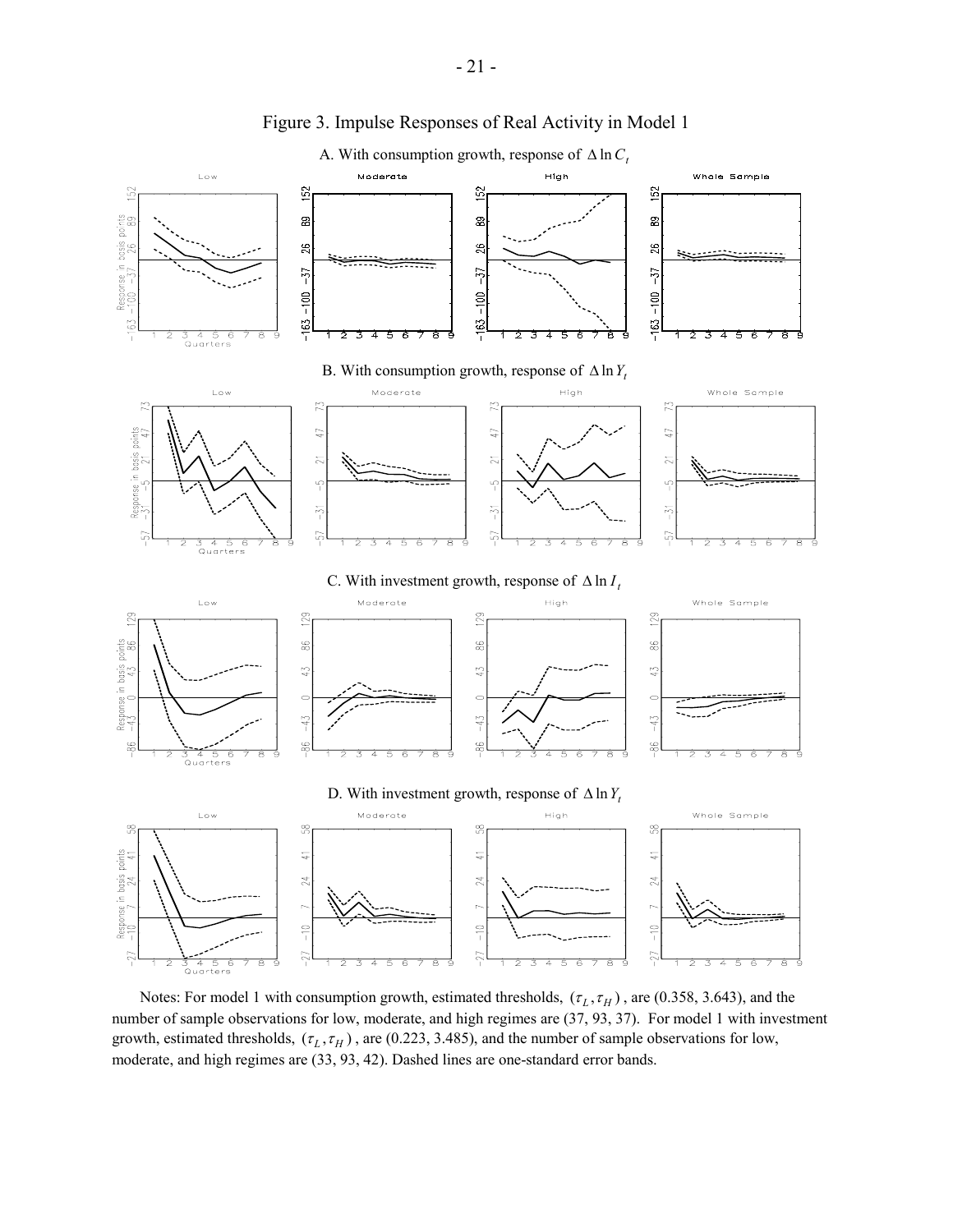

Figure 4. Impulse Responses of Real Activity in Model 2

Notes: For model 2 with consumption growth, estimated thresholds,  $(\tau_L, \tau_H)$ , are (0.257, 3.705), and the number of sample observations for low, moderate, and high regimes are (34, 97, 36). For model 2 with investment growth, estimated thresholds,  $(\tau_L, \tau_H)$ , are (0.257, 3.395), and the number of sample observations for low, moderate, and high regimes are (34, 88, 45). Dashed lines are one-standard error bands.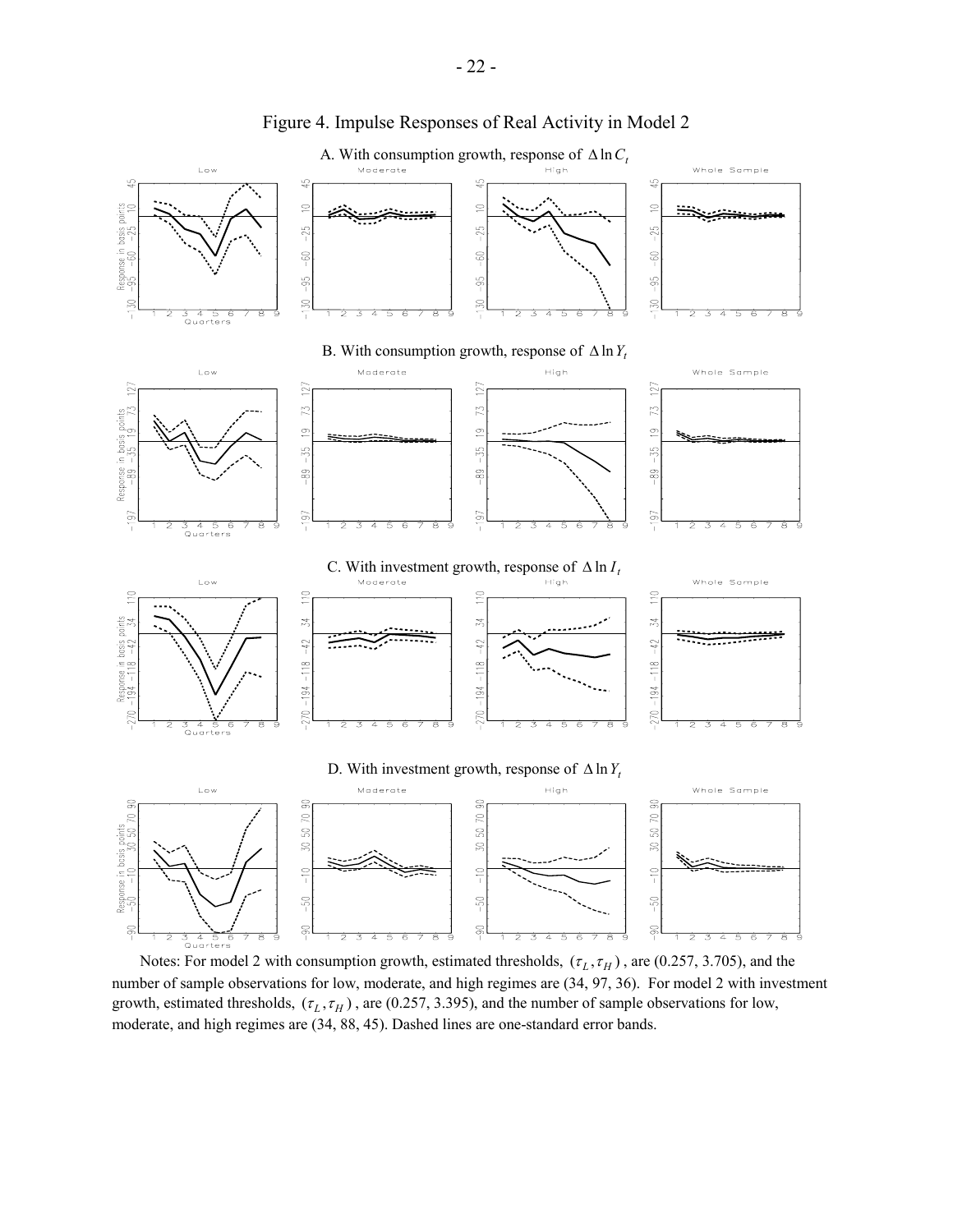| Quarters |        |                        |        |        |         |                        |         |       |  |  |
|----------|--------|------------------------|--------|--------|---------|------------------------|---------|-------|--|--|
| After    |        | Model 1                |        |        |         | Model 2                |         |       |  |  |
| Shock    | Low    | Moderate               | High   | Whole  | Low     | Moderate               | High    | Whole |  |  |
|          |        | With $\Delta$ ln $C_t$ |        |        |         | With $\Delta$ ln $C_t$ |         |       |  |  |
| $1 - 2$  | 33.4   | 15.2                   | 1.2    | 10.6   | 23.9    | 7.9                    | 2.9     | 11.3  |  |  |
|          | (9.4)  | (5.5)                  | (10.5) | (3.9)  | (11.2)  | (4.6)                  | (11.9)  | (4.9) |  |  |
| $2 - 4$  | 7.2    | 7.8                    | 9.1    | 2.6    | $-14.2$ | 6.2                    | $-1.1$  | 3.1   |  |  |
|          | (14.5) | (5.6)                  | (21.0) | (4.9)  | (22.7)  | (5.4)                  | (24.7)  | (4.8) |  |  |
| $5 - 8$  | $-6.2$ | 2.6                    | 8.1    | 2.2    | $-12.1$ | 2.3                    | $-39.7$ | 1.1   |  |  |
|          | (10.4) | (4.4)                  | (33.6) | (3.0)  | (18.1)  | (3.1)                  | (79.7)  | (2.8) |  |  |
|          |        | With $\Delta$ ln $I_t$ |        |        |         | With $\Delta$ ln $I_t$ |         |       |  |  |
| $1 - 2$  | 28.8   | 8.5                    | 8.4    | 7.7    | 14.1    | 6.5                    | 6.0     | 10.8  |  |  |
|          | (15.5) | (3.9)                  | (8.5)  | (3.5)  | (12.3)  | (4.6)                  | (6.6)   | (4.4) |  |  |
| $2 - 4$  | $-6.2$ | 5.5                    | 4.5    | 2.4    | $-14.6$ | 11.8                   | $-8.4$  | 4.8   |  |  |
|          | (16.6) | (5.0)                  | (14.6) | (4.8)  | (20.3)  | (5.8)                  | (15.1)  | (4.8) |  |  |
| $5-8$    | $-0.4$ | 0.5                    | 2.7    | $-0.1$ | $-15.9$ | $-1.6$                 | $-16.6$ | 0.1   |  |  |
|          | (10.8) | (2.5)                  | (15.3) | (1.9)  | (17.7)  | (3.8)                  | (33.0)  | (2.7) |  |  |

Table 4. Output Growth Responses

Notes: (i) The impulse responses (in basis points) were calculated for the first-half year (1-2 quarters), the second-half (3-4 quarters), and the second year (5-8 quarters) for the low-rate, moderate-rate, and high-rate regimes as well as for the whole sample. The top (bottom) panel pertains to the responses of output growth to a government spending shock in models with the consumption (investment) growth variable. Standard errors (in parentheses) are calculated from the bootstrapping with 1,000 replications. (ii) The estimated grids for TVARs are reported in the corresponding notes to Figures 3 and 4.

Table 4 reports point estimates and standard errors of averages over time of the output growth responses. Under the low-rate regime, the response in the first half-year is mostly significant except for model 2 with investment growth: for example, in model 1 with consumption growth, the response is significantly positive (33.4 basis points) and about three times as large as that in the whole sample (10.6 basis points). Under the moderate-rate regime, the first-half-year response is in the range of 6 to 15 basis points but significant only in model 1. Under the high-rate regime, the output growth response is statistically insignificant in all cases: for example, the first-half-year response is in the range of 1.2 to 8.4 basis points and insignificant.

The whole sample analysis in Figures 3 and 4 shows initial positive responses of consumption growth and output growth and initial negative responses of investment growth, findings that are consistent with earlier empirical findings that government spending shocks have a positive effect on consumption and output (Blanchard and Perotti, 2002) and a strong negative effect on investment (Blanchard and Perotti, 2002; Alesina and others, 2002).<sup>15</sup> In contrast, the TVAR analysis shows initial favorable effects on the growth of investment as well as the growth of consumption and output under the low-rate regime, but less favorable or (significantly or insignificantly) adverse effects under other regimes. This asymmetry indicates that expansionary government spending is more conducive to increased real activity in the short run when real rates are low than when they are high. Although no direct comparisons with existing studies are

l

<sup>&</sup>lt;sup>15</sup> Blanchard and Perotti (2002) estimate structural VAR models, which contain tax, government spending, output, and an individual GDP component (such as consumption or investment) in a level form controlling for trends, for the post-1960 U.S. data. Alesina and others (2002), using a simple structural model for a panel of industrial countries, find that government spending shocks lead to a decrease in the investment-GDP ratio.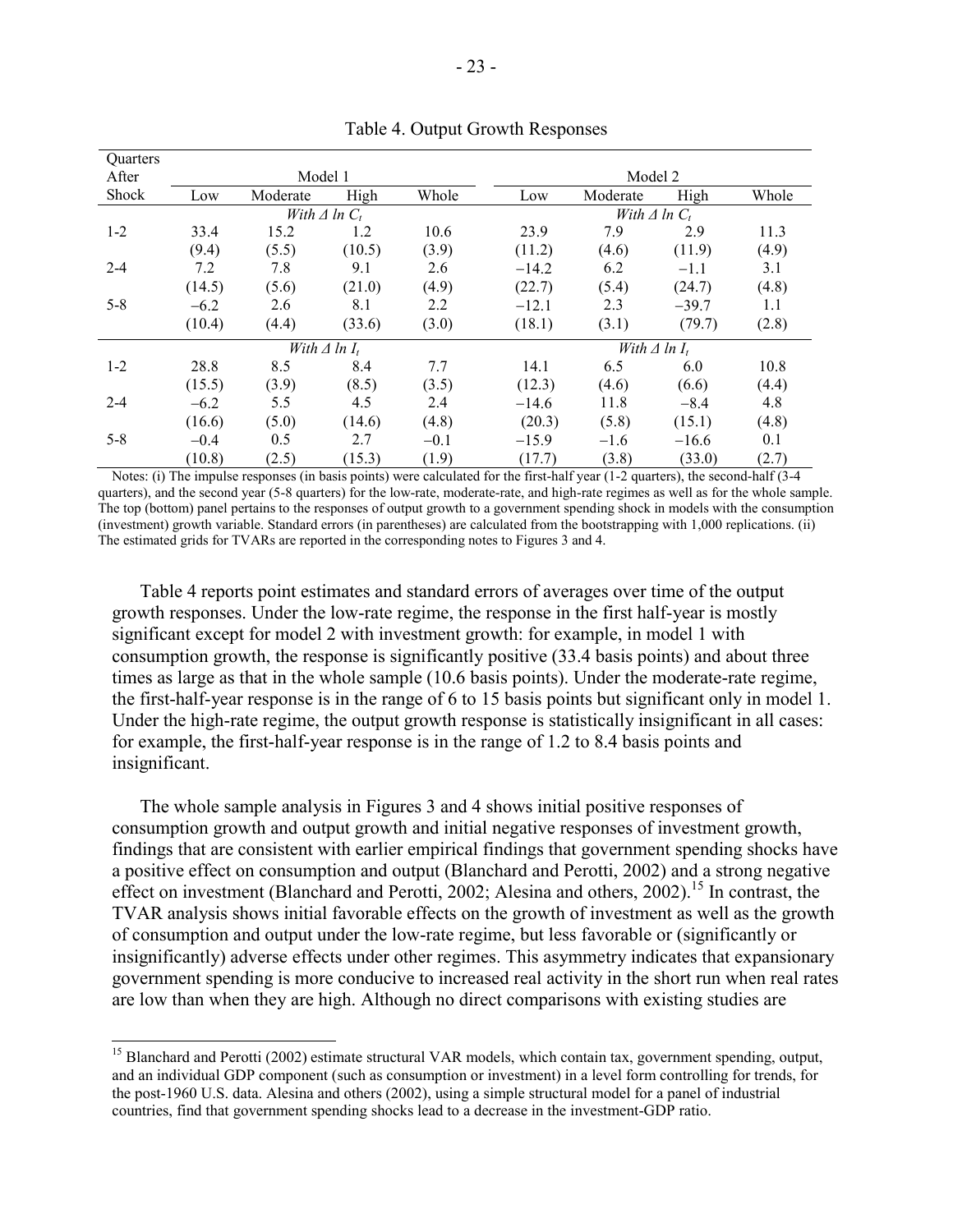possible, this result reconciles Perotti's (2002) finding that the effects of fiscal policy on output and its components have become substantially weaker over the last 20 years for the United States (and other industrial countries), because the post-1980 period was largely one of high- and moderate-rate regimes, whereas the pre-1980 period was largely one of low- and moderate-rate regimes (bottom panel of Figure 2). Also, considering that the low-rate regime tends to be associated with periods of high inflation (top panel of Figure 1), the stronger effect of government spending on aggregate demand with lower real rates is in accord with Koelln, Rush, and Waldo's (1996) finding from cross-country data that the government spending multiplier increases with inflation if inflation is sufficiently high.

### **Responses of interest rates and inflation**

l

The top row of Figure 5 shows the responses of nominal interest rates to the government spending shock in model 2. The nominal interest rate shows greater responses under the low-rate regime than under the other regimes. Nominal interest rate responses after two to three quarters of the shock are significantly positive under the low-rate regime. However, smaller positive or little responses under the moderate-rate regime and (significantly or insignificantly) negative under the high-rate regime and for the whole sample are shown.

Conventional macroeconomic theory suggests that expansionary government spending raises interest rates, a consequence that one would expect if aggregate demand rises (an income effect). But why does the shock have a positive impact on the nominal interest rate only under the lowrate regime? The initial positive responses of output growth under the low-rate regime, which exert upward pressures on interest rates, partly answer this question. Nonetheless, a thorough answer requires a further look at the responses of inflation and real interest rates.

The bottom two rows of Figure 5 depict inflation responses to the shock under different regimes. Significant positive inflation responses are seen under the low-rate regime with a lag, which is largely attributable to upward pressures from aggregate demand, occurring with a lag. In contrast, under the high-rate regime and for the whole sample no or much smaller positive responses of inflation are seen.<sup>16</sup> These asymmetric responses of inflation are consistent with positive responses of nominal interest rates under the low-rate regime and non-positive responses under the high-rate regime (as implied by a Fisher effect). The inflation responses are also consistent with the output growth responses under different regimes, since the shock appears to contribute to aggregate demand only under the low-rate regime in most cases.

Non-positive responses of nominal rates under the high- and the moderate-rate regimes may partly reflect that the Mankiw (1987) effect of government spending on real rates is regimedependent. The Mankiw effect will be stronger under the high-rate regime, since government spending is more costly to finance and thus induces stronger negative impacts on consumption (through the Ricardian effects) and real rates when real rates are high than when they are low.

<sup>&</sup>lt;sup>16</sup> Commodity price inflation can be included in model 2 to cope with the "price puzzle"—the finding that a monetary tightening leads to a rising rather than falling price level (Leeper, Sims, and Zha, 1996; Christiano, Eichenbaum, and Evans, 1996). We find that the inclusion of commodity price inflation does not alter our main results.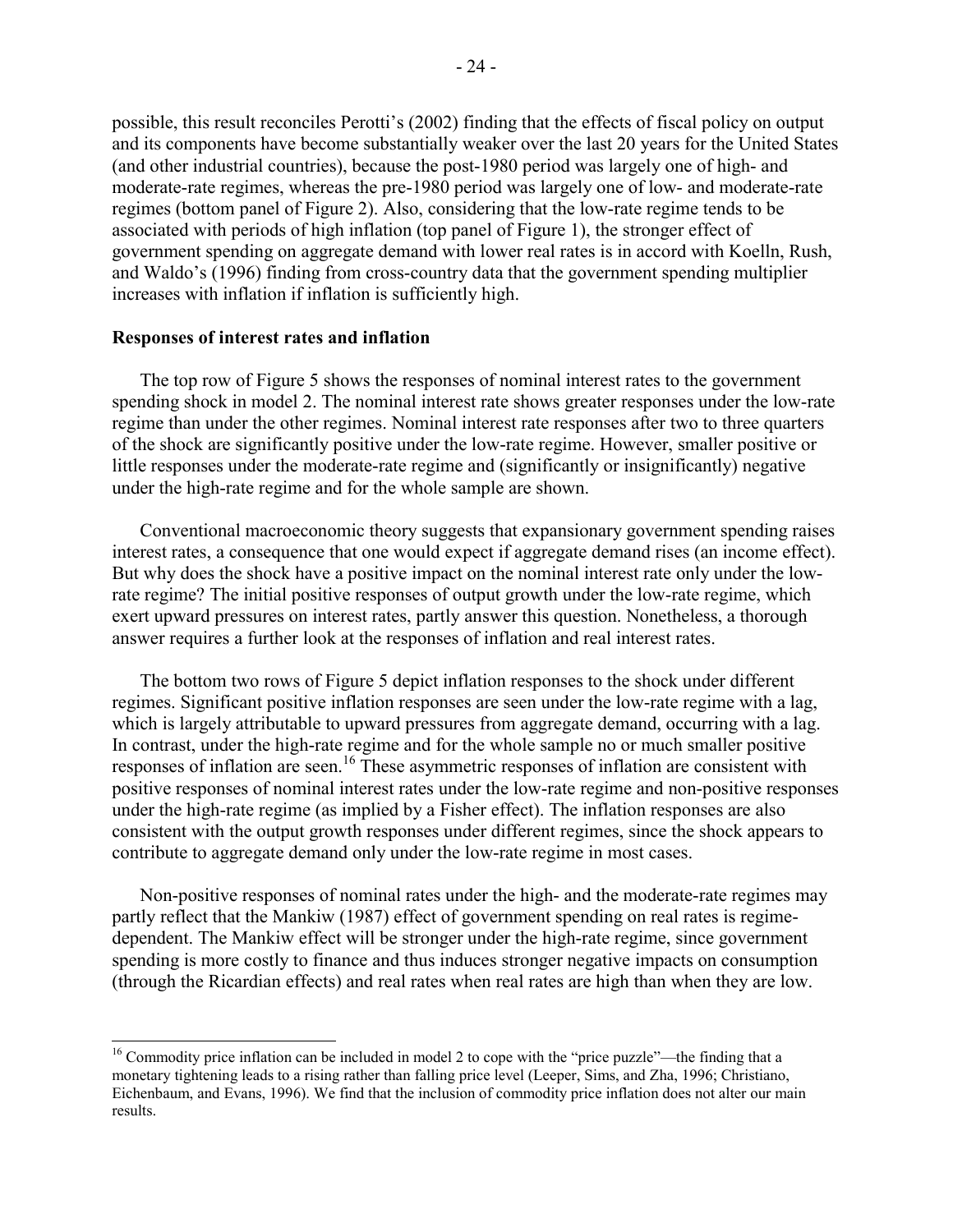

Figure 5. Impulse Responses of Nominal Interest Rates and Inflation in Model 2

A. With consumption growth, response of nominal interest rates

Notes: For model 2 with consumption growth (first and third rows), estimated thresholds,  $(\tau_L, \tau_H)$ , are (0.257, 3.705), and the number of sample observations for low, moderate, and high regimes are (34, 97 36). For model 2 with investment growth (second and last rows), estimated thresholds,  $(\tau_L, \tau_H)$ , are (0.257, 3.395), and the number of sample observations for low, moderate, and high regimes are (34, 88, 45). Dashed lines are one-standard error bands.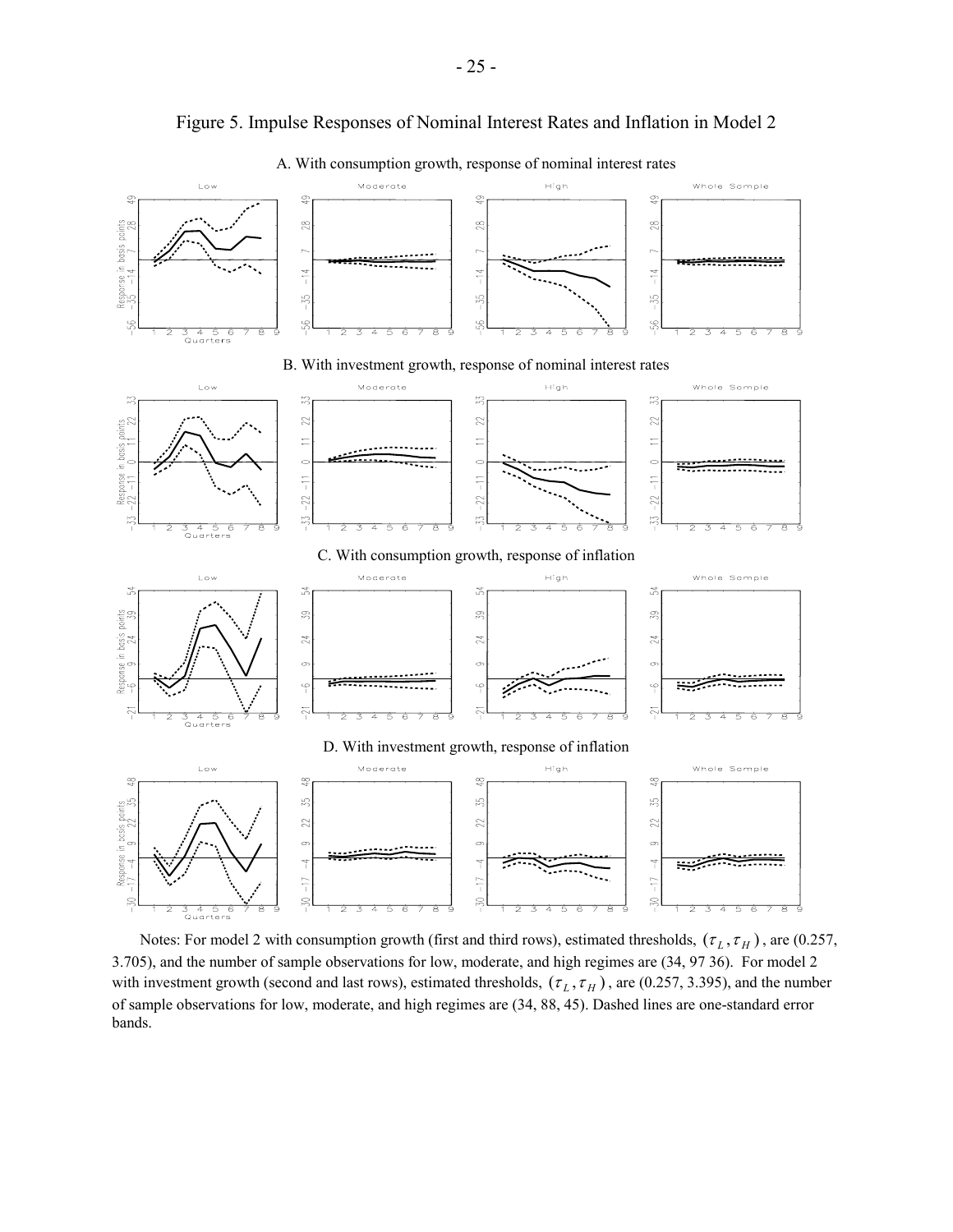To test our conjecture that the Mankiw effect is partly responsible for the negative response of nominal rates to an increase in government spending, we look at real rate responses. We put the ex post real rate,  $rr_t$ , measured by the period-t nominal interest rate minus the period- $t + 1$ inflation rate in place of  $R_t$  in model 2, to account for the effect of government spending on interest rates through money growth and inflation responses. We refer to this modified version as model 2′. Figure 6 shows real rate responses in this model. The response of the real rate is much greater under the low-rate regime than under the other regimes, suggesting a regime-dependent Mankiw effect. Under the low-rate regime, insignificant initial responses are followed by significant positive responses, perhaps because the effect on real rates of the associated, lagged increase in aggregate demand dominates the Mankiw effect. Around four or five quarters after the shock, the positive responses of real rates are associated with negative responses in consumption and investment. Conversely, under the moderate- and the high-rate regimes, insignificant or negative responses are shown. The whole sample shows largely insignificant impacts of government spending on real rates.

To the extent that a positive shock to government spending leads to budget deficits given existing tax rates, the non-positive responses of interest rates in the whole sample and under the high- and moderate-rate regimes are consistent with earlier findings that budget deficits have little effect on prices (Dwyer, 1982) and on real and nominal rates of interest (Evans, 1987), supported by the Ricardian effects. In contrast, the positive responses of interest rates under the low-rate regime reconcile the Keynesian prediction.



Figure 6. Impulse Responses of Real Interest Rates in Model 2′

Notes: For model 2' with consumption growth, estimated thresholds,  $(\tau_L, \tau_H)$ , are (1.398, 3.813), and the number of sample observations for low, moderate, and high regimes are (60, 70, 34). For model 2′ with investment growth, estimated thresholds,  $(\tau_L, \tau_H)$ , are (1.363, 2.641), and the number of sample observations for low, moderate, and high regimes are (59, 40, 65). Dashed lines are one-standard error bands.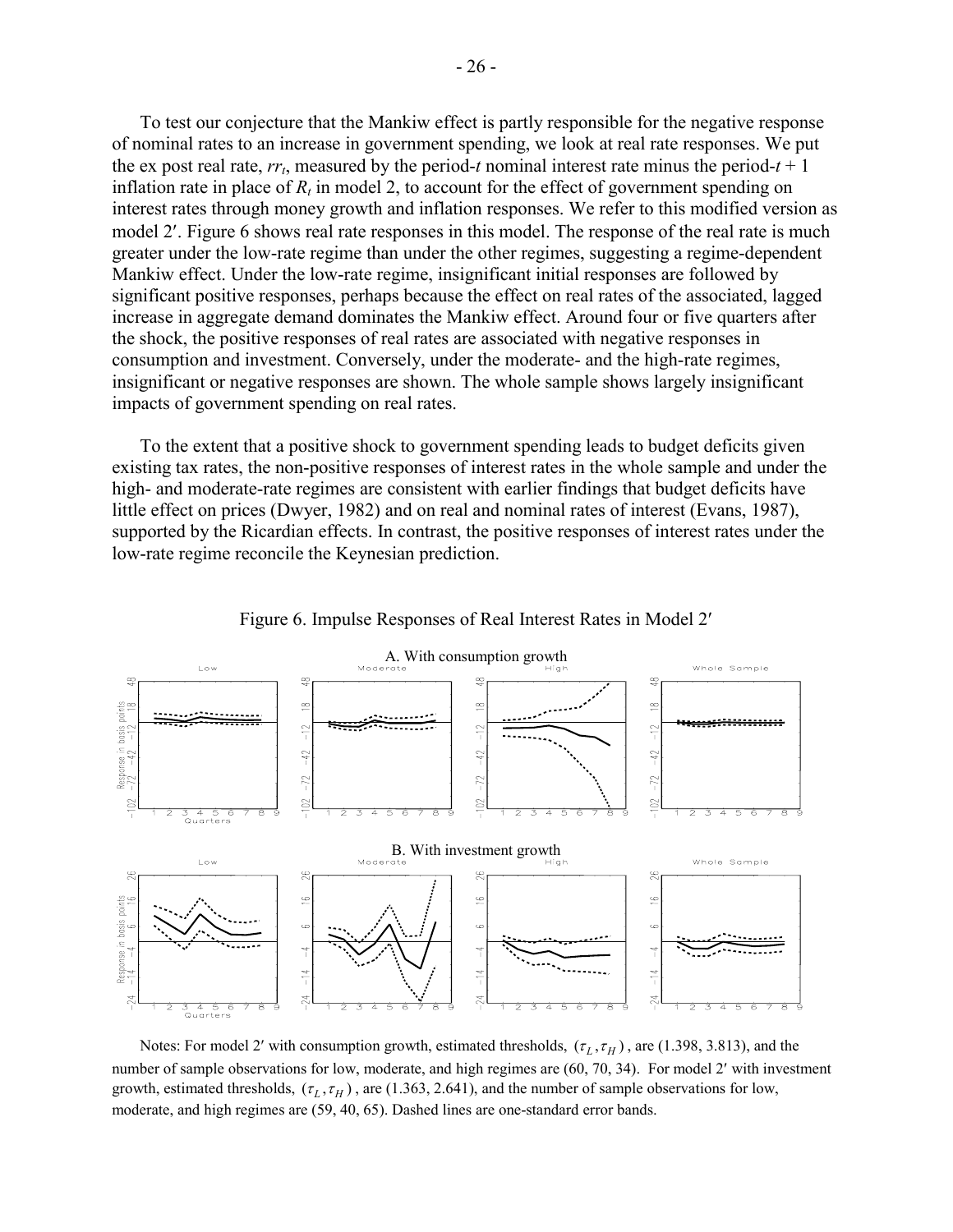The low-rate regime tends to be associated with periods of high inflation, and the high-rate regime with periods of low inflation. Given this, our finding of positive responses of inflation only under the low-rate regime reconciles Fischer, Sahay, and Végh's (2000) finding of a significant positive association between inflation and the fiscal balance for countries and periods with high inflation but not for low-inflation countries and low-inflation periods in usually highinflation countries. Also, the stronger effect of government spending on inflation with lower real rates and thus higher inflation is consistent with Ball, Mankiw, and Romer's (1988) contention that the sensitivity of inflation to aggregate demand shocks increases with inflation because economic agents adjust more frequently to keep up with inflation.

## **Responses of financing methods**

Figure 7 depicts the responses of government debt growth (in model 1) and money growth (in model 2) to the government spending shock. Under each regime, additional government spending is initially financed by debt (first and third rows of the figure). The initial positive responses of both financing methods under the moderate-rate regime are similar to those in the whole sample analysis. Under the low-rate regime, debt finance is significantly positive initially but becomes small or insignificant as real returns on bonds, whose level was initially low, rise (see Figure 6).

Substitution between government debt issuance and money creation in the face of different real interest rates reflects attempts to reduce the cost of government spending. It is remarkable that money growth (second and fourth rows) rises significantly after a short lag, showing a hump shape, under the high-rate regime but not under the low-rate regime, whereas it shows only a brief initial increase under the moderate-rate regime. This finding indicates that the financing of government spending relies on money creation only when the cost of debt financing is relatively high. Under the high-rate regime, the positive response of money growth dampens as the real rate, whose level was initially high, declines. Under the low-rate regime, the V-shaped responses of money growth seem to mirror the V-shaped responses in investment and consumption growth.

# **D. Robustness Checks and Discussion**

We find that the use of alternative variable sets (the real money stock M1 in place of the monetary base; real interest rates in place of nominal interest rates) and different ordering in TVARs (for example, placing money growth after output growth) do not affect the main results qualitatively. Also, alternative lag lengths yield qualitatively similar results.

As an alterative switching index, we used the *ex ante real interest rate*. The results are similar with respect to the existence of a double threshold, but overall we find less pronounced asymmetries in the dynamic responses to a government spending shock—perhaps because the overshooting in the ex ante real rate before 1980 results in an obtuse discrimination of observations between the low- and the moderate-rate regime (top panel of Figure 1). Table 5 reports the point estimates and standard errors of the average output growth response over time with this switching index. A pattern similar to that in Table 4 is observed, although asymmetric effects are often less pronounced. Using another alternative switching index measured by the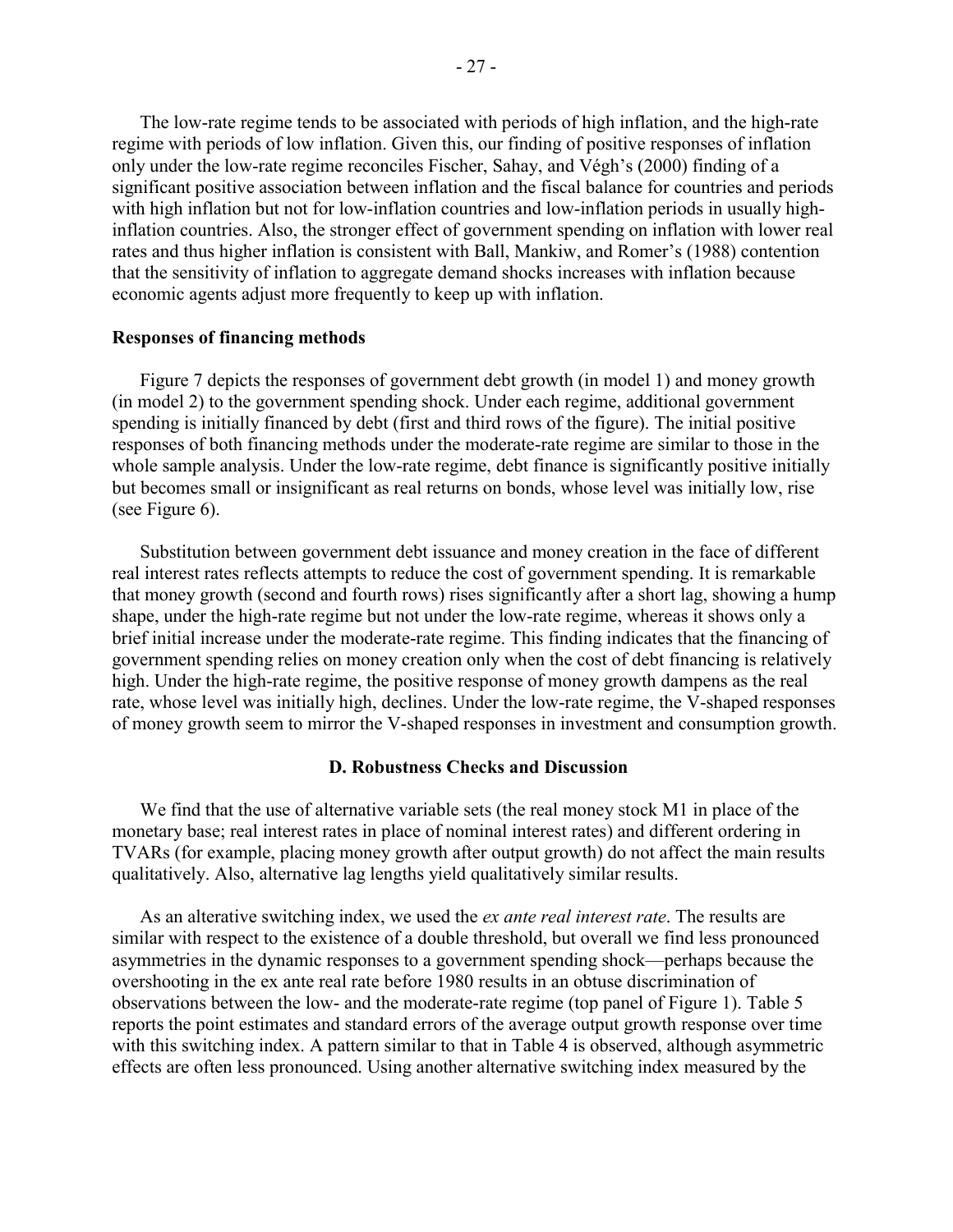

Figure 7. Impulse Responses of Financing Methods in Models 1 and 2

A. With consumption growth, responses of  $\Delta \ln D_t$ , Model 1

Notes: For model 1 with consumption growth (first row) and investment growth (third row), respectively, estimated thresholds,  $(\tau_L, \tau_H)$ , are (0.358, 3.643) and (0.223, 3.485), and the number of sample observations for low, moderate, and high regimes are (37, 93, 37) and (33, 93, 42). For model 2 with consumption growth (second row) and investment growth (last row), respectively, estimated thresholds,  $(\tau_L, \tau_H)$ , are (0.257, 3.705) and (0.257, 3.395), and the number of sample observations for low, moderate, and high regimes are (34, 97, 36) and (34, 88, 45). Dashed lines are one-standard error bands.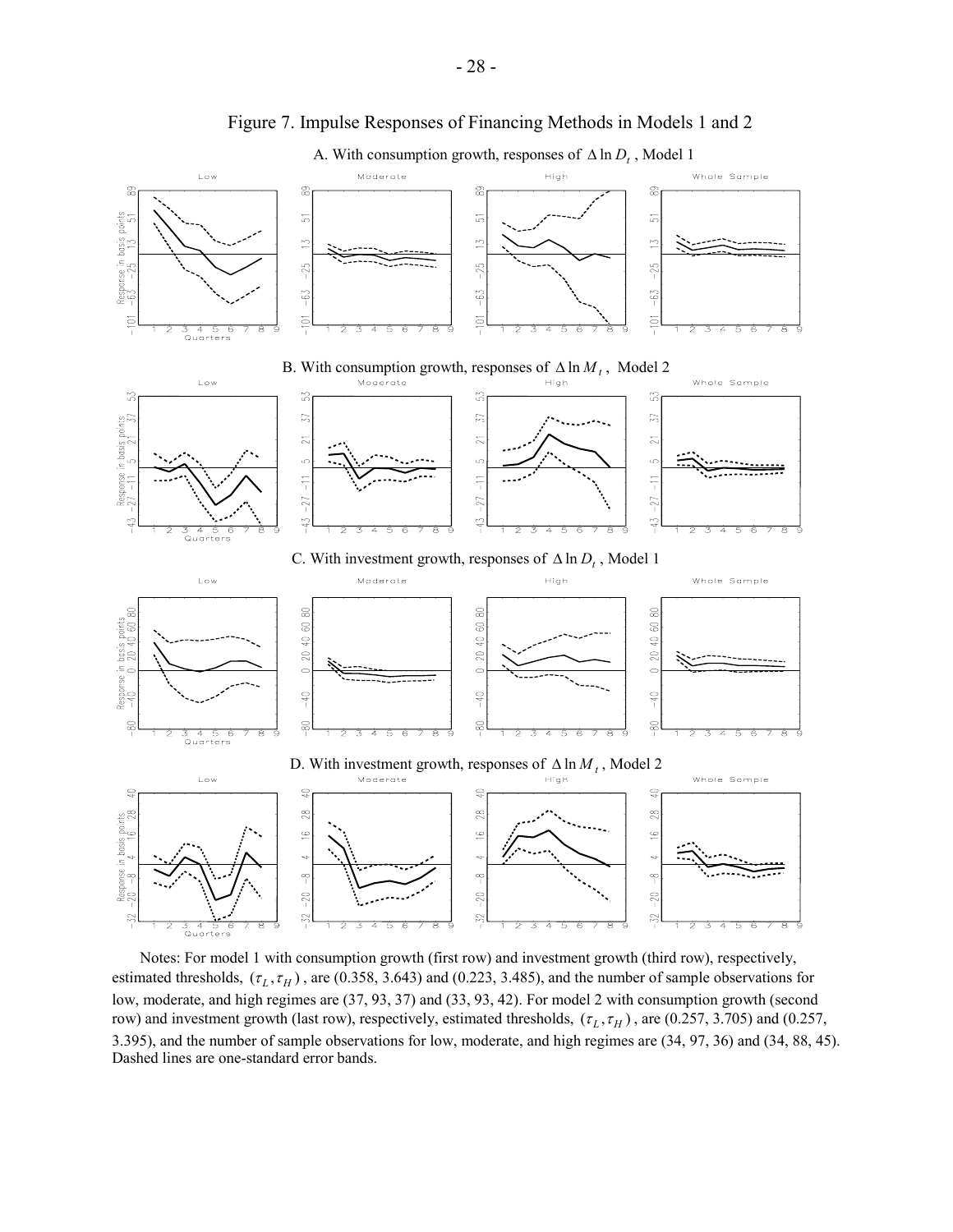*government debt-output ratio*, we found no evidence on asymmetry in consumption (or investment) and output growth equations and no evidence on asymmetric effects of government spending, although linearity testing suggests a single threshold for the interest rate and inflation equations. As noted earlier, the gradient, rather than the level, of the debt-output ratio is associated with the real interest rate. Hence, no evidence of asymmetric fiscal policy effects in terms of the debt-output ratio suggests that the dynamics of debt—integral factor of forming agents' expectations for future fiscal consolidation—is more important for assessing debt sustainability than the current status of debt.

The composition of expenditure may matter (Kormendi, 1983; Aschauer, 1989; Barro and Sala-ì-Martin, 1992; Tanzi and Zee, 1997). For example, an increase in spending on government wages and salaries will have less favorable impacts on output than equivalent expenditure on goods and services and capital projects. Also, a shock to defense spending may have a different impact on the economy than a shock to spending elsewhere in the budget.<sup>17</sup> However, we consider total government spending rather than expenditure composition, emphasizing the implication of the financing cost of government spending for future tax liabilities as a whole: it is difficult to take into account the implications of any individual expenditure component for the economy's tax liabilities because higher spending on any individual component could be offset by lower spending on others. Thus, using national defense spending as a measure of fiscal policy has limitations for our purpose. Nonetheless, we use this measure of fiscal policy for comparison and find that linearity testing supports threshold effects in TVARs. Compared with a shock to total government spending, a shock to national defense spending shows similar but less marked asymmetric effects across regimes and tends to have a greater crowding-out effect on consumption and investment irrespective of the regime (results not shown).

Our impulse-response analysis assumes no communication across regimes. This assumption remains robust as a good approximation, because a 1-percentage point shock does not have much of an effect on the real rate: the effect is only about 10 basis points at its peak or trough, as Figure 6 shows. Thus, the current regime at the *median* value of real rates is expected to prevail after the shock—the cumulative response of the real rate after eight quarters is less than 80 basis points, and so the switching index does not hit threshold values. Nonetheless, one may consider a more general case where a government spending shock affects the real rate enough to cause switching back and forth across regimes. For example, suppose government spending rises in the low-rate regime. Economic agents would anticipate a small rise in financing costs, and thus the crowding-out effects would be small, but in fact there is some probability of switching to a higher-rate regime.<sup>18</sup> In general, however, the (conditional and nonlinear) responses depend not only on the level of real rates (initial conditions) but also on the *size* of the shock, rendering any summary of expected responses intractable.

<sup>&</sup>lt;sup>17</sup> Kormendi (1983) finds from U.S. data that defense spending is in between government investment and government consumption in term of the size of crowding-out effect on private consumption. Evans and Karras (1998), using cross-country data analysis, suggest that private consumption and non-military government spending are substitutes, whereas private consumption and military spending are complements.

<sup>&</sup>lt;sup>18</sup> To allow for shifts to other regimes at the margin, one may consider the estimation averages over the actual histories of real rates conditional on each regime, given a *fixed* size of shocks. This approach will somewhat smooth out differences across regimes but will not affect our results qualitatively, given that the moderate-rate regime, as a middle ground in the characteristics of responses, buffers a transition from one extreme regime to the other extreme unless the shock is extremely large.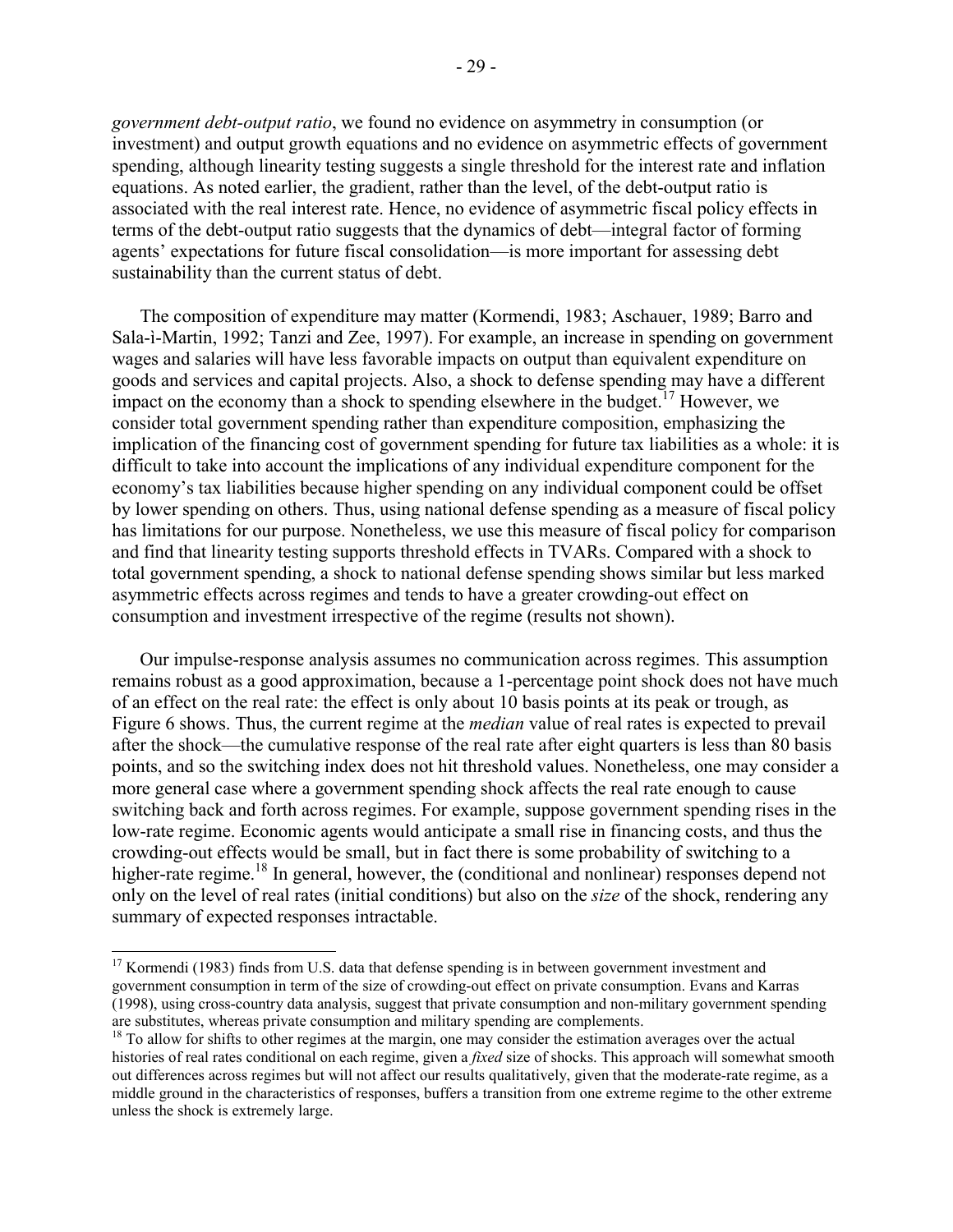| <b>Ouarters</b> |        |                        |        |        |         |                        |         |       |  |  |
|-----------------|--------|------------------------|--------|--------|---------|------------------------|---------|-------|--|--|
| After           |        | Model 1                |        |        |         | Model 2                |         |       |  |  |
| Shock           | Low    | Moderate               | High   | Whole  | Low     | Moderate               | High    | Whole |  |  |
|                 |        | With $\Delta$ ln $C_t$ |        |        |         | With $\Delta$ ln $C_t$ |         |       |  |  |
| $1 - 2$         | 23.2   | $-5.4$                 | 8.4    | 10.6   | 31.7    | 5.3                    | 8.2     | 11.3  |  |  |
|                 | (7.8)  | (10.4)                 | (13.7) | (3.9)  | (12.9)  | (6.3)                  | (6.1)   | (4.9) |  |  |
| $2 - 4$         | 2.6    | $-3.3$                 | 14.9   | 2.6    | $-12.8$ | 0.3                    | 6.0     | 3.1   |  |  |
|                 | (11.3) | (9.8)                  | (14.6) | (4.9)  | (20.2)  | (6.0)                  | (13.1)  | (4.8) |  |  |
| $5 - 8$         | 9.7    | 2.7                    | 7.3    | 2.2    | 1.2     | $-1.5$                 | $-10.2$ | 1.1   |  |  |
|                 | (9.0)  | (5.7)                  | (15.9) | (3.0)  | (13.5)  | (4.5)                  | (32.8)  | (2.8) |  |  |
|                 |        | With $\Delta$ ln $I_t$ |        |        |         | With $\Delta$ ln $I_t$ |         |       |  |  |
| $1 - 2$         | 26.2   | $-1.1$                 | 1.2    | 7.7    | 31.8    | $-7.0$                 | 7.8     | 10.8  |  |  |
|                 | (9.4)  | (6.8)                  | (6.3)  | (3.5)  | (15.6)  | (5.5)                  | (7.2)   | (4.4) |  |  |
| $2 - 4$         | $-1.1$ | $-3.3$                 | 12.6   | 2.4    | $-14.3$ | $-1.3$                 | 12.4    | 4.8   |  |  |
|                 | (10.0) | (7.2)                  | (11.4) | (4.8)  | (21.2)  | (7.2)                  | (10.0)  | (4.8) |  |  |
| $5 - 8$         | 1.3    | $-1.0$                 | 5.6    | $-0.1$ | 2.5     | $-2.7$                 | 4.3     | 0.1   |  |  |
|                 | (4.3)  | (3.5)                  | (11.5) | (1.9)  | (17.3)  | (6.5)                  | (10.8)  | (2.7) |  |  |

Table 5. Output Growth Responses with Ex Ante Real Rates as Switching Index

Notes: (i) The ex ante real rate is measured as the 3-month Treasury bill rate minus expected inflation. To obtain a proxy for expected inflation, the 6-months-ahead forecast of inflation is taken from the Livingston Survey and interpolated at quarterly frequency. (ii) See note (i) to Table 4. (iii) The lag lengths chosen for models are the same as those for models with the ex post real rate as switching index (Table 4). (iv) For model 1 with consumption growth and that with investment growth, estimated thresholds,  $(\tau_i, \tau_{\mu})$ , are commonly (1.713, 2.592), and the number of sample observations for low, moderate, and high regimes are (54, 53, 61) and (54, 53, 60) respectively. For model 2 with consumption growth and that with investment growth, estimated thresholds,  $(\tau_L, \tau_H)$ , are (1.157, 2.943) and (1.157, 2.592) respectively, and the number of sample observations for low, moderate, and high regimes are (37, 83, 47) and (37, 70, 60) respectively.

We find evidence that, in times of low real interest rates, a fiscal expansion is conducive to boosting economic activity in the short run.<sup>19</sup> However, such a stimulating effect dies out fast if fiscal policy continues to be expansionary enough to deteriorate the economic environment by raising real interest rates and accelerating debt accumulation, switching to a high-rate regime. In particular, an expansionary fiscal policy could be less than effective for an economy with persistent government deficits and pervasively high real interest rates. Since perfect foresight during the entire time horizon of interest is often far from reality, agents can update their assessment of debt sustainability based on the evolving status determined by the financial cost of fiscal policy. Thus, no perpetual benign effect of fiscal policy is warranted for an economy, even if it starts with the low-rate regime—fiscal austerity fosters a foundation for the efficacy of fiscal policy in times of need. Further, fiscal policy entails a trade-off between volatility and efficacy because an aggressive fiscal policy induces macroeconomic volatility, which in turn lowers economic growth, as shown in Fatás and Mihov (2003).

<sup>&</sup>lt;sup>19</sup> When nominal interest rates are very low, a fiscal expansion—before deflation brings rising real interest rates may prove conducive to boosting economic activity in the short run. In contrast, monetary expansion through the typical channels of open market operations may not be effective because cutting interest rates close to zero renders money little different from government securities and makes frictions in financial markets to outweigh the benefits of marginally cheaper money (see Koenig and Dolmas, 2003).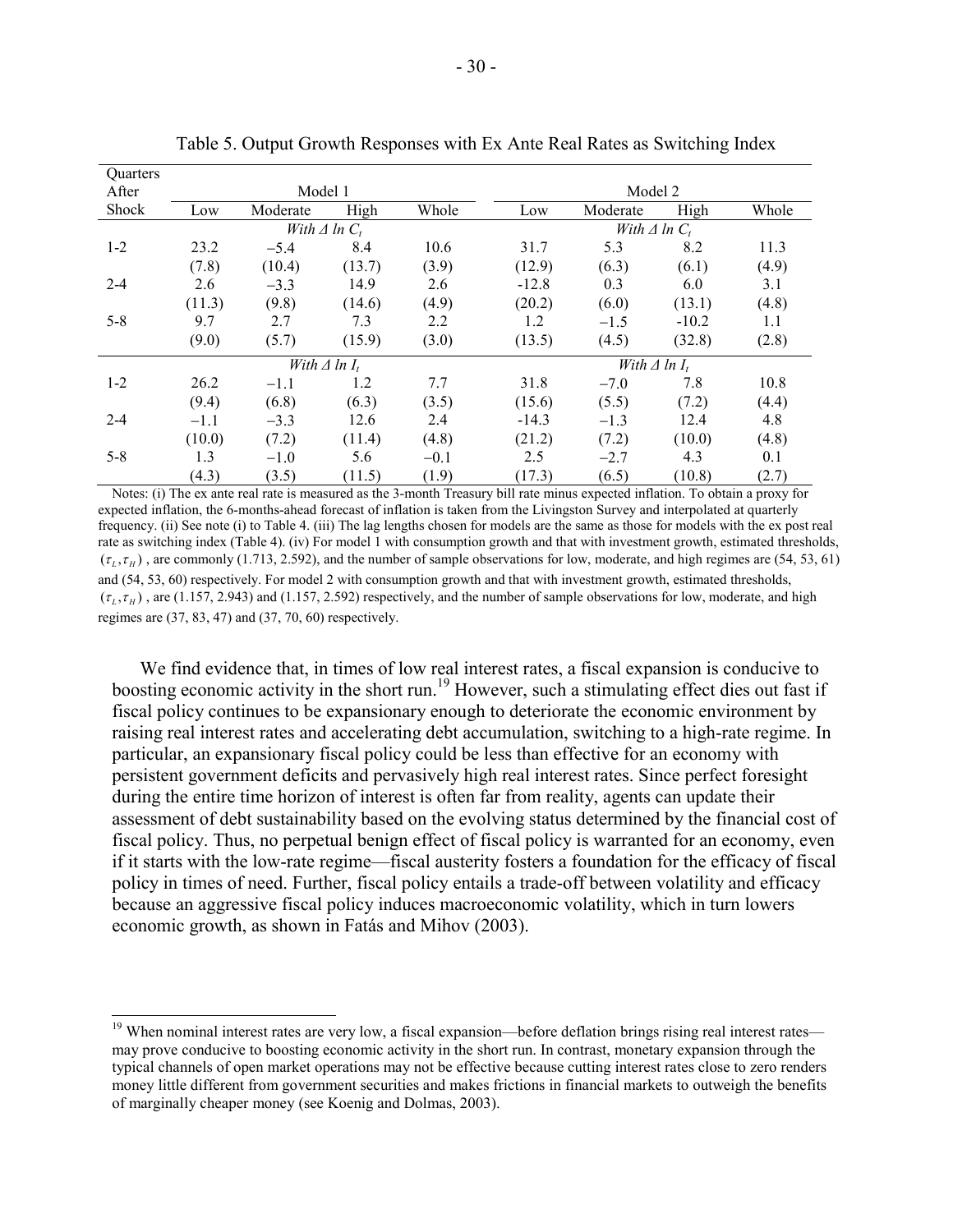# **V. CONCLUSION**

Earlier studies have looked for nonlinear effects of fiscal policy on the basis of different characteristics of the fiscal impetus or of consumers' expectations about future fiscal adjustment to achieve government debt sustainability. Little evidence, however, has been provided on the dependence of the efficacy of fiscal policy on the financing cost of government spending. This paper provides new empirical evidence on the relative effectiveness of fiscal policy at different levels of real interest rates. It shows that government spending has a significant positive shortrun impact on aggregate spending at low real rates but not much of an impact at relatively high real rates.

Additional findings on asymmetric effects of fiscal policy are noteworthy. First, government spending raises inflation and nominal interest rates, owing to higher aggregate demand, only when real interest rates are relatively low. Second, at low real interest rates, the effect of increased government spending on real interest rates is positive; and, at high real interest rates, it can be negative. Third, government spending induces debt issuance at low real interest rates and money creation at high real interest rates, indicating that substitution between debt issuance and money creation depends on the financing cost of government spending.

We interpret the new evidence on the asymmetric effects of fiscal policy on economic activity as suggesting that fiscal policy is likely to be more conducive to *short-run* growth when real interest rates are low. However, a ballooning government debt with persistent, expansionary government spending can be perceived as constraining fiscal policy—fiscal austerity thus may form a stronger foundation for the efficacy of fiscal policy in times of need.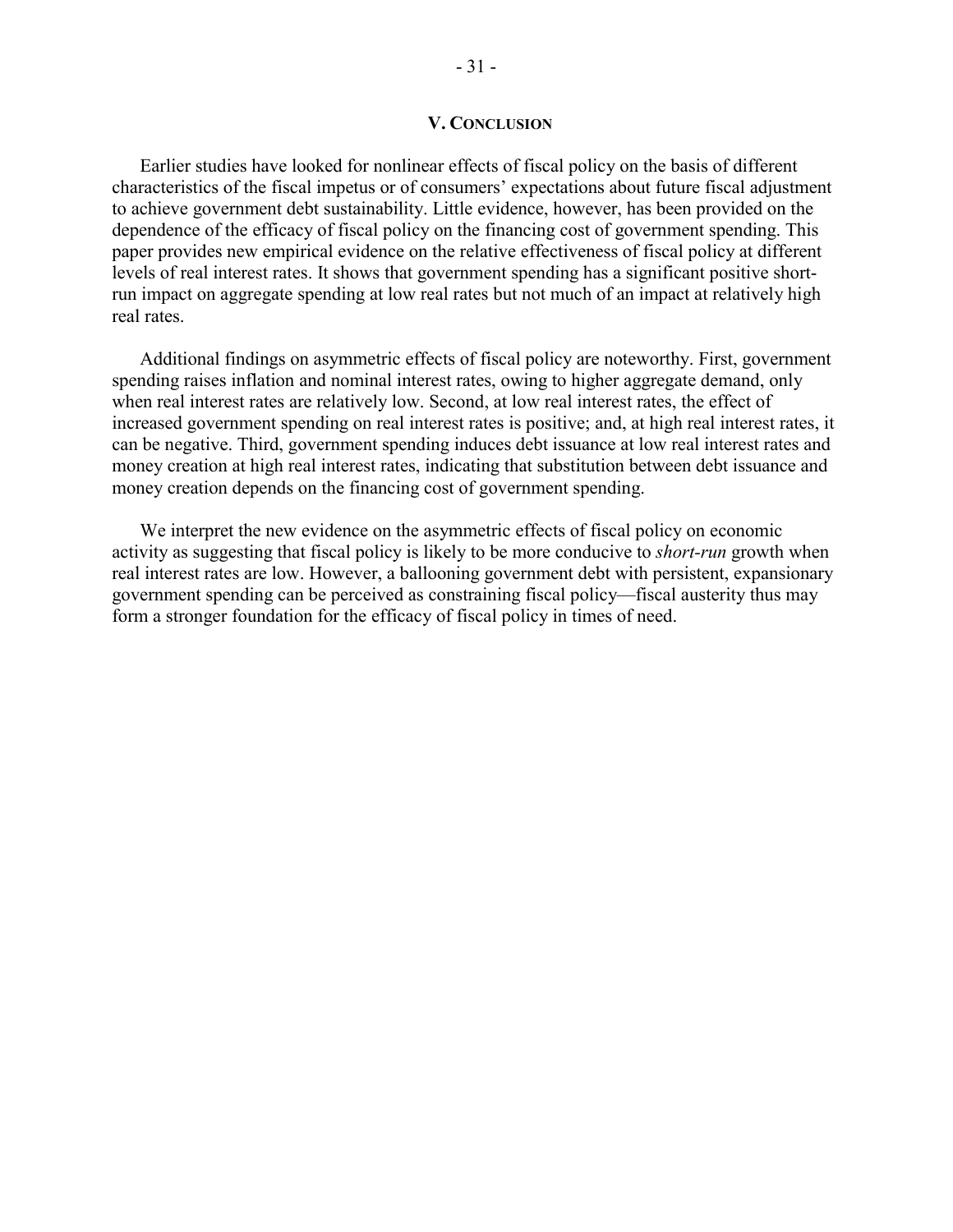## **Data Sources and the Description of the Variables**

We use the U.S. quarterly series, obtained from Federal Reserve Economic Data (FRED) at the website of the Federal Reserve Bank of St. Louis, in our analysis. Variable definitions and FRED code names are as follows: *X* = real GDP, chained 1996 dollars (GDPC1); nominal GDP (GDP);  $P = GDP$  deflator (=GDP/GDPC1);  $G = real$  government consumption expenditures and gross investment, chained 1996 dollars (GCEC1); real national defense spending = nominal national defense consumption expenditures and gross investment (FDEFX) divided by the GDP deflator; *C* = real personal consumption expenditure, chained 1996 dollars (PCECC96); *I* = real fixed private domestic investment, chained 1996 dollars (FPIC1);  $D =$  nominal federal government debt (defined below) divided by GDP deflator; *M* = the Federal Reserve Board of Governors' adjusted monetary base (BOGAMBSL); money stock M1 (M1SL); and *R =*the threemonth Treasury bill rate, percent per annum (TB3MS). The data available at monthly frequency from the source are averaged to obtain quarterly observations. The nominal federal government debt is taken from the IMF's *International Financial Statistics* and seasonally adjusted (by X12).

The growth rate of a variable *x* in annual percentage is defined as:  $\Delta \ln x_t = 400 \cdot \ln(x_t / x_{t-1})$ . The lagged ex post real interest rate is defined as:  $rr_{t-1} = R_{t-1} - 400 \cdot (P_t/P_{t-1} - 1)$ . The lagged ex ante real interest rate is measured by  $R_{t-1}$  minus the expected inflation rate for period *t*, for which the six-months-ahead forecast of "cpiz" inflation taken from the Livingston Survey is interpolated at quarterly frequency.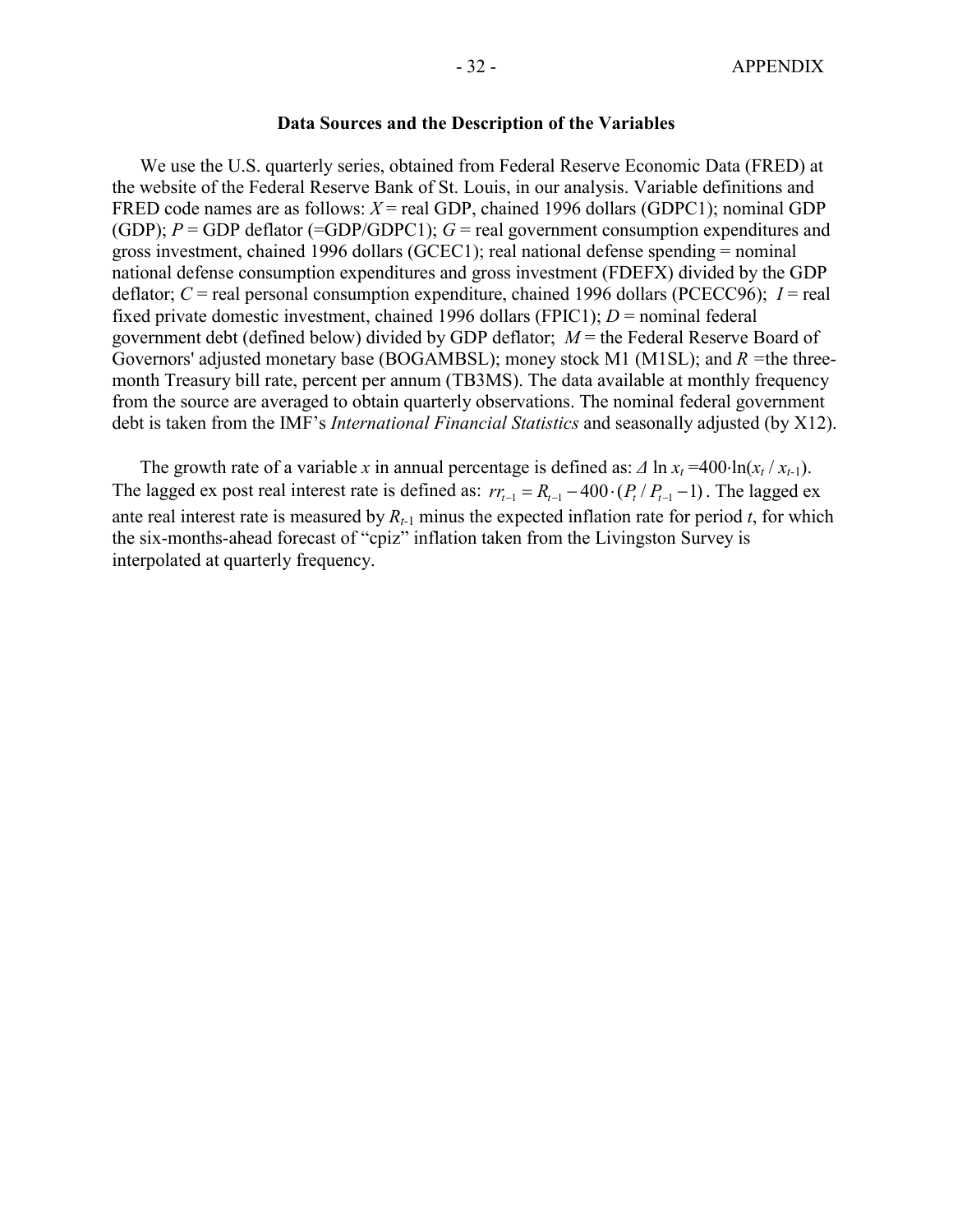#### **References**

- Aiyagari, S. Rao, Lawrence J. Christiano, and Martin Eichenbaum, 1992, "The Output, Employment, and Interest Rate Effects of Government Consumption," *Journal of Monetary Economics*, Vol. 30 (October), pp. 73−86.
- Alesina, Alberto, Silvia Ardagna, Roberto Perotti, and Fabio Schiantarelli, 2002, "Fiscal Policy, Profits, and Investment," *American Economic Review*, Vol. 92 (June), pp. 571–589.
	- -, and Roberto Perotti, 1997, "Fiscal Adjustments in OECD Countries: Composition and Macroeconomic Effects," *IMF Staff Papers*, Vol. 44 (June), pp. 210–48.
- Andrews, Donald W. K., and Werner Ploberger, 1994, "Optimal Tests When a Nuisance Parameter Is Present Only Under the Alternative," *Econometrica*, Vol. 62 (November), pp. 1383–414.
- Aschauer, David A., 1989, "Is Public Expenditure Productive?" *Journal of Monetary Economics*, Vol. 23 (March), pp. 177–200.
- Bai, Jushan, 1997, "Estimating Multiple Breaks One at a Time," *Econometric Theory*, Vol. 13 (June), pp. 315–52.
- Ball, Laurence, Douglas W. Elmendorf, and N. Gregory Mankiw, 1998, "The Deficit Gamble," *Journal of Money, Credit, and Banking*, Vol. 30 (November), pp. 700–20.

———, N. Gregory Mankiw, and David Romer, 1988, "The New Keynesian Economics and the Output-Inflation Trade-Off," *Brookings Papers on Economic Activity: 1,* Brookings Institution, pp. 1–65.

- Barro, Robert J., 1974, "Are Government Bonds Net Wealth," *Journal of Political Economy*, Vol. 82 (November/December), pp. 1095−117.
	- ———, 1981, "Output Effects of Government Purchases," *Journal of Political Economy*, Vol. 89 (December), pp. 1086−121.

-, and Xavier Sala-ì-Martin, 1992, "Public Finance in Models of Economic Growth," *Review of Economic Studies*, Vol. 59 (October), pp. 645–61.

Barry, Frank, and Michael B. Devereux, 1995, "The 'Expansionary Fiscal Contraction' Hypothesis: A Neo-Keynesian Analysis," *Oxford Economic Papers*, Vol. 47 (April), pp. 249−64.

———, and Michael B. Devereux, 2003, "Expansionary Fiscal Contraction: A Theoretical Exploration," *Journal of Macroeconomics*, Vol. 25 (March), pp. 1−23.

- Baxter, Marianne, and Robert G. King, 1993, "Fiscal Policy in General Equilibrium," *American Economic Review*, Vol. 83 (June), pp. 315−34.
- Bayoumi, Tamim, and Paul R. Masson, 1998, "Liability-Creating Versus Non-Liability-Creating Fiscal Stabilization Policies: Ricardian Equivalence, Fiscal Stabilization, and EMU," *Economic Journal,* Vol. 108 (July), pp. 1026–45.
- Bernanke, Ben, and Alan Blinder, 1992, "The Federal Funds Rate and the Channels of Monetary Transmission," *American Economic Review*, Vol. 82 (September), pp. 901−21.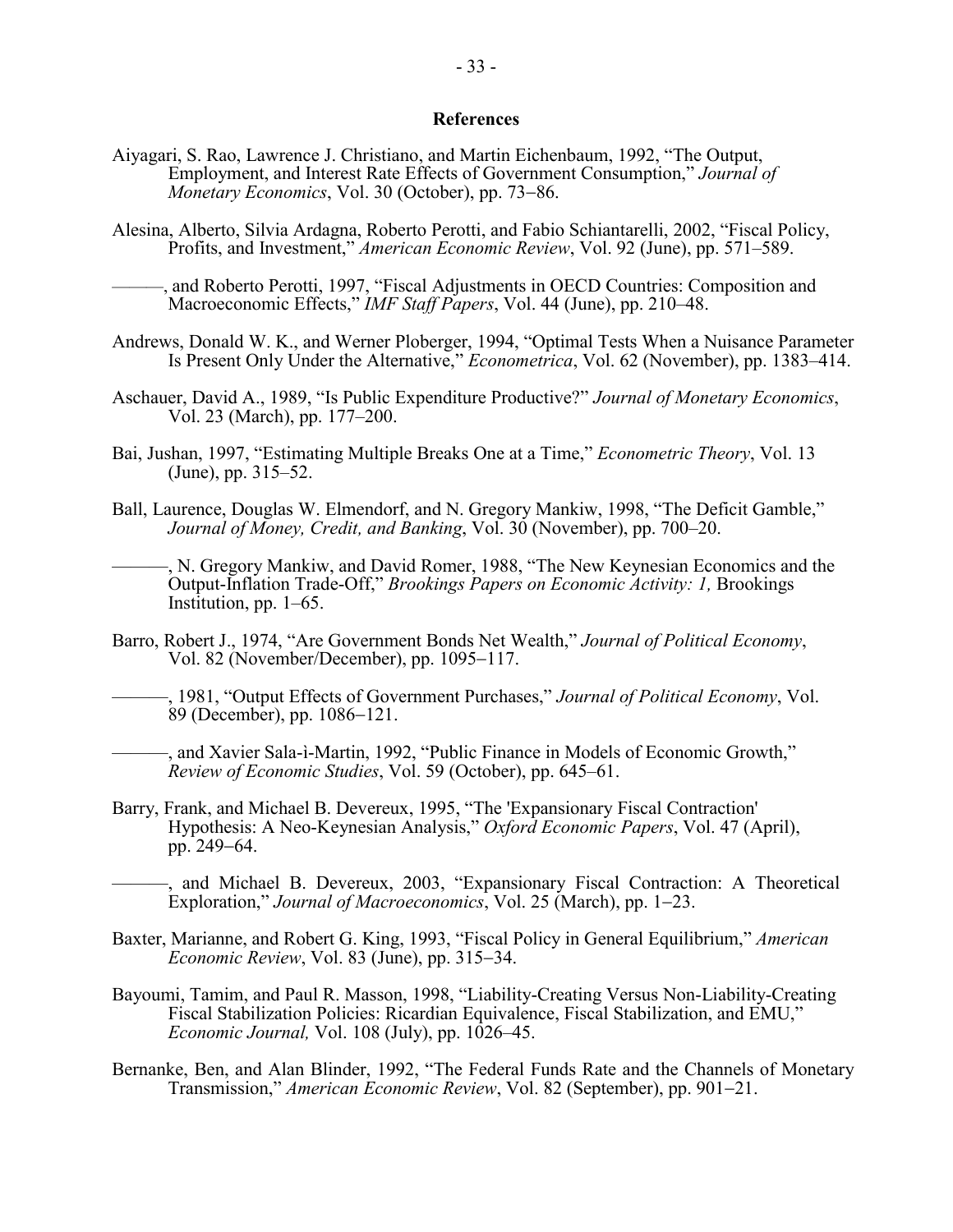- Bertola, Giuseppe, and Allan Drazen, 1993, "Trigger Points and Budget Cuts: Explaining the Effects of Fiscal Austerity," *American Economic Review*, Vol. 83 (March), pp. 11–26.
- Blanchard, Oliver J., 1985, "Debt, Deficits, and Finite Horizons," *Journal of Political Economy*, Vol. 93 (April), pp. 223<sup>−</sup>47.
	- ———, and Roberto Perotti, 2002, "An Empirical Characterization of the Dynamic Effects of Changes in Government Spending and Taxes on Output," *Quarterly Journal of Economics*, Vol. 117 (November), pp. 1329–68.
- Burnside, Craig, Martin Eichenbaum, and Jonas Fisher, 2003, "Fiscal Shocks and Their Consequences," NBER Working Paper No. 9772 (Cambridge, Massachusetts: National Bureau of Economic Research).
- Canzoneri, Matthew B., and Harris Dellas, 1998, "Real Interest Rates and Central Bank Operating Procedures," *Journal of Monetary Economics*, Vol. 42 (December), pp. 471−94.
- Catão, Luis, and Marco E. Terrones, 2003, "Fiscal Deficits and Inflation," IMF Working Paper 03/65, (Washington: International Monetary Fund).
- Choi, Woon Gyu, 1999, "Asymmetric Liquidity Effects Across Monetary Policy Stances," *Journal of Money, Credit, and Banking*, Vol. 31 (Part 1, August), pp. 386−416.
- ———, 2002, "Inverted Fisher Hypothesis: Inflation Forecastability and Asset Substitution," *IMF Staff Papers*, Vol. 49, No. 2, pp. 212−41.
- Christiano, Lawrence J., and Martin Eichenbaum, 1992, "Current Real-Business-Cycle Theories and Aggregate Labor-Market Fluctuations," *American Economic Review*, Vol. 82 (June), pp. 430−50.
- ———, and Charles Evans, 1996, "The Effects of Monetary Policy Shocks: Evidence from the Flow of Funds," *Review of Economics and Statistics*, Vol. 78 (February), pp. 16–34.
- Clarida, Richard, Jordi Galí, and Mark Gertler, 2000, "Monetary Policy Rules and Macroeconomic Stability: Evidence and Some Theory," *Quarterly Journal of Economics*, Vol. 115 (February), pp. 147–80.
- Davies, Robert B., 1987, "Hypothesis Testing When a Nuisance Parameter Is Present Only Under the Alternative," *Biometrika*, Vol. 74 (No. 1), pp. 33–43.
- Davig, Troy, Eric M. Leeper, and Hess Chung, 2004, "Monetary and Fiscal Policy Switching," NBER Working Paper No. 10362 (Cambridge, Massachusetts: National Bureau of Economic Research).
- Devereux, Michael B., and David R. F. Love, 1995, "The Dynamic Effects of Government Spending Policies in a Two-Sector Endogenous Growth Model," *Journal of Money, Credit, and Banking*, Vol. 27 (February), pp. 232−56.
- Durlauf, Steven N., and Paul A. Johnson, 1995, "Multiple Regimes and Cross-Country Growth Behavior," *Journal of Applied Econometrics*, Vol. 10 (October–December), pp. 365–84.
- Dwyer, Gerald P., Jr., 1982, "Inflation and Government Deficits," *Economic Inquiry*, Vol. 20 (July), pp. 315–29.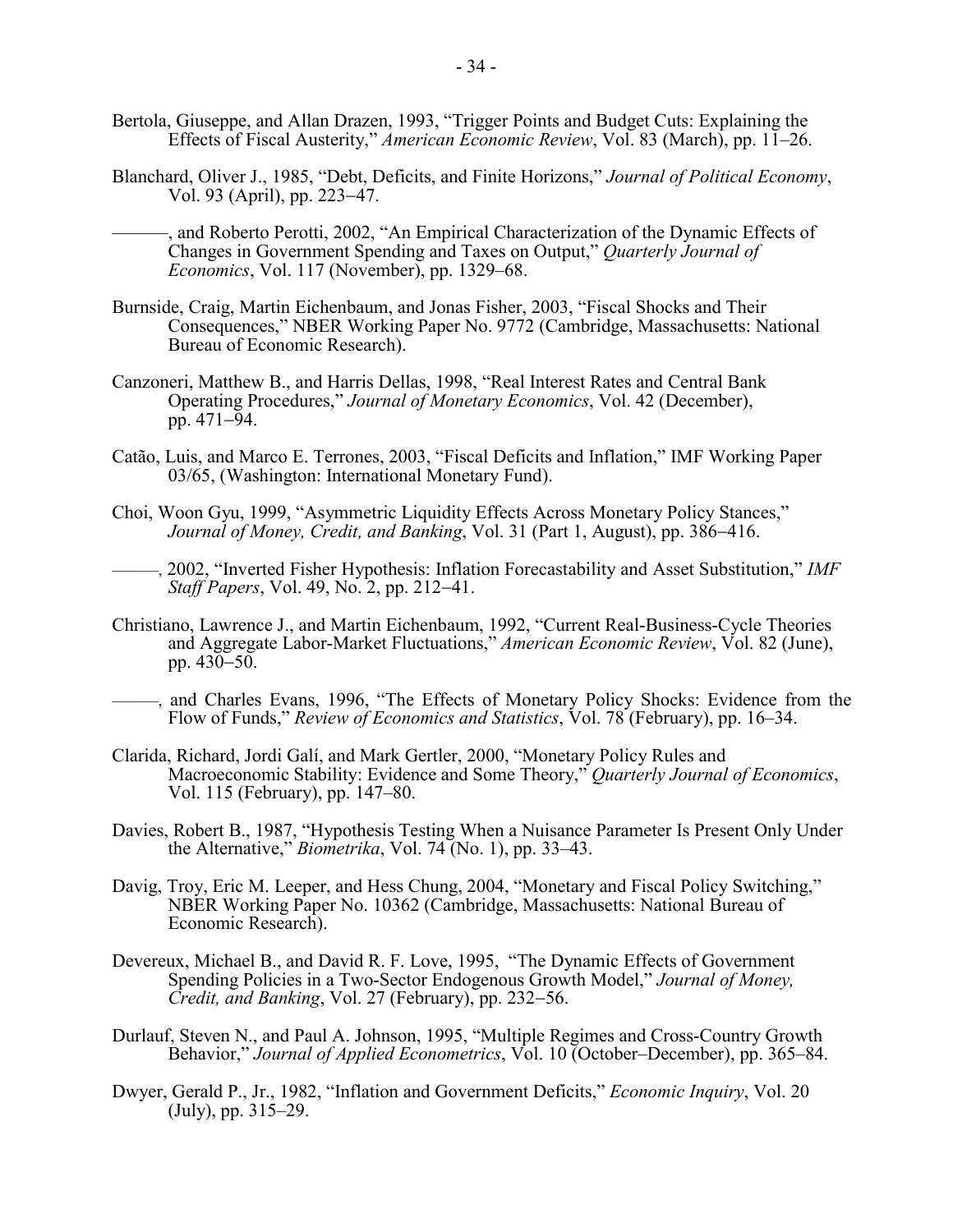- Evans, Paul, 1985, "Do Large Deficits Produce High Interest Rates?" *American Economic Review*, Vol. 75 (March), pp. 68–87.
	- ———, 1987, "Interest Rates and Expected Future Budget Deficits in the United States," *Journal of Political Economy*, Vol. 95 (February), pp. 34–58.
- ———, 1988, "Are Consumers Ricardian? Evidence for the United States," *Journal of Political Economy*, Vol. 96 (October), pp. 983−1004.
- ———, and Georgios Karras, 1998, "Liquidity Constraints and the Substitutability between Private and Government Consumption: The Role of Military and Non-military Spending," *Economic Inquiry*, Vol. 36 (April), pp. 203–14.
- Fatás, Antonio, and Ilian Mihov, 2003, "The Case for Restricting Fiscal Policy Discretion," *Quarterly Journal of Economics*, Vol. 118 (November), pp. 1419−47.
- Fischer, Stanley, Ratna Sahay, and Carlos Végh, 2002, "Modern Hyper-and High Inflations," *Journal of Economic Literature*, Vol. 40 (September), pp. 837–80.
- Garcia, René, and Pierre Perron, 1996, "An Analysis of the Real Interest Rate under Regime Shifts," *Review of Economics and Statistics*, Vol. 78 (February), pp. 111−25.
- Giavazzi, Francesco, Tullio Jappelli, and Marco Pagano, 2000, "Searching for Non-linear Effects of Fiscal Policy: Evidence from Industrial and Developing Countries," *European Economic Review*, Vol. 44 (June), pp. 1259−89.
- Granger, Clive W. J., and Timo Teräsvirta, 1993, *Modelling Nonlinear Economic Relationships* (New York: Oxford University Press).
- Hansen, Bruce E., 1996, "Inference When a Nuisance Parameter is Not Identified Under the Null Hypothesis," *Econometrica*, Vol. 64 (March), pp. 413–30.

———, 1999, "Threshold Effects in Non-Dynamic Panels: Estimation, Testing, and Inference," *Journal of Econometrics*, Vol. 93 (December), pp. 345–68.

- ———, 2000, "Sample Splitting and Threshold Estimation," *Econometrica*, Vol. 68 (May), pp. 575–603.
- Hemming, Richard, Michael Kell, and Selma Mahfouz, 2002, "The Effectiveness of Fiscal Policy in Stimulating Economic Activity–A Review of the Literature," IMF Working Paper 02/208, (Washington: International Monetary Fund).
- Koelln, Kenneth, Mark Rush, and Doug Waldo, 1996, "Do Government Policy Multipliers Decrease with Inflation?" *Journal of Monetary Economics*, Vol. 38 (December), pp. 495– 505.
- Koenig, Evan F., and Jim Dolmas, 2003, "Monetary Policy in a Zero-Interest-Rate Economy," *Southwest Economy*, No. 4 (July/August), Federal Reserve Bank of Dallas, pp. 1–6.
- Kormendi, Roger C., 1983, "Government Debt, Government Spending, and Private Sector Behavior," *American Economic Review*, Vol. 73 (December), pp. 994–1010.
- Leeper, Eric M., Christopher A. Sims, and Tao Zha, 1996, "What Does Monetary Policy Do?" *Brookings Papers on Economic Activity: 2,* Brookings Institution, pp. 1–78.